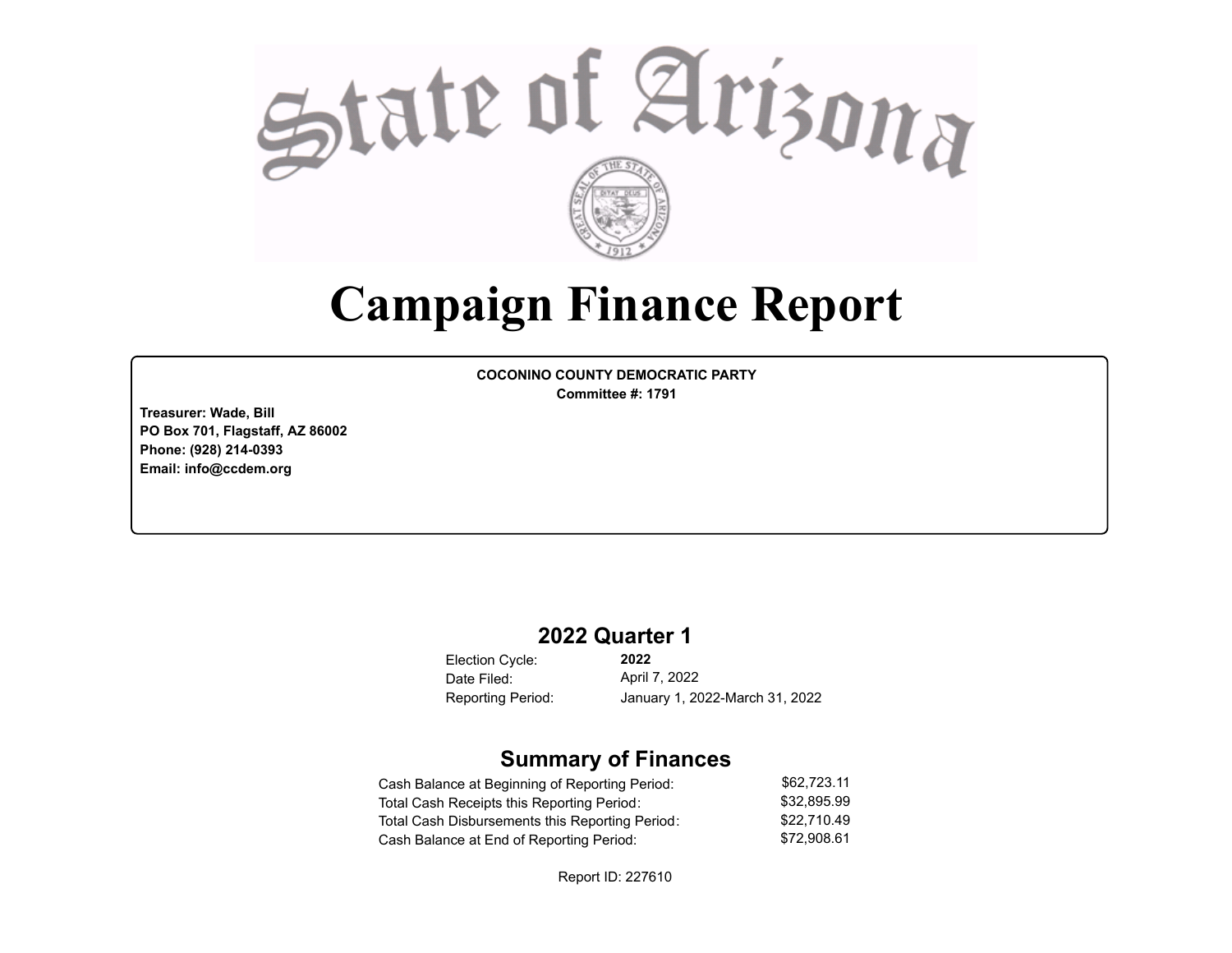# **Summary of Activity** Filed on 04/07/2022

| <b>Income</b>                                    | <b>Schedule</b> | <b>This Period</b> |            |             | <b>Total to Date</b> |
|--------------------------------------------------|-----------------|--------------------|------------|-------------|----------------------|
|                                                  |                 | Cash               | Other      | Total       |                      |
| Personal and Family Contributions                | C <sub>1</sub>  | \$0.00             | \$0.00     | \$0.00      | \$0.00               |
| Individual Contributions                         | C <sub>2</sub>  | \$32,747.63        | \$0.00     | \$32,747.63 | \$130,577.53         |
| <b>Contributions from Political Committees</b>   | C3a,b,c         | \$57.90            | \$0.00     | \$57.90     | \$597.90             |
| <b>Business Contributions</b>                    | C4a.b.c         | \$0.00             | \$0.00     | \$0.00      | \$2,470.00           |
| <b>Small Contributions</b>                       | C <sub>5</sub>  | \$85.00            | \$0.00     | \$85.00     | \$517.63             |
| <b>CCEC Funding and Matching</b>                 | C <sub>6</sub>  | \$0.00             | \$0.00     | \$0.00      | \$0.00               |
| <b>Qualifying Contributions</b>                  | C <sub>7</sub>  | \$0.00             | \$0.00     | \$0.00      | \$0.00               |
| Loans Made to this Committee                     | L1              | \$0.00             | \$0.00     | \$0.00      | \$0.00               |
| Other Receipts, including Interest and Dividends | R <sub>1</sub>  | \$5.46             | \$9,043.26 | \$9,048.72  | \$9,838.09           |
| <b>Transfers from Other Committees</b>           | T <sub>1</sub>  | \$0.00             | \$0.00     | \$0.00      | \$0.00               |
| Cash Surplus from Previous Committee             | S <sub>1</sub>  | \$0.00             | \$0.00     | \$0.00      | \$19,909.00          |
| <b>Total Income</b>                              |                 | \$32,895.99        | \$9,043.26 | \$41,939.25 | \$163,910.15         |

| <b>Expenditures</b>                            | <b>Schedule</b> | <b>This Period</b> |        |             |                      |
|------------------------------------------------|-----------------|--------------------|--------|-------------|----------------------|
|                                                |                 | Cash               | Other  | Total       | <b>Total to Date</b> |
| <b>Operating Expenses</b>                      | E1              | \$22.710.49        | \$0.00 | \$22,710.49 | \$94,658.53          |
| Independent & Ballot Measure Expenditures      | E2a,b,c         | \$0.00             | \$0.00 | \$0.00      | \$0.00               |
| Contributions to Committees/Businesses         | E3a - E3f       | \$0.00             | \$0.00 | \$0.00      | \$11,632.77          |
| Small Expenses                                 | E <sub>4</sub>  | \$0.00]            | \$0.00 | \$0.00      | \$0.00               |
| Transfers to Other Committees                  | T <sub>1</sub>  | \$0.00             | \$0.00 | \$0.00      | \$0.00               |
| Loans Made by This Committee                   | L2              | \$0.00             | \$0.00 | \$0.00      | \$0.00               |
| Disposal of Surplus Cash                       | S <sub>1</sub>  | \$0.00             | \$0.00 | \$0.00      | \$0.00               |
| <b>Total Expenditures</b>                      |                 | \$22,710.49        | \$0.00 | \$22,710.49 | \$106,291.30         |
| <b>Bill Payments for Previous Expenditures</b> | D <sub>1</sub>  | \$0.00             |        | \$0.00      | \$0.00               |
| <b>Total Cash Disbursed</b>                    |                 | \$22.710.49        |        |             |                      |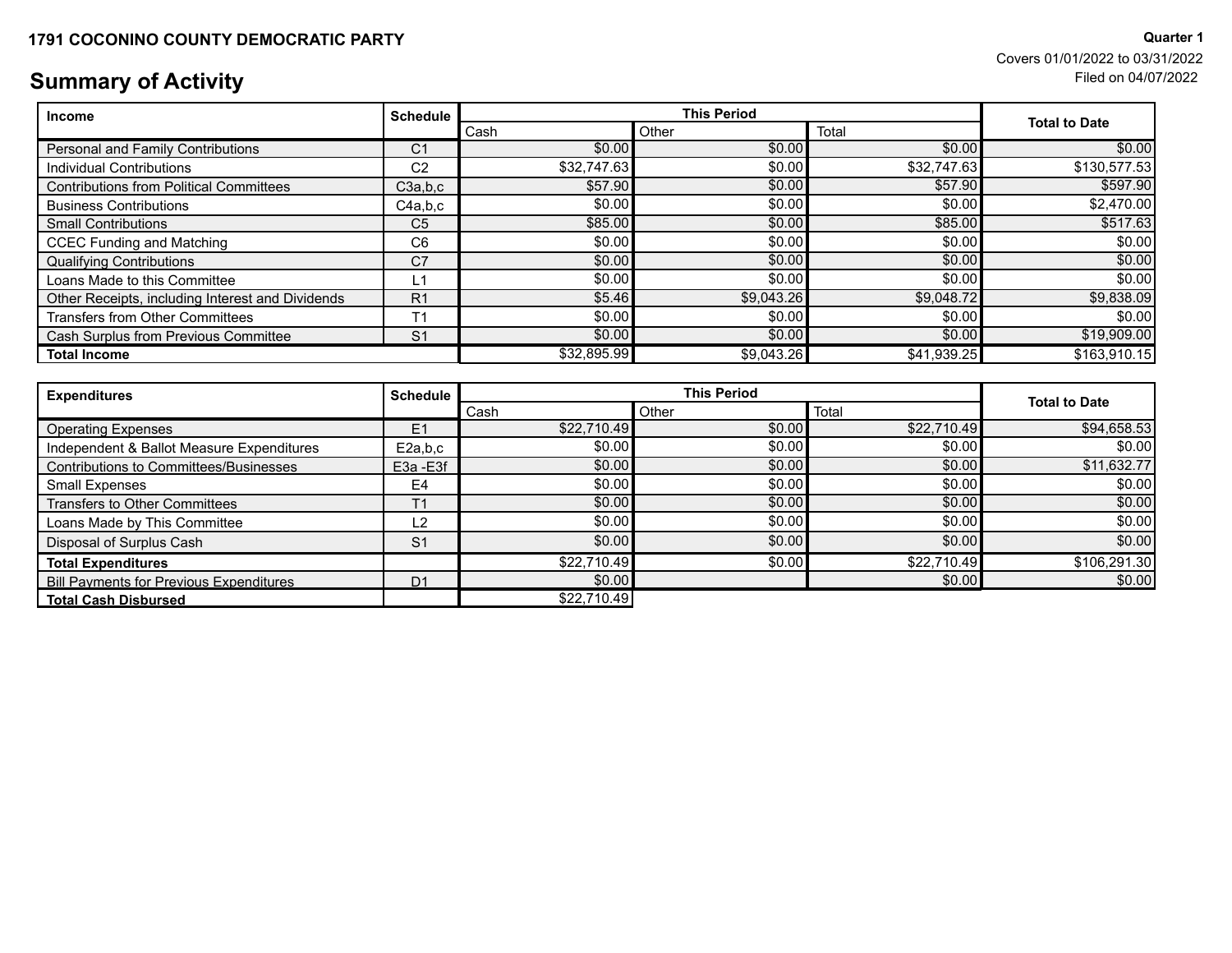|                    | <b>Schedule C2 - Individual contributions</b>             | <b>Date</b> | <b>Amount</b> | <b>Cycle To Date</b> |
|--------------------|-----------------------------------------------------------|-------------|---------------|----------------------|
| Name:              | Benatar, Sarah                                            | 01/07/2022  | \$25.00       | \$575.00             |
| <b>Address:</b>    | 4691 Deer Springs Dr, Bellemont, AZ 86015                 |             | Cash          |                      |
| Occupation:        | Treasurer, Coconino County                                |             |               |                      |
| Name:              | Blue, Martha                                              | 01/07/2022  | \$100.00      | \$100.00             |
| <b>Address:</b>    | 63 Pine Ridge Dr, Flagstaff, AZ 86001                     |             | Cash          |                      |
| Occupation:        | Retired, N/A                                              |             |               |                      |
| Name:              | <b>BRANHAM, NANCY</b>                                     | 01/07/2022  | \$50.00       | \$1,235.00           |
| <b>Address:</b>    | 5181 E HAWTHORNE, FLAGSTAFF, AZ 86004                     |             | Cash          |                      |
| <b>Occupation:</b> | Retired, Not Employed                                     |             |               |                      |
| Name:              | <b>DECHAMBRE, CECILE</b>                                  | 01/07/2022  | \$25.00       | \$400.00             |
| Address:           | 102 E Elm Ave, Flagstaff, AZ 86001                        |             | Cash          |                      |
| Occupation:        | NOT EMPLOYED, NOT EMPLOYED                                |             |               |                      |
| Name:              | <b>ESPOSITO, MARIA</b>                                    | 01/07/2022  | \$10.00       | \$80.00              |
| <b>Address:</b>    | 13075 MAVERICK ROAD, FLAGSTAFF, AZ 86004                  |             | Cash          |                      |
| <b>Occupation:</b> | SOCIAL WORKER, STEWARD HEALTH CHOICE AZ                   |             |               |                      |
| Name:              | Finger, Vickey                                            | 01/07/2022  | \$100.00      | \$2,700.00           |
| <b>Address:</b>    | 6048 E Mountain Oaks Dr, Flagstaff, AZ 86004              |             | Cash          |                      |
| Occupation:        | Retired, Retired                                          |             |               |                      |
| Name:              | Gerston, Allan                                            | 01/07/2022  | \$35.00       | \$577.00             |
| Address:           | 2393 W MIssion Timber Cir, Flagstaff, AZ 86001            |             | Cash          |                      |
| <b>Occupation:</b> | Retired, Retired                                          |             |               |                      |
| Name:              | <b>GILLIS, MARJORIE</b>                                   | 01/07/2022  | \$25.00       | \$200.00             |
| <b>Address:</b>    | 5000 E. PALOMINO LN #21, FLAGSTAFF, AZ 86004              |             | Cash          |                      |
| Occupation:        | RETIRED, NONE                                             |             |               |                      |
| Name:              | Guarino, Linda                                            | 01/07/2022  | \$25.00       | \$695.20             |
| <b>Address:</b>    | 8080 Winchester Dr, Flagstaff, AZ 86004                   |             | Cash          |                      |
| <b>Occupation:</b> | Not Employed, N/A                                         |             |               |                      |
| Name:              | Heitland, Ann                                             | 01/07/2022  | \$75.00       | \$2,414.90           |
| <b>Address:</b>    | 8340 Caballo Way, Flagstaff, AZ 86004                     |             | Cash          |                      |
| <b>Occupation:</b> | Retired, Not Employed                                     |             |               |                      |
| Name:              | <b>HERMAN, MAURY</b>                                      | 01/07/2022  | \$400.00      | \$2,000.00           |
| <b>Address:</b>    | 2240 Fremont, Flagstaff, AZ 86001                         |             | Cash          |                      |
| <b>Occupation:</b> | REAL ESTATE, SELF                                         |             |               |                      |
| Name:              | LANDAHL, MARY                                             | 01/07/2022  | \$25.00       | \$375.00             |
| Address:           | 33 BADGER CREEK RD. P.O.BOX 6219, MARBLE CANYON, AZ 86036 |             | Cash          |                      |
| Occupation:        | NOT EMPLOYED, NOT EMPLOYED                                |             |               |                      |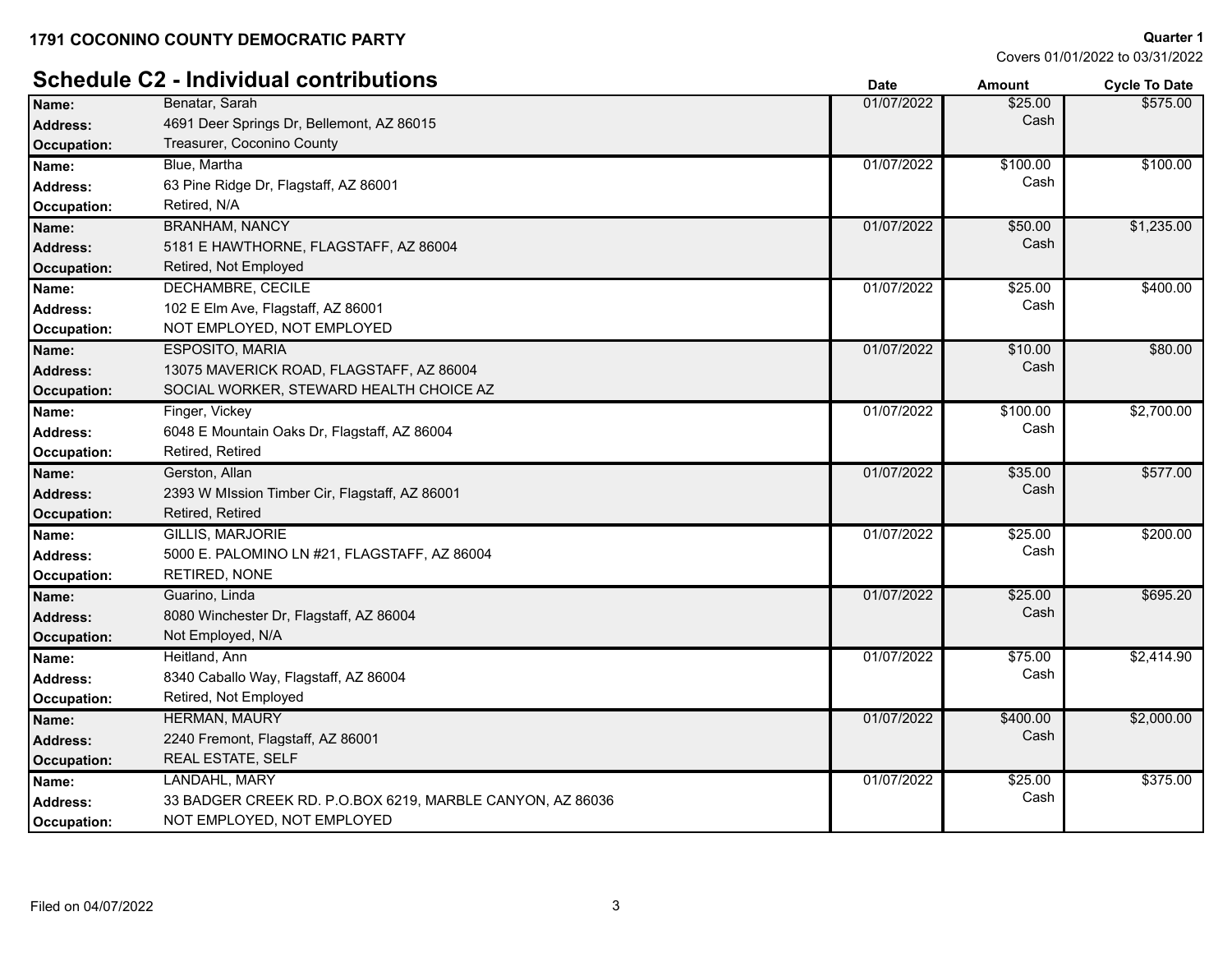Lopez, Stephen

\$150.00

# **Schedule C2 - Individual contributions Date Date Date Amount Cycle To Date**

| <b>Address:</b>    | 1440 E Linda Vista Dr, Flagstaff, AZ 86004               |            | Cash     |            |
|--------------------|----------------------------------------------------------|------------|----------|------------|
| <b>Occupation:</b> | Retired, Retired                                         |            |          |            |
| Name:              | Lurie, Brandon                                           | 01/07/2022 | \$35.00  | \$490.00   |
| <b>Address:</b>    | 1060 W Basalt Ln, Flagstaff, AZ 86001                    |            | Cash     |            |
| Occupation:        | Engineer, W. L. Gore & Associates                        |            |          |            |
| Name:              | <b>MORLEY, SUSAN</b>                                     | 01/07/2022 | \$25.00  | \$550.00   |
| Address:           | 3216 S. GILLENWATER DR, FLAGSTAFF, AZ 86005              |            | Cash     |            |
| Occupation:        | TRAVEL ADVISOR, SELF-EMPLOYED. JOURNEYS AROUND THE WORLD |            |          |            |
| Name:              | NIBLACK, MARK                                            | 01/07/2022 | \$15.00  | \$180.00   |
| <b>Address:</b>    | 3471 S CAROL DR, FLAGSTAFF, AZ 86005                     |            | Cash     |            |
| Occupation:        | <b>ENGINEER, AGRITECH</b>                                |            |          |            |
| Name:              | Oski, Jane                                               | 01/07/2022 | \$20.20  | \$242.40   |
| <b>Address:</b>    | 2347 E Forest Heights Dr, Flagstaff, AZ 86004            |            | Cash     |            |
| <b>Occupation:</b> | Physician, Tuba City Regional Health Care                |            |          |            |
| Name:              | Propster, John                                           | 01/07/2022 | \$20.20  | \$1,213.00 |
| <b>Address:</b>    | 907 N San Francisco St, Flagstaff, AZ 86001              |            | Cash     |            |
| Occupation:        | Not Employed, N/A                                        |            |          |            |
| Name:              | Schackner, Dawn                                          | 01/07/2022 | \$10.00  | \$285.00   |
| Address:           | 8190 Townsend Winona Rd, Flagstaff, AZ 86004             |            | Cash     |            |
| Occupation:        | Not Employed, Not Employed                               |            |          |            |
| Name:              | <b>SEYMOUR, JILL</b>                                     | 01/07/2022 | \$3.01   | \$9.03     |
| <b>Address:</b>    | 1926 E Magdalena Dr, Tempe, AZ 85283                     |            | Cash     |            |
| Occupation:        | none, NONE                                               |            |          |            |
| Name:              | Shearin, Laura                                           | 01/07/2022 | \$100.00 | \$100.00   |
| Address:           | 1120 W Azure Dr, Flagstaff, AZ 86001                     |            | Cash     |            |
| Occupation:        | Retired, N/A                                             |            |          |            |
| Name:              | SONDEREGGER, AUBREY                                      | 01/07/2022 | \$25.00  | \$4,916.95 |
| <b>Address:</b>    | 3850 N PATTERSON BLVD, FLAGSTAFF, AZ 86004               |            | Cash     |            |
| Occupation:        | Retired, NOT EMPLOYED                                    |            |          |            |
| Name:              | <b>STEVENS, LARRY</b>                                    | 01/07/2022 | \$50.00  | \$150.00   |
| <b>Address:</b>    | 5885 HERRING ROAD, FLAGSTAFF, AZ 86004                   |            | Cash     |            |
| Occupation:        | PROFESSOR OF PSYCHOLOGICAL SCIENCES, NAU                 |            |          |            |
| Name:              | STREIT, SUZETTE & JON                                    | 01/07/2022 | \$10.00  | \$60.00    |
| Address:           | 2430 S CLIFFVIEW ST, FLAGSTAFF, AZ 86001                 |            | Cash     |            |
| Occupation:        | NOT EMPLOYED, NOT EMPLOYED                               |            |          |            |
|                    |                                                          |            |          |            |

**Name:** 01/07/2022 \$25.00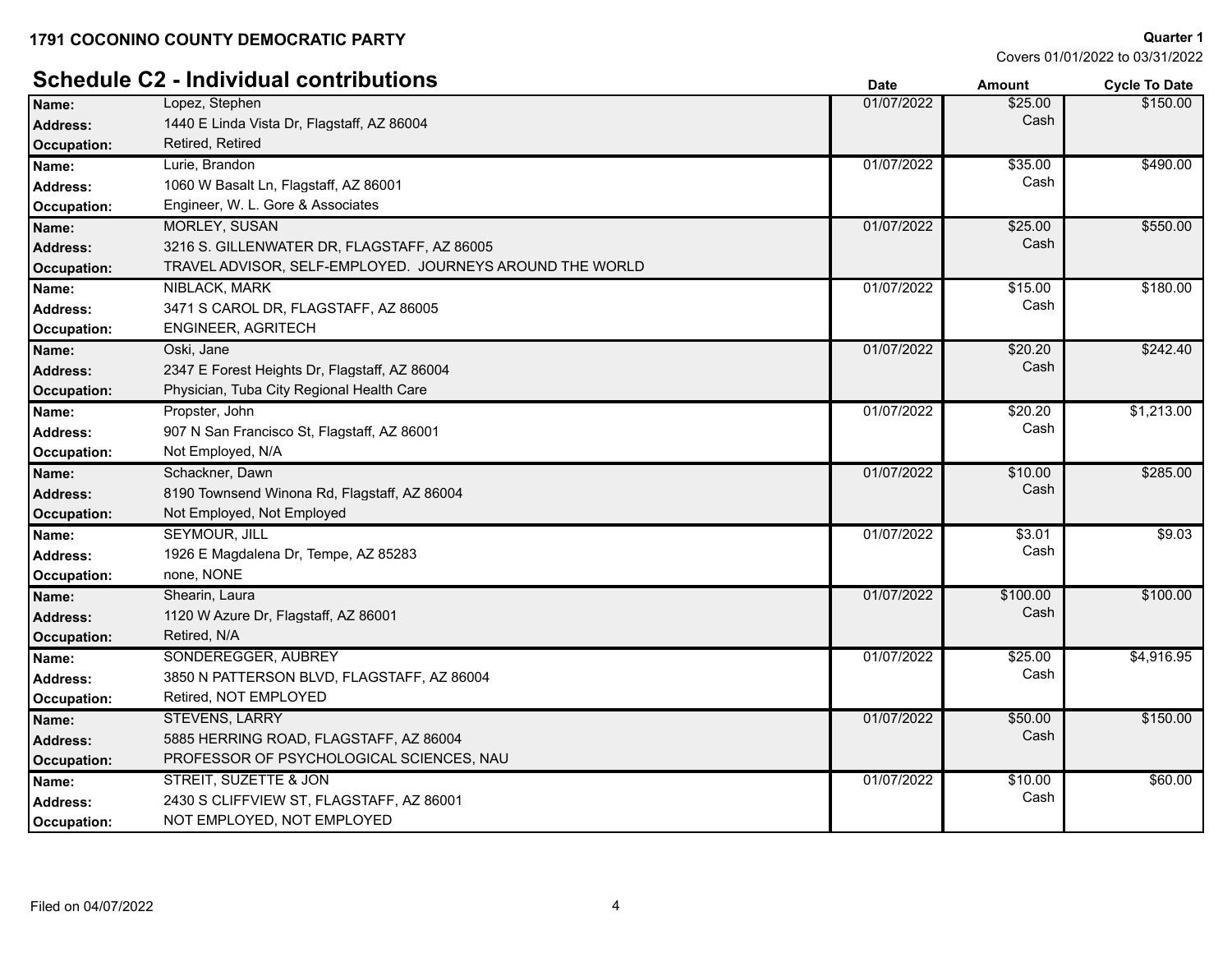# **Schedule C2 - Individual contributions Date Date** *Date**Amount* **Cycle To Date <b>***Cycle To Date*

| Cash<br>2200 N Rain Tree Rd, Flagstaff, AZ 86004<br>Address:<br>Retired, Retired<br>Occupation:<br>01/07/2022<br>\$5.00<br>Williams, Elizabeth<br>Name:<br>Cash<br>1111 10th street, Alamogordo, NM 88310<br>Address:<br>Occupation:<br>none, none<br>01/07/2022<br>Young, Harriet<br>\$25.00<br>Cash<br>5840 E Waki Rd, Flagstaff, AZ 86004<br><b>Address:</b> | \$35.00    |
|-----------------------------------------------------------------------------------------------------------------------------------------------------------------------------------------------------------------------------------------------------------------------------------------------------------------------------------------------------------------|------------|
| Name:                                                                                                                                                                                                                                                                                                                                                           |            |
|                                                                                                                                                                                                                                                                                                                                                                 |            |
|                                                                                                                                                                                                                                                                                                                                                                 |            |
|                                                                                                                                                                                                                                                                                                                                                                 |            |
|                                                                                                                                                                                                                                                                                                                                                                 |            |
|                                                                                                                                                                                                                                                                                                                                                                 | \$1,325.00 |
|                                                                                                                                                                                                                                                                                                                                                                 |            |
| Retired, Not Employed<br><b>Occupation:</b>                                                                                                                                                                                                                                                                                                                     |            |
| YOUNG, LORRAINE<br>01/07/2022<br>\$10.00<br>Name:                                                                                                                                                                                                                                                                                                               | \$140.00   |
| Cash<br>7155 N HIGHWAY 89 #26, FLAGSTAFF, AZ 86004<br>Address:                                                                                                                                                                                                                                                                                                  |            |
| PSYCHOLOGIST, SELF EMPLOYED<br>Occupation:                                                                                                                                                                                                                                                                                                                      |            |
| \$10.00<br>Alexander, Mark<br>01/14/2022<br>Name:                                                                                                                                                                                                                                                                                                               | \$20.00    |
| Cash<br>7860 E Gemini Dr, Flagstaff, AZ 86004<br>Address:                                                                                                                                                                                                                                                                                                       |            |
| Retired, N/A<br><b>Occupation:</b>                                                                                                                                                                                                                                                                                                                              |            |
| 01/14/2022<br>\$100.00<br>Bates, Bryan<br>Name:                                                                                                                                                                                                                                                                                                                 | \$230.00   |
| Cash<br>PO Box 3601, Flagstaff, AZ 86003<br>Address:                                                                                                                                                                                                                                                                                                            |            |
| naturalist, self<br>Occupation:                                                                                                                                                                                                                                                                                                                                 |            |
| 01/14/2022<br>\$50.00<br>borden, rita<br>Name:                                                                                                                                                                                                                                                                                                                  | \$50.00    |
| Cash<br>2087 N Rain Tree Rd, Flagstaff, AZ 86004<br><b>Address:</b>                                                                                                                                                                                                                                                                                             |            |
| teacher, nau<br>Occupation:                                                                                                                                                                                                                                                                                                                                     |            |
| Browning, Shawn<br>01/14/2022<br>\$30.00<br>Name:                                                                                                                                                                                                                                                                                                               | \$30.00    |
| Cash<br>5 1/2 W Cottage Ave, Flagstaff, AZ 86001<br><b>Address:</b>                                                                                                                                                                                                                                                                                             |            |
| River outfitter, Professional River Outfitters<br>Occupation:                                                                                                                                                                                                                                                                                                   |            |
| <b>GRUA, MICHELLE</b><br>\$25.00<br>01/14/2022<br>Name:                                                                                                                                                                                                                                                                                                         | \$725.00   |
| Cash<br>3400 N SCHAFFER LN, FLAGSTAFF, AZ 86004<br>Address:                                                                                                                                                                                                                                                                                                     |            |
| MD, SELF<br><b>Occupation:</b>                                                                                                                                                                                                                                                                                                                                  |            |
| 01/14/2022<br>\$25.00<br>Hirst, Lois<br>Name:                                                                                                                                                                                                                                                                                                                   | \$580.00   |
| Cash<br>1035 E Apple Way, Flagstaff, AZ 86001<br>Address:                                                                                                                                                                                                                                                                                                       |            |
| NOT EMPLOYED, NOT EMPLOYED<br>Occupation:                                                                                                                                                                                                                                                                                                                       |            |
| 01/14/2022<br>\$50.00<br>Montgomery, Stephen<br>Name:                                                                                                                                                                                                                                                                                                           | \$50.00    |
| Cash<br>2128 N Cobblestone Cir, Flagstaff, AZ 86001<br><b>Address:</b>                                                                                                                                                                                                                                                                                          |            |
| Biologist, Self<br><b>Occupation:</b>                                                                                                                                                                                                                                                                                                                           |            |
| POORE, MARY<br>01/14/2022<br>\$20.20<br>Name:                                                                                                                                                                                                                                                                                                                   | \$281.80   |
| Cash<br>764 E Cherry Ave, Flagstaff, AZ 86001<br>Address:                                                                                                                                                                                                                                                                                                       |            |
| None, None<br>Occupation:                                                                                                                                                                                                                                                                                                                                       |            |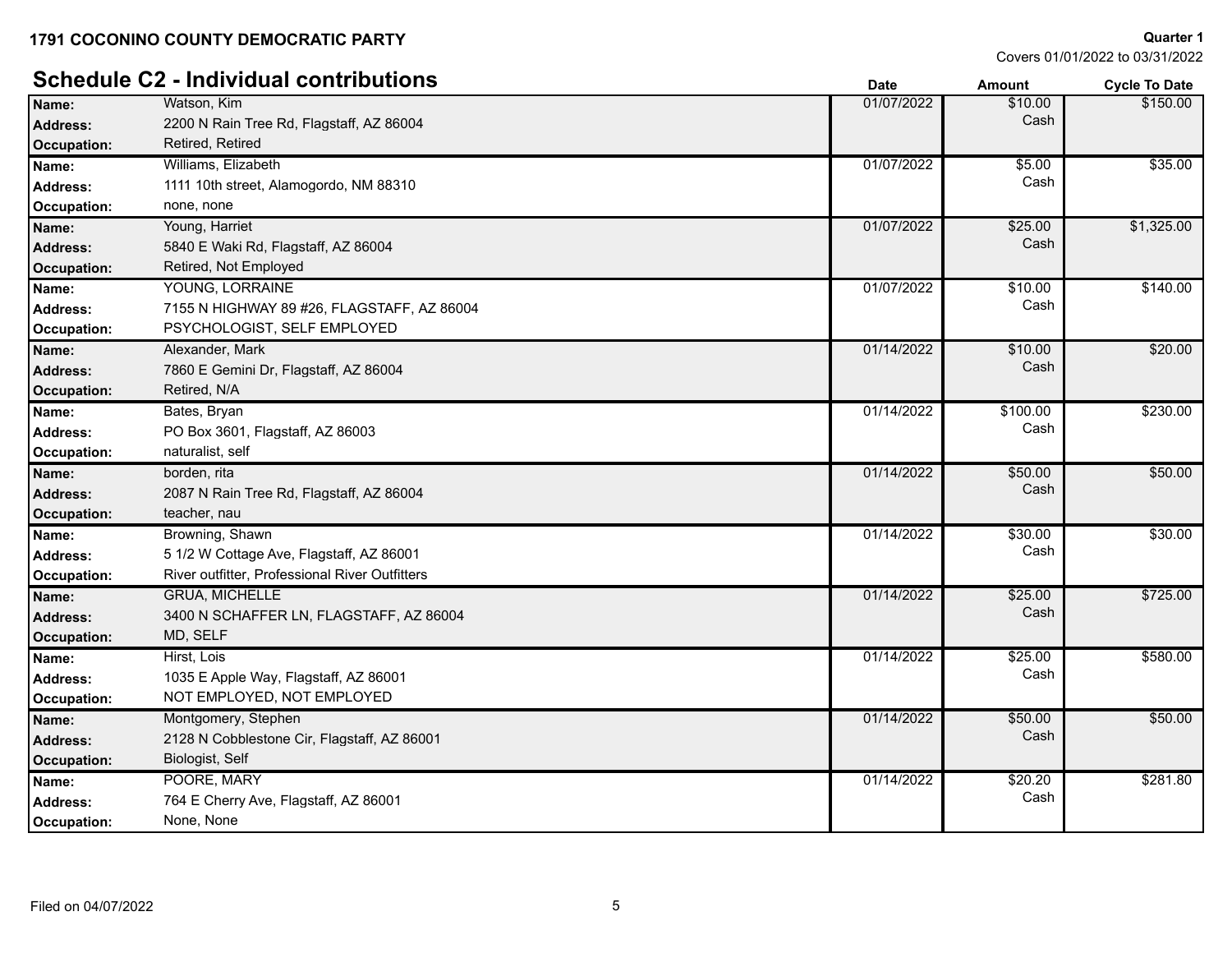# **Schedule C2 - Individual contributions Date Date Date Amount Cycle To Date**

| Name:              | Schiller, Phyllis                                                                                      | 01/14/2022 | \$20.00  | \$905.80   |
|--------------------|--------------------------------------------------------------------------------------------------------|------------|----------|------------|
| <b>Address:</b>    | 185 E Hutcheson Dr, Flagstaff, AZ 86001                                                                |            | Cash     |            |
| <b>Occupation:</b> | Retired, Not Employed                                                                                  |            |          |            |
| Name:              | STROBEL, Sue                                                                                           | 01/14/2022 | \$10.00  | \$140.00   |
| <b>Address:</b>    | 3201 E Ascona Way, Flagstaff, AZ 86004                                                                 |            | Cash     |            |
| Occupation:        | NOT EMPLOYED, NOT EMPLOYED                                                                             |            |          |            |
| Name:              | Vasquez, Jeronimo                                                                                      | 01/14/2022 | \$100.00 | \$100.00   |
| <b>Address:</b>    | 3700 N Grandview Dr, Flagstaff, AZ 86004                                                               |            | Cash     |            |
| <b>Occupation:</b> | Coconino Cty Supervisor, Coconino County                                                               |            |          |            |
| Memo:              | reimbursement for table @Coconino Cty Fair; paid by credit card (see associated fee from Square, Inc.) |            |          |            |
| Name:              | Wade, William                                                                                          | 01/14/2022 | \$150.00 | \$1,990.00 |
| Address:           | 120 E Astro Ln, Flagstaff, AZ 86001                                                                    |            | Cash     |            |
| Occupation:        | Geologist, Retired                                                                                     |            |          |            |
| Name:              | Wright, Sue                                                                                            | 01/14/2022 | \$10.00  | \$80.00    |
| <b>Address:</b>    | 570 N Apollo Way, Flagstaff, AZ 86001                                                                  |            | Cash     |            |
| <b>Occupation:</b> | Not employed, Not employed                                                                             |            |          |            |
| Name:              | Bertani, Barry A                                                                                       | 01/21/2022 | \$85.00  | \$675.00   |
| <b>Address:</b>    | 4072 N Pipit PI, Flagstaff, AZ 86004                                                                   |            | Cash     |            |
| Occupation:        | Not Employed, Not Employed                                                                             |            |          |            |
| Name:              | <b>BLAKLEY, KELSEY</b>                                                                                 | 01/21/2022 | \$25.00  | \$540.00   |
| <b>Address:</b>    | 1750 N VISTA DR, FLAGSTAFF, AZ 86001                                                                   |            | Cash     |            |
| <b>Occupation:</b> | Retired, N/A                                                                                           |            |          |            |
| Name:              | Bohan, John                                                                                            | 01/21/2022 | \$25.00  | \$1,082.00 |
| <b>Address:</b>    | 965 E Sterling Ln, Flagstaff, AZ 86005                                                                 |            | Cash     |            |
| Occupation:        | Retired, Not Employed                                                                                  |            |          |            |
| Name:              | Bohan, John                                                                                            | 01/21/2022 | \$100.00 | \$1,082.00 |
| <b>Address:</b>    | 965 E Sterling Ln, Flagstaff, AZ 86005                                                                 |            | Cash     |            |
| <b>Occupation:</b> | Retired, Not Employed                                                                                  |            |          |            |
| Name:              | Crowell, Peter                                                                                         | 01/21/2022 | \$50.00  | \$200.00   |
| <b>Address:</b>    | 1351 N Pine Cliff Dr, Apt 129, Flagstaff, AZ 86001                                                     |            | Cash     |            |
| Occupation:        | Not employed, Not employed                                                                             |            |          |            |
| Name:              | Huenneke, Laura                                                                                        | 01/21/2022 | \$25.00  | \$575.00   |
| <b>Address:</b>    | 9960 Townsend Winona Rd, Flagstaff, AZ 86004                                                           |            | Cash     |            |
| <b>Occupation:</b> | Not Employed, N/A                                                                                      |            |          |            |
| Name:              | Kladnik, Sallie                                                                                        | 01/21/2022 | \$25.00  | \$655.00   |
| <b>Address:</b>    | 3530 N Monte Vista Dr, Flagstaff, AZ 86004                                                             |            | Cash     |            |
| Occupation:        | Not Employed, Not Employed                                                                             |            |          |            |
|                    |                                                                                                        |            |          |            |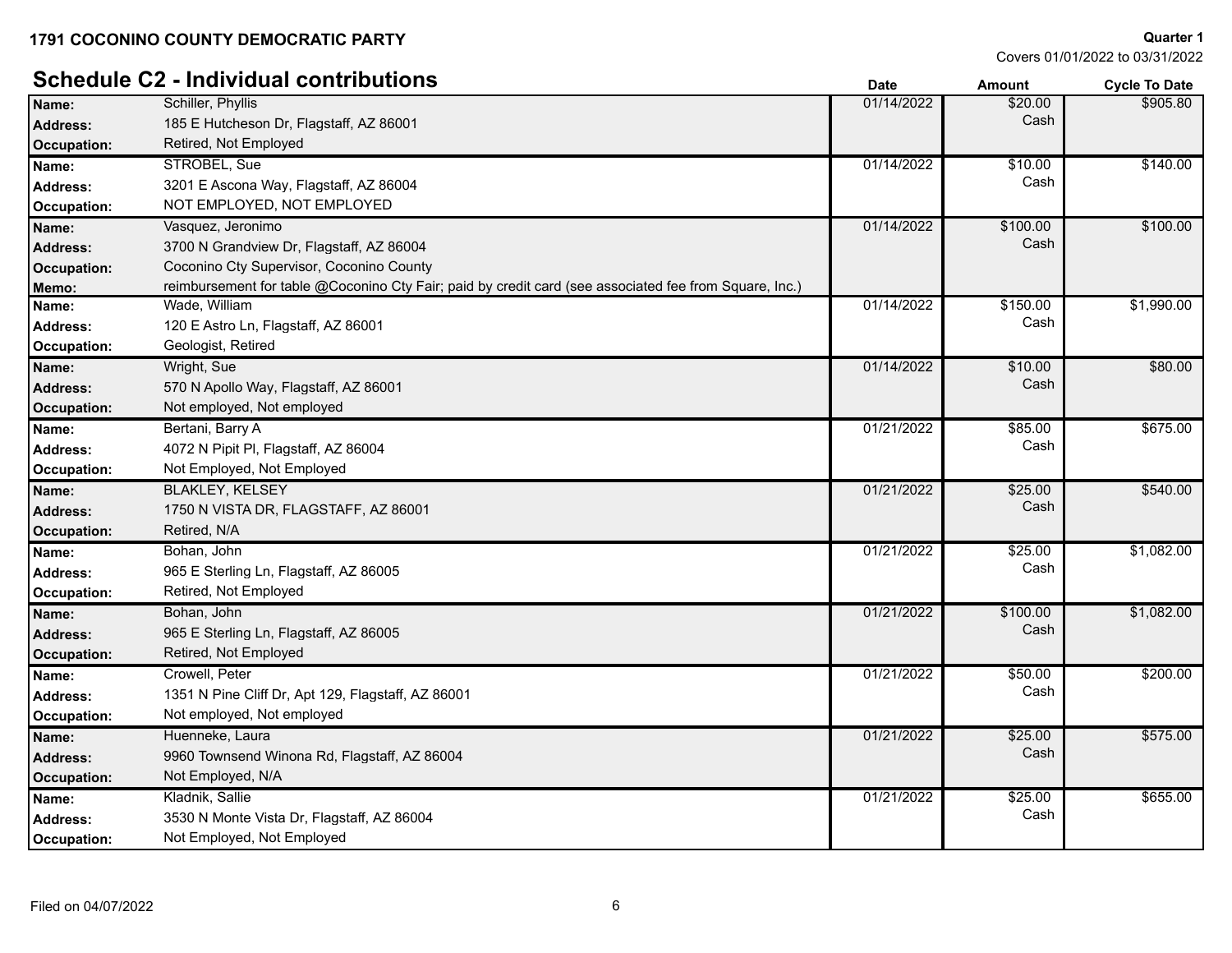**Schedule C2 - Individual contributions Date Amount Cycle To Date**

**Quarter 1** Covers 01/01/2022 to 03/31/2022

|                    | Schedule CZ - Individual contributions                    | <b>Date</b> | Amount   | <b>Cycle To Date</b> |
|--------------------|-----------------------------------------------------------|-------------|----------|----------------------|
| Name:              | LANDAHL, MARY                                             | 01/21/2022  | \$25.00  | \$375.00             |
| <b>Address:</b>    | 33 BADGER CREEK RD. P.O.BOX 6219, MARBLE CANYON, AZ 86036 |             | Cash     |                      |
| Occupation:        | NOT EMPLOYED, NOT EMPLOYED                                |             |          |                      |
| Name:              | McKell, Mary                                              | 01/21/2022  | \$50.00  | \$850.00             |
| <b>Address:</b>    | 111 E Oak Ave #4, Flagstaff, AZ 86001                     |             | Cash     |                      |
| Occupation:        | Retired, N/A                                              |             |          |                      |
| Name:              | <b>NOLL, KATHERINE</b>                                    | 01/21/2022  | \$100.00 | \$100.00             |
| <b>Address:</b>    | 3645 N LOST CREEK TRAIL, FLAGSTAFF, AZ 86001              |             | Cash     |                      |
| Occupation:        | NOT EMPLOYED, NOT EMPLOYED                                |             |          |                      |
| Name:              | <b>ROBBINS, FRANCES</b>                                   | 01/21/2022  | \$25.00  | \$215.00             |
| <b>Address:</b>    | 2393 W Zepher Ave, Flagstaff, AZ 86001                    |             | Cash     |                      |
| Occupation:        | NEUROPYSCHOLOGIST, Self                                   |             |          |                      |
| Name:              | <b>ROBERTS, LUANN</b>                                     | 01/21/2022  | \$10.00  | \$180.00             |
| <b>Address:</b>    | 2217 E CEDAR AVE, FLAGSTAFF, AZ 86004                     |             | Cash     |                      |
| Occupation:        | CPA, Roberts Accounting                                   |             |          |                      |
| Name:              | Sansone, Marie                                            | 01/21/2022  | \$25.00  | \$568.00             |
| <b>Address:</b>    | 3834 E Pinetree Dr, Williams, AZ 86046                    |             | Cash     |                      |
| Occupation:        | NOT EMPLOYED, NOT EMPLOYED                                |             |          |                      |
| Name:              | Scionti, M                                                | 01/21/2022  | \$100.00 | \$100.00             |
| Address:           | 2378 N Colter Dr, Flagstaff, AZ 86004                     |             | Cash     |                      |
| <b>Occupation:</b> | Not employed, N/A                                         |             |          |                      |
| Name:              | SMITH, SYBIL I                                            | 01/21/2022  | \$25.00  | \$325.00             |
| Address:           | 604 W PIUTE RD, FLAGSTAFF, AZ 86001                       |             | Cash     |                      |
| Occupation:        | <b>RETIRED, SELF</b>                                      |             |          |                      |
| Name:              | Worthington, Anne                                         | 01/21/2022  | \$10.00  | \$150.00             |
| Address:           | PO Box 3598, Flagstaff, AZ 86003                          |             | Cash     |                      |
| Occupation:        | retired, none                                             |             |          |                      |
| Name:              | Bader, Joe                                                | 01/31/2022  | \$20.00  | \$300.00             |
| <b>Address:</b>    | 700 N Magma Way, Flagstaff, AZ 86001                      |             | Cash     |                      |
| Occupation:        | Retired, Retired                                          |             |          |                      |
| Name:              | BEISER, antoinette                                        | 01/31/2022  | \$50.00  | \$50.00              |
| Address:           | 3910 Hidden Hollow Rd, Flagstaff, AZ 86001                |             | Cash     |                      |
| Occupation:        | business owner, self                                      |             |          |                      |
| Name:              | <b>BERGER, STEPHANIE</b>                                  | 01/31/2022  | \$84.00  | \$420.00             |
| Address:           | 1280 5TH AVE., 19C, NEW YORK, NY 10029                    |             | Cash     |                      |
| Occupation:        | FUNDRAISING CONSULATANT, BERGER HIRSCHBERG STRATEGIES     |             |          |                      |
|                    |                                                           |             |          |                      |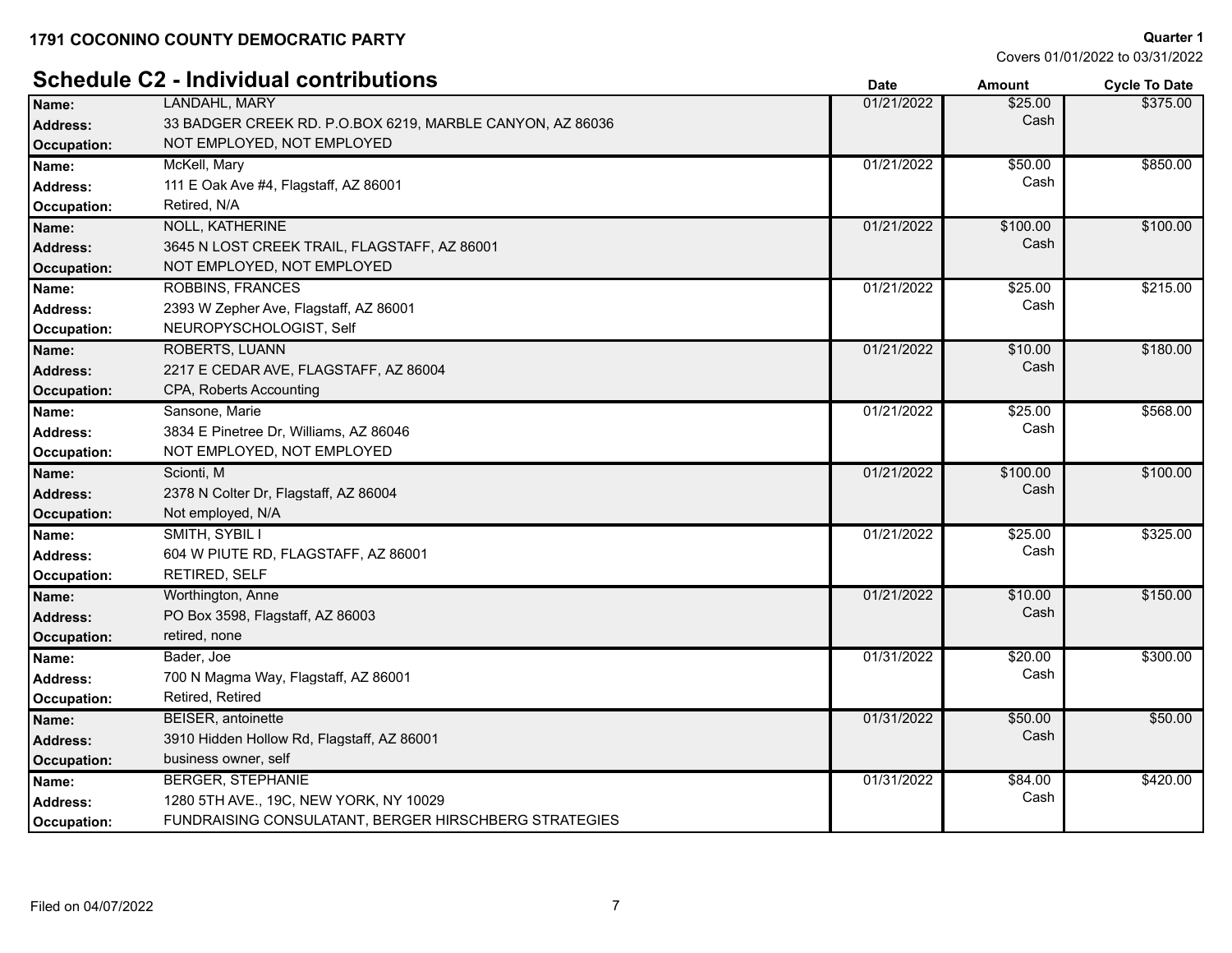# **Schedule C2 - Individual contributions**

| UVIIVUUIV VE       | $\sim$ 11191719991 - 001161109610113         | Date       | Amount          | Cycle to Date |
|--------------------|----------------------------------------------|------------|-----------------|---------------|
| Name:              | Bloom, Nena                                  | 01/31/2022 | \$10.00         | \$150.00      |
| <b>Address:</b>    | 1321 N Aztec St, Flagstaff, AZ 86001         |            | Cash            |               |
| <b>Occupation:</b> | Evaluator, NAU                               |            |                 |               |
| Name:              | <b>BLUME, KERRY</b>                          | 01/31/2022 | \$20.00         | \$160.00      |
| <b>Address:</b>    | 3505 N.E. RAINIER LOOP, FLAGSTAFF, AZ 86004  |            | Cash            |               |
| <b>Occupation:</b> | CONSULTANT, ANDREANI-BLUME ENTERPRISES       |            |                 |               |
| Name:              | <b>BODIN, JOSEPH</b>                         | 01/31/2022 | \$10.00         | \$90.00       |
| <b>Address:</b>    | 8615 JUPITER LANE, FLAGSTAFF, AZ 86004       |            | Cash            |               |
| <b>Occupation:</b> | WEB DESIGNER, FLAGSTAFF CENTRAL.COM, INC.    |            |                 |               |
| Name:              | Boomgaarden, Darrell                         | 01/31/2022 | $\sqrt{$40.00}$ | \$40.00       |
| <b>Address:</b>    | 3554 W Kiltie Loop, Flagstaff, AZ 86005      |            | Cash            |               |
| Occupation:        | Not Employed, Not Employed                   |            |                 |               |
| Name:              | Branham, Nancy                               | 01/31/2022 | \$25.00         | \$2,180.00    |
| <b>Address:</b>    | 5181 E Hawthorne Dr, Flagstaff, AZ 86004     |            | Cash            |               |
| <b>Occupation:</b> | Not Employed, N/A                            |            |                 |               |
| Name:              | <b>BUHRER, HANS</b>                          | 01/31/2022 | \$100.00        | \$1,100.00    |
| <b>Address:</b>    | PO Box 3055, FLAGSTAFF, AZ 86003             |            | Cash            |               |
| Occupation:        | NOT EMPLOYED, NOT EMPLOYED                   |            |                 |               |
| Name:              | Callahan, Martha                             | 01/31/2022 | \$500.00        | \$575.00      |
| <b>Address:</b>    | 2826 Kletha Trl, Flagstaff, AZ 86005         |            | Cash            |               |
| <b>Occupation:</b> | Retired, Retired                             |            |                 |               |
| Name:              | Daggett, Rebecca                             | 01/31/2022 | \$25.00         | \$395.00      |
| <b>Address:</b>    | 1195 E Apple Way, Flagstaff, AZ 86001        |            | Cash            |               |
| Occupation:        | City Councilman, City of Flagstaff           |            |                 |               |
| Name:              | Ensign, Catherine                            | 01/31/2022 | \$8.00          | \$24.00       |
| <b>Address:</b>    | 1500 W Lil Ben Trl, Flagstaff, AZ 86005      |            | Cash            |               |
| <b>Occupation:</b> | Not employed, N/A                            |            |                 |               |
| Name:              | <b>FERRELL, HELEN</b>                        | 01/31/2022 | \$25.00         | \$25.00       |
| <b>Address:</b>    | 1824 N. RAIN TREE RD., FLAGSTAFF, AZ 86004   |            | Cash            |               |
| <b>Occupation:</b> | NOT EMPLOYED, NOT EMPLOYED                   |            |                 |               |
| Name:              | Finger, Vickey                               | 01/31/2022 | \$100.00        | \$2,700.00    |
| <b>Address:</b>    | 6048 E Mountain Oaks Dr, Flagstaff, AZ 86004 |            | Cash            |               |
| <b>Occupation:</b> | Retired, Retired                             |            |                 |               |
| Name:              | Guarino, Linda                               | 01/31/2022 | \$50.00         | \$695.20      |
| <b>Address:</b>    | 8080 Winchester Dr, Flagstaff, AZ 86004      |            | Cash            |               |
| Occupation:        | Not Employed, N/A                            |            |                 |               |
|                    |                                              |            |                 |               |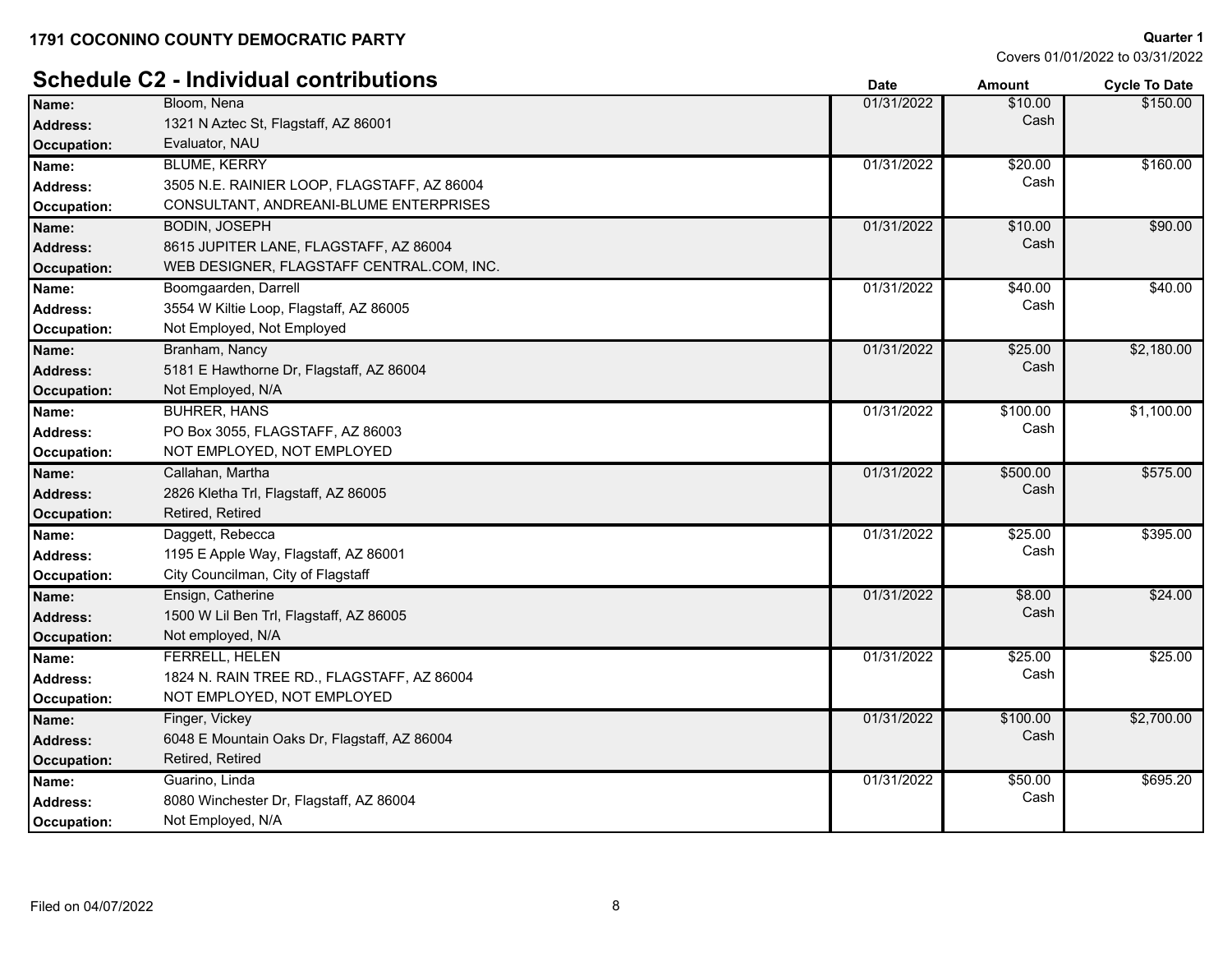|                    | <b>Schedule C2 - Individual contributions</b>      | <b>Date</b> | <b>Amount</b> | <b>Cycle To Date</b> |
|--------------------|----------------------------------------------------|-------------|---------------|----------------------|
| Name:              | HANLEY, DONNA                                      | 01/31/2022  | \$100.00      | \$520.00             |
| <b>Address:</b>    | 4201 E SPRING MEADOW CIRCLE, FLAGSTAFF, AZ 86004   |             | Cash          |                      |
| <b>Occupation:</b> | <b>BUSINESS OWNER, EMMITT BARKS CARTOGRAPHY</b>    |             |               |                      |
| Name:              | Heitland, Ann                                      | 01/31/2022  | \$100.00      | \$2,414.90           |
| <b>Address:</b>    | 8340 Caballo Way, Flagstaff, AZ 86004              |             | Cash          |                      |
| Occupation:        | Retired, Not Employed                              |             |               |                      |
| Name:              | Howard, Anita                                      | 01/31/2022  | \$50.00       | \$880.00             |
| Address:           | 11440 Homestead Ln, Flagstaff, AZ 86004            |             | Cash          |                      |
| <b>Occupation:</b> | Retired, Not Employed                              |             |               |                      |
| Name:              | Jones, Karin                                       | 01/31/2022  | \$10.00       | \$100.00             |
| <b>Address:</b>    | PO Box 1569, Tuba City, AZ 86045                   |             | Cash          |                      |
| Occupation:        | Librarian/teacher, Tuba City Boarding School       |             |               |                      |
| Name:              | King, Charles & Sarah                              | 01/31/2022  | \$1,000.00    | \$3,000.00           |
| <b>Address:</b>    | 2655 N Sandstone Way, Flagstaff, AZ 86004          |             | Cash          |                      |
| <b>Occupation:</b> | Retired, N/A                                       |             |               |                      |
| Name:              | Little, John                                       | 01/31/2022  | \$10.00       | \$440.00             |
| <b>Address:</b>    | 1862 W University Ave, Flagstaff, AZ 86001         |             | Cash          |                      |
| Occupation:        | Retired, Retired                                   |             |               |                      |
| Name:              | Maestas, Prudencia                                 | 01/31/2022  | \$40.00       | \$40.00              |
| <b>Address:</b>    | 465 E Fuller Way, Flagstaff, AZ 86001              |             | Cash          |                      |
| Occupation:        | Retired, N/A                                       |             |               |                      |
| Memo:              | cash contribution                                  |             |               |                      |
| Name:              | McCarthy, John                                     | 01/31/2022  | \$10.00       | \$30.00              |
| Address:           | 2310 S Polaris Way, Flagstaff, AZ 86001            |             | Cash          |                      |
| Occupation:        | Not employed, N/A                                  |             |               |                      |
| Name:              | Neville, John                                      | 01/31/2022  | \$25.00       | \$350.00             |
| <b>Address:</b>    | 49 Pinon Ct. Sedona, AZ 86336                      |             | Cash          |                      |
| <b>Occupation:</b> | Retired, Not Employed                              |             |               |                      |
| Name:              | Nitschke, Kyle                                     | 01/31/2022  | \$10.00       | \$65.00              |
| <b>Address:</b>    | 1503 S Mark Ln, Flagstaff, AZ 86001                |             | Cash          |                      |
| Occupation:        | ORGANIZING DIRECTOR, ARIZONA STUDENT'S ASSOCIATION |             |               |                      |
| Name:              | Oski, Jane                                         | 01/31/2022  | \$20.20       | \$242.40             |
| <b>Address:</b>    | 2347 E Forest Heights Dr, Flagstaff, AZ 86004      |             | Cash          |                      |
| <b>Occupation:</b> | Physician, Tuba City Regional Health Care          |             |               |                      |
| Name:              | Propster, John                                     | 01/31/2022  | \$20.20       | \$1,213.00           |
| <b>Address:</b>    | 907 N San Francisco St, Flagstaff, AZ 86001        |             | Cash          |                      |
| Occupation:        | Not Employed, N/A                                  |             |               |                      |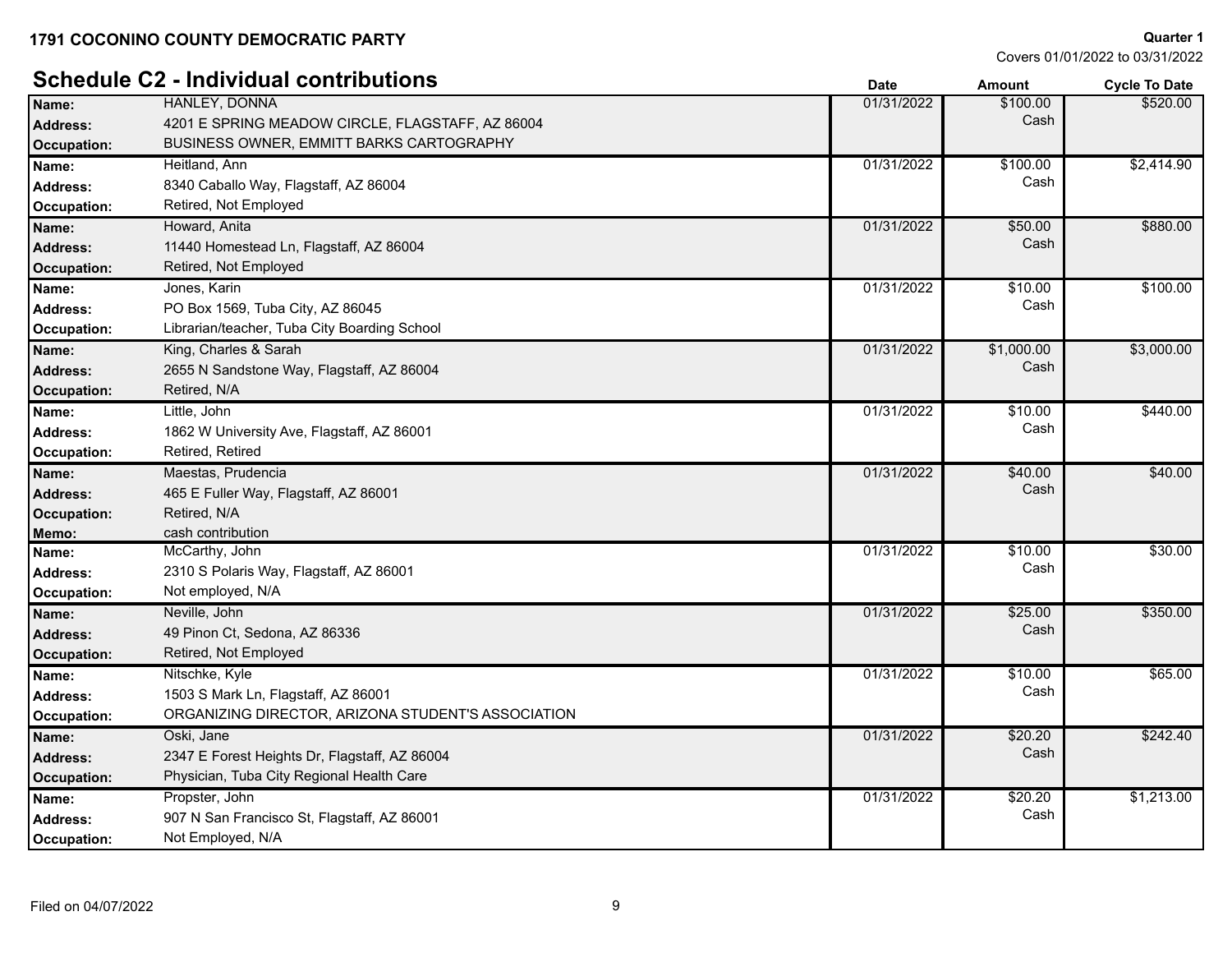# **Schedule C2 - Individual contributions Date Date Date Amount Cycle To Date**

| Name:              | <b>REID, WINONA</b>                          | 01/31/2022 | \$10.00    | \$115.00   |
|--------------------|----------------------------------------------|------------|------------|------------|
| Address:           | 2819 N. JAMISON BLVD., FLAGSTAFF, AZ 86004   |            | Cash       |            |
| Occupation:        | COORDINATOR, NAU                             |            |            |            |
| Name:              | <b>SCHAAAFSMA, KEITH</b>                     | 01/31/2022 | \$25.00    | \$25.00    |
| Address:           | 719 E Cherry Ave, Flagstaff, AZ 86001        |            | Cash       |            |
| Occupation:        | Retired, N/A                                 |            |            |            |
| Name:              | Schackner, Dawn                              | 01/31/2022 | \$10.00    | \$285.00   |
| <b>Address:</b>    | 8190 Townsend Winona Rd, Flagstaff, AZ 86004 |            | Cash       |            |
| <b>Occupation:</b> | Not Employed, Not Employed                   |            |            |            |
| Name:              | Silver, Charlie                              | 01/31/2022 | \$10.00    | \$1,210.00 |
| Address:           | 720 W Aspen Ave, Flagstaff, AZ 86001         |            | Cash       |            |
| Occupation:        | Analyst, Gore                                |            |            |            |
| Name:              | Sonderegger, Aubrey                          | 01/31/2022 | \$25.00    | \$4,916.95 |
| <b>Address:</b>    | 3850 N Patterson Blvd, Flagstaff, AZ 86004   |            | Cash       |            |
| <b>Occupation:</b> | Not employed, None                           |            |            |            |
| Name:              | Staudinger, Lori                             | 01/31/2022 | \$20.20    | \$303.00   |
| Address:           | 111 N Sitgreaves St, Flagstaff, AZ 86001     |            | Cash       |            |
| Occupation:        | Professor, Northern Arizona Universit        |            |            |            |
| Name:              | STREIT, SUZETTE & JON                        | 01/31/2022 | \$10.00    | \$60.00    |
| Address:           | 2430 S CLIFFVIEW ST, FLAGSTAFF, AZ 86001     |            | Cash       |            |
| Occupation:        | NOT EMPLOYED, NOT EMPLOYED                   |            |            |            |
| Name:              | Watson, Kim                                  | 01/31/2022 | \$10.00    | \$150.00   |
| <b>Address:</b>    | 2200 N Rain Tree Rd, Flagstaff, AZ 86004     |            | Cash       |            |
| Occupation:        | Retired, Retired                             |            |            |            |
| Name:              | Williams, Elizabeth                          | 01/31/2022 | \$5.00     | \$35.00    |
| <b>Address:</b>    | 1111 10th street, Alamogordo, NM 88310       |            | Cash       |            |
| <b>Occupation:</b> | none, none                                   |            |            |            |
| Name:              | Young, Harriet                               | 01/31/2022 | \$25.00    | \$1,325.00 |
| Address:           | 5840 E Waki Rd, Flagstaff, AZ 86004          |            | Cash       |            |
| Occupation:        | Retired, Not Employed                        |            |            |            |
| Name:              | Alexander, Mark                              | 02/10/2022 | \$10.00    | \$130.00   |
| <b>Address:</b>    | 7860 E Gemini Dr, Flagstaff, AZ 86004        |            | Cash       |            |
| <b>Occupation:</b> | Retired, N/A                                 |            |            |            |
| Name:              | Babbitt, Helene                              | 02/10/2022 | \$1,000.00 | \$2,300.00 |
| Address:           | 211 E Elm Ave, Flagstaff, AZ 86001           |            | Cash       |            |
| Occupation:        | NOT EMPLOYED, NOT EMPLOYED                   |            |            |            |
|                    |                                              |            |            |            |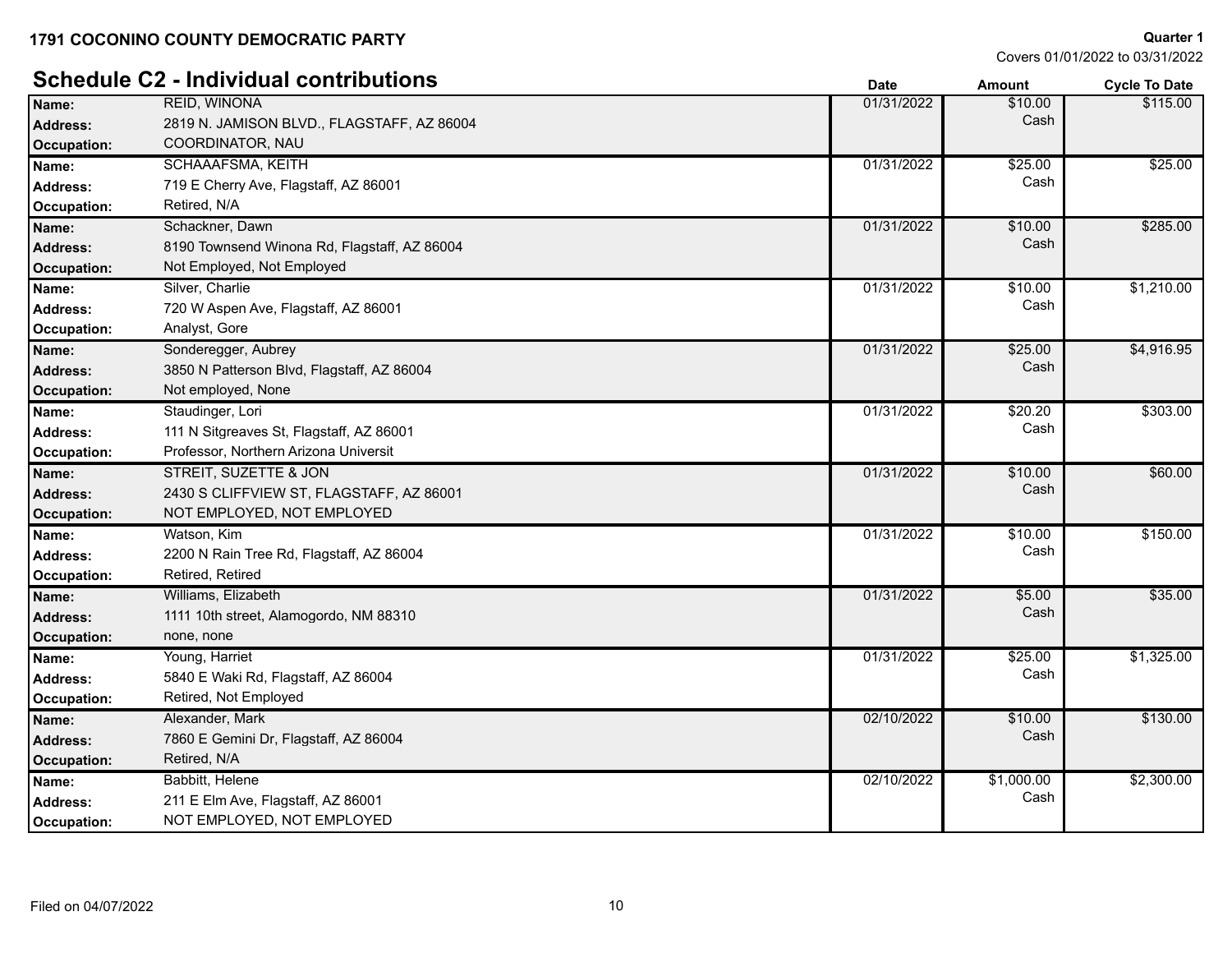|                    | <b>Schedule C2 - Individual contributions</b>            | <b>Date</b> | <b>Amount</b> | <b>Cycle To Date</b> |
|--------------------|----------------------------------------------------------|-------------|---------------|----------------------|
| Name:              | Cahill, Jack                                             | 02/10/2022  | \$60.00       | \$85.00              |
| Address:           | 1500 S San Francisco St, Apt 910A, Flagstaff, AZ 86001   |             | Cash          |                      |
| <b>Occupation:</b> | Ambassador, Environmental Defense Fd                     |             |               |                      |
| Name:              | DECHAMBRE, CECILE                                        | 02/10/2022  | \$25.00       | \$400.00             |
| <b>Address:</b>    | 102 E Elm Ave, Flagstaff, AZ 86001                       |             | Cash          |                      |
| Occupation:        | NOT EMPLOYED, NOT EMPLOYED                               |             |               |                      |
| Name:              | English, Karan                                           | 02/10/2022  | \$2,000.00    | \$2,000.00           |
| <b>Address:</b>    | 1844 W University Ave, Flagstaff, AZ 86001               |             | Cash          |                      |
| Occupation:        | Retired, Retired                                         |             |               |                      |
| Name:              | ESPOSITO, MARIA                                          | 02/10/2022  | \$10.00       | \$80.00              |
| <b>Address:</b>    | 13075 MAVERICK ROAD, FLAGSTAFF, AZ 86004                 |             | Cash          |                      |
| <b>Occupation:</b> | SOCIAL WORKER, STEWARD HEALTH CHOICE AZ                  |             |               |                      |
| Name:              | <b>GILLIS, MARJORIE</b>                                  | 02/10/2022  | \$25.00       | \$200.00             |
| <b>Address:</b>    | 5000 E. PALOMINO LN #21, FLAGSTAFF, AZ 86004             |             | Cash          |                      |
| <b>Occupation:</b> | RETIRED, NONE                                            |             |               |                      |
| Name:              | Hirst, Lois                                              | 02/10/2022  | \$25.00       | \$580.00             |
| <b>Address:</b>    | 1035 E Apple Way, Flagstaff, AZ 86001                    |             | Cash          |                      |
| Occupation:        | NOT EMPLOYED, NOT EMPLOYED                               |             |               |                      |
| Name:              | Johnson, June                                            | 02/10/2022  | \$100.00      | \$100.00             |
| <b>Address:</b>    | 860 N Wakonda St, Flagstaff, AZ 86004                    |             | Cash          |                      |
| <b>Occupation:</b> | Unknown, Unknown                                         |             |               |                      |
| Name:              | Lopez, Stephen                                           | 02/10/2022  | \$25.00       | \$150.00             |
| <b>Address:</b>    | 1440 E Linda Vista Dr, Flagstaff, AZ 86004               |             | Cash          |                      |
| Occupation:        | Retired, Retired                                         |             |               |                      |
| Name:              | Lurie, Brandon                                           | 02/10/2022  | \$35.00       | \$490.00             |
| <b>Address:</b>    | 1060 W Basalt Ln, Flagstaff, AZ 86001                    |             | Cash          |                      |
| <b>Occupation:</b> | Engineer, W. L. Gore & Associates                        |             |               |                      |
| Name:              | <b>MORLEY, SUSAN</b>                                     | 02/10/2022  | \$25.00       | \$550.00             |
| <b>Address:</b>    | 3216 S. GILLENWATER DR, FLAGSTAFF, AZ 86005              |             | Cash          |                      |
| Occupation:        | TRAVEL ADVISOR, SELF-EMPLOYED. JOURNEYS AROUND THE WORLD |             |               |                      |
| Name:              | Norris, Rose                                             | 02/10/2022  | \$25.00       | \$25.00              |
| <b>Address:</b>    | 1119 N Aztec St, Flagstaff, AZ 86001                     |             | Cash          |                      |
| <b>Occupation:</b> | Retired, N/A                                             |             |               |                      |
| Memo:              | New contributor                                          |             |               |                      |
| Name:              | POORE, MARY                                              | 02/10/2022  | \$20.20       | \$281.80             |
| <b>Address:</b>    | 764 E Cherry Ave, Flagstaff, AZ 86001                    |             | Cash          |                      |
| Occupation:        | None, None                                               |             |               |                      |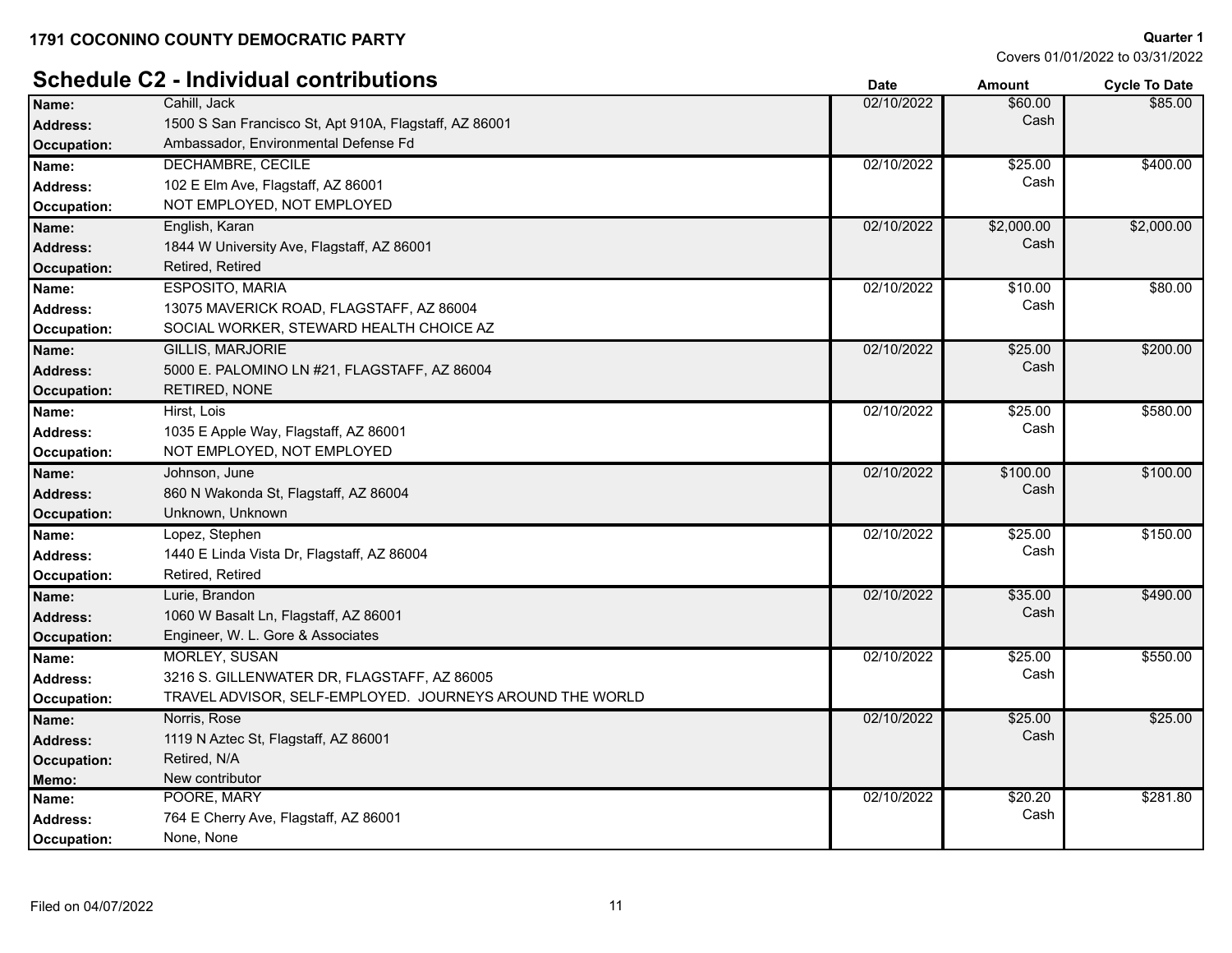Covers 01/01/2022 to 03/31/2022

**Quarter 1**

# **Schedule C2 - Individual contributions Date Date Cycle To Date Amount Cycle To Date**

|                    |                                                    | sale       | Allivulit | νγνιστιν υαισ |
|--------------------|----------------------------------------------------|------------|-----------|---------------|
| Name:              | Schneider, Clare                                   | 02/10/2022 | \$50.00   | \$100.00      |
| <b>Address:</b>    | 914 N Leroux St, Flagstaff, AZ 86001               |            | Cash      |               |
| <b>Occupation:</b> | Director, Magnitude Software                       |            |           |               |
| Memo:              | new contributor                                    |            |           |               |
| Name:              | <b>SEYMOUR, JILL</b>                               | 02/10/2022 | \$3.01    | \$9.03        |
| Address:           | 1926 E Magdalena Dr, Tempe, AZ 85283               |            | Cash      |               |
| Occupation:        | none, NONE                                         |            |           |               |
| Name:              | Shapiro, Susan                                     | 02/10/2022 | \$15.00   | \$15.00       |
| <b>Address:</b>    | 244 Holcombe Way, Lambertville, NJ 08530           |            | Cash      |               |
| <b>Occupation:</b> | Manager, Voya                                      |            |           |               |
| Memo:              | new contributor                                    |            |           |               |
| Name:              | Wade, William                                      | 02/10/2022 | \$100.00  | \$1,990.00    |
| <b>Address:</b>    | 120 E Astro Ln, Flagstaff, AZ 86001                |            | Cash      |               |
| <b>Occupation:</b> | Geologist, Retired                                 |            |           |               |
| Name:              | YOUNG, LORRAINE                                    | 02/10/2022 | \$10.00   | \$140.00      |
| Address:           | 7155 N HIGHWAY 89 #26, FLAGSTAFF, AZ 86004         |            | Cash      |               |
| <b>Occupation:</b> | PSYCHOLOGIST, SELF EMPLOYED                        |            |           |               |
| Name:              | Bertani, Barry A                                   | 02/18/2022 | \$50.00   | \$675.00      |
| Address:           | 4072 N Pipit PI, Flagstaff, AZ 86004               |            | Cash      |               |
| Occupation:        | Not Employed, Not Employed                         |            |           |               |
| Name:              | <b>BLAKLEY, KELSEY</b>                             | 02/18/2022 | \$25.00   | \$540.00      |
| <b>Address:</b>    | 1750 N VISTA DR, FLAGSTAFF, AZ 86001               |            | Cash      |               |
| <b>Occupation:</b> | Retired, N/A                                       |            |           |               |
| Name:              | CAMPBELL, SUSAN                                    | 02/18/2022 | \$100.00  | \$100.00      |
| <b>Address:</b>    | 6550 W. SUZETTE LANE, FLAGSTAFF, AZ 86001          |            | Cash      |               |
| <b>Occupation:</b> | NOT EMPLOYED, NOT EMPLOYED                         |            |           |               |
| Name:              | Crowell, Peter                                     | 02/18/2022 | \$50.00   | \$200.00      |
| <b>Address:</b>    | 1351 N Pine Cliff Dr, Apt 129, Flagstaff, AZ 86001 |            | Cash      |               |
| <b>Occupation:</b> | Not employed, Not employed                         |            |           |               |
| Name:              | <b>GRUA, MICHELLE</b>                              | 02/18/2022 | \$25.00   | \$725.00      |
| Address:           | 3400 N SCHAFFER LN, FLAGSTAFF, AZ 86004            |            | Cash      |               |
| <b>Occupation:</b> | MD, SELF                                           |            |           |               |
| Name:              | Huenneke, Laura                                    | 02/18/2022 | \$25.00   | \$575.00      |
| <b>Address:</b>    | 9960 Townsend Winona Rd, Flagstaff, AZ 86004       |            | Cash      |               |
| <b>Occupation:</b> | Not Employed, N/A                                  |            |           |               |
| Name:              | Kladnick, Sallie                                   | 02/18/2022 | \$25.00   | \$75.00       |
| Address:           | 3530 N Monte Vista Dr, Flagstaff, AZ 86004         |            | Cash      |               |
| <b>Occupation:</b> | Retired, none                                      |            |           |               |
|                    |                                                    |            |           |               |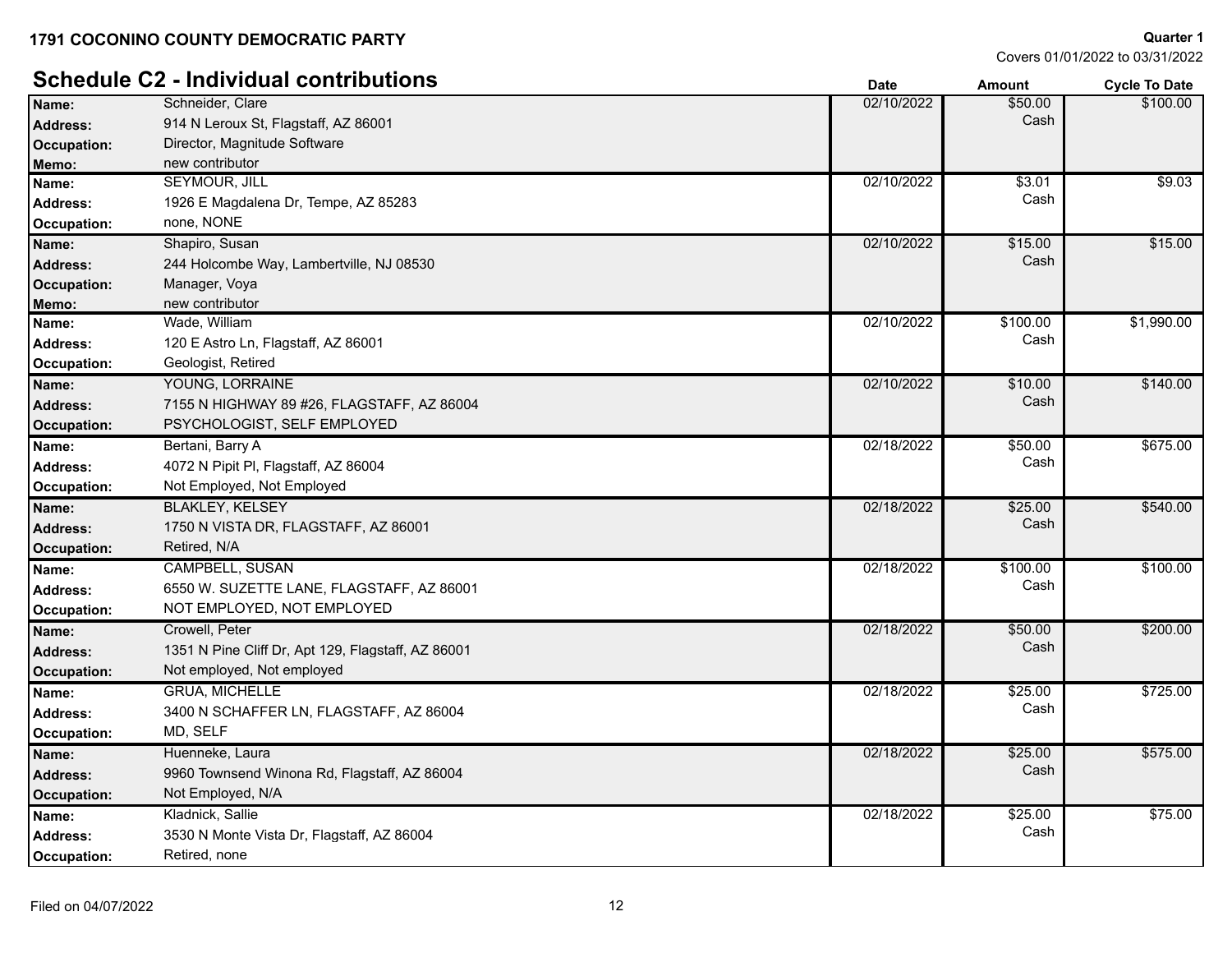# **Schedule C2 - Individual contributions Date Date Date Amount Cycle To Date**

| Name:              | Kuefler, Nancy                                            | 02/18/2022 | \$15.00  | \$30.00  |
|--------------------|-----------------------------------------------------------|------------|----------|----------|
| <b>Address:</b>    | 311 W Juniper Ave, Flagstaff, AZ 86001                    |            | Cash     |          |
| Occupation:        | Not employed, Not employed                                |            |          |          |
| Name:              | LANDAHL, MARY                                             | 02/18/2022 | \$25.00  | \$375.00 |
| <b>Address:</b>    | 33 BADGER CREEK RD. P.O.BOX 6219, MARBLE CANYON, AZ 86036 |            | Cash     |          |
| Occupation:        | NOT EMPLOYED, NOT EMPLOYED                                |            |          |          |
| Name:              | McGroarty, Mary                                           | 02/18/2022 | \$100.00 | \$100.00 |
| <b>Address:</b>    | 800 N Wakonda St, Flagstaff, AZ 86004                     |            | Cash     |          |
| <b>Occupation:</b> | retired, retired                                          |            |          |          |
| Name:              | McKell, Mary                                              | 02/18/2022 | \$75.00  | \$850.00 |
| <b>Address:</b>    | 111 E Oak Ave #4, Flagstaff, AZ 86001                     |            | Cash     |          |
| Occupation:        | Retired, N/A                                              |            |          |          |
| Name:              | Priest, Craig                                             | 02/18/2022 | \$50.00  | \$50.00  |
| <b>Address:</b>    | 8284 Jupiter Ln, Flagstaff, AZ 86004                      |            | Cash     |          |
| <b>Occupation:</b> | Retired, Not Employed                                     |            |          |          |
| Name:              | <b>ROBBINS, FRANCES</b>                                   | 02/18/2022 | \$25.00  | \$215.00 |
| <b>Address:</b>    | 2393 W Zepher Ave, Flagstaff, AZ 86001                    |            | Cash     |          |
| <b>Occupation:</b> | NEUROPYSCHOLOGIST, Self                                   |            |          |          |
| Name:              | <b>ROBERTS, LUANN</b>                                     | 02/18/2022 | \$10.00  | \$180.00 |
| <b>Address:</b>    | 2217 E CEDAR AVE, FLAGSTAFF, AZ 86004                     |            | Cash     |          |
| <b>Occupation:</b> | CPA, Roberts Accounting                                   |            |          |          |
| Name:              | Sansone, Marie                                            | 02/18/2022 | \$25.00  | \$568.00 |
| <b>Address:</b>    | 3834 E Pinetree Dr, Williams, AZ 86046                    |            | Cash     |          |
| <b>Occupation:</b> | NOT EMPLOYED, NOT EMPLOYED                                |            |          |          |
| Name:              | <b>SCHILLER, PHYLLIS</b>                                  | 02/18/2022 | \$20.00  | \$905.80 |
| <b>Address:</b>    | 185 E Hutcheson Dr, Flagstaff, AZ 86001                   |            | Cash     |          |
| <b>Occupation:</b> | NOT EMPLOYED, NOT EMPLOYED                                |            |          |          |
| Name:              | Shaffer, David                                            | 02/18/2022 | \$750.00 | \$750.00 |
| <b>Address:</b>    | 7355 N Bright Leaf Ln, Flagstaff, AZ 86001                |            | Cash     |          |
| Occupation:        | N/A, N/A                                                  |            |          |          |
| Name:              | STROBEL, Sue                                              | 02/18/2022 | \$10.00  | \$140.00 |
| <b>Address:</b>    | 3201 E Ascona Way, Flagstaff, AZ 86004                    |            | Cash     |          |
| <b>Occupation:</b> | NOT EMPLOYED, NOT EMPLOYED                                |            |          |          |
| Name:              | Worthington, Anne                                         | 02/18/2022 | \$10.00  | \$150.00 |
| <b>Address:</b>    | PO Box 3598, Flagstaff, AZ 86003                          |            | Cash     |          |
| Occupation:        | retired, none                                             |            |          |          |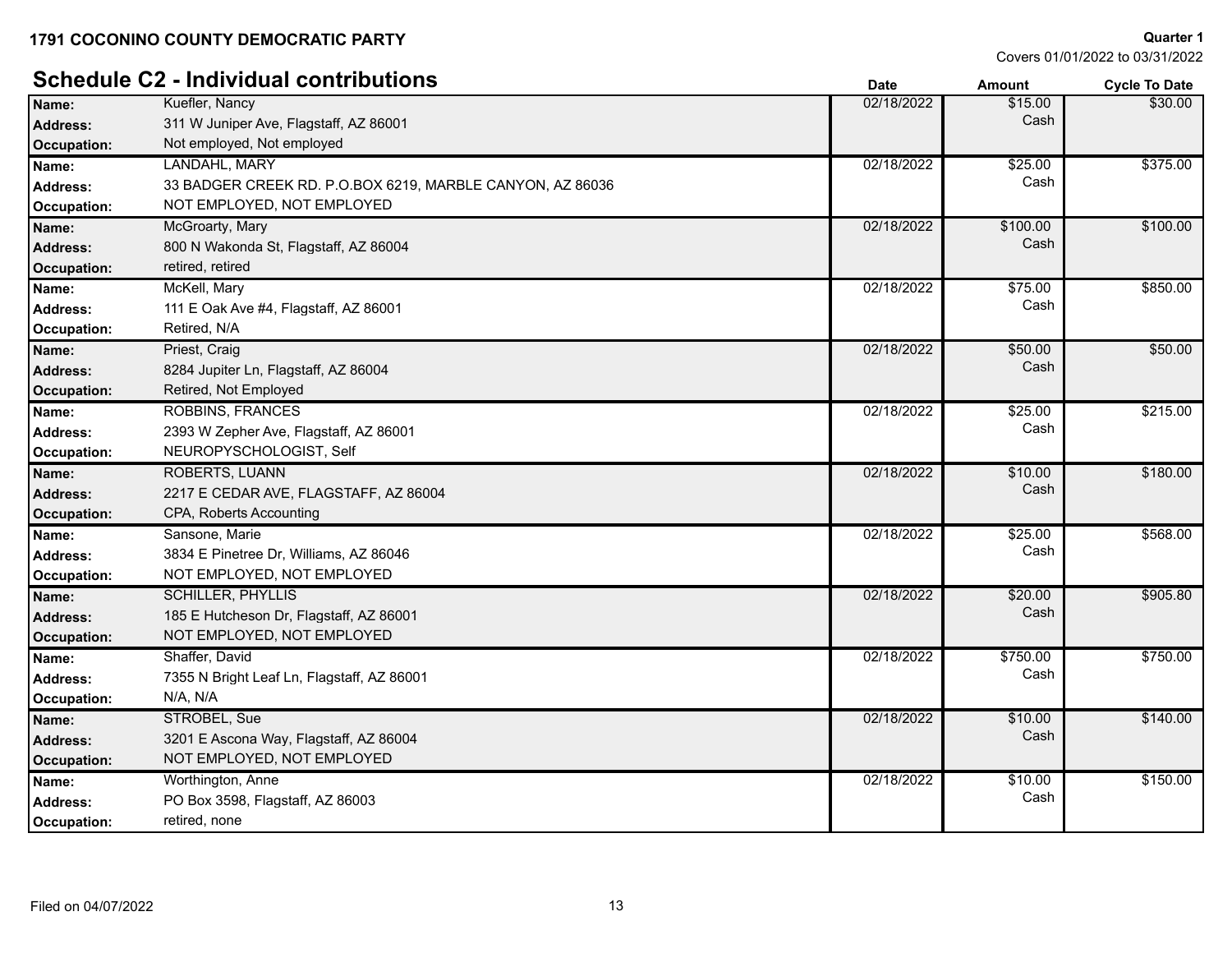|                 | <b>Schedule C2 - Individual contributions</b>        | <b>Date</b> | <b>Amount</b> | <b>Cycle To Date</b> |
|-----------------|------------------------------------------------------|-------------|---------------|----------------------|
| Name:           | Wright, Sue                                          | 02/18/2022  | \$10.00       | \$80.00              |
| <b>Address:</b> | 570 N Apollo Way, Flagstaff, AZ 86001                |             | Cash          |                      |
| Occupation:     | Not employed, Not employed                           |             |               |                      |
| Name:           | Bader, Joe                                           | 03/02/2022  | \$20.00       | \$300.00             |
| <b>Address:</b> | 700 N Magma Way, Flagstaff, AZ 86001                 |             | Cash          |                      |
| Occupation:     | Retired, Retired                                     |             |               |                      |
| Name:           | <b>BAILEY, MARY BETH</b>                             | 03/02/2022  | \$100.00      | \$100.00             |
| <b>Address:</b> | 2401 W RT 66 #27, FLAGSTAFF, AZ 86001                |             | Cash          |                      |
| Occupation:     | RN, ROTECH                                           |             |               |                      |
| Name:           | <b>BEISER, ANTOINETTE</b>                            | 03/02/2022  | \$50.00       | \$230.00             |
| Address:        | 3910 HIDDEN HOLLOW ROAD, FLAGSTAFF, AZ 86001         |             | Cash          |                      |
| Occupation:     | FUNDRAISER, LOWELL OBSERVATORY                       |             |               |                      |
| Name:           | <b>BERGER, STEPHANIE</b>                             | 03/02/2022  | \$84.00       | \$588.00             |
| <b>Address:</b> | 1280 5th Ave, Apt 19C, New York, NY 10029            |             | Cash          |                      |
| Occupation:     | FUNDRAISING CONSULTANT, BERGER HIRSCHBERG STRATEGIES |             |               |                      |
| Name:           | Bloom, Nena                                          | 03/02/2022  | \$10.00       | \$150.00             |
| <b>Address:</b> | 1321 N Aztec St, Flagstaff, AZ 86001                 |             | Cash          |                      |
| Occupation:     | Evaluator, NAU                                       |             |               |                      |
| Name:           | <b>BLUME, KERRY</b>                                  | 03/02/2022  | \$20.00       | \$160.00             |
| Address:        | 3505 N.E. RAINIER LOOP, FLAGSTAFF, AZ 86004          |             | Cash          |                      |
| Occupation:     | CONSULTANT, ANDREANI-BLUME ENTERPRISES               |             |               |                      |
| Name:           | Bodin, Joseph                                        | 03/02/2022  | \$10.00       | \$60.00              |
| <b>Address:</b> | 8615 Jupiter Ln, Flagstaff, AZ 86004                 |             | Cash          |                      |
| Occupation:     | Flagstaff Central.com Inc., Web Designer             |             |               |                      |
| Name:           | Bohan, John                                          | 03/02/2022  | \$25.00       | \$1,082.00           |
| <b>Address:</b> | 965 E Sterling Ln, Flagstaff, AZ 86005               |             | Cash          |                      |
| Occupation:     | Retired, Not Employed                                |             |               |                      |
| Name:           | <b>BOOMGAARDEN, DARRELL</b>                          | 03/02/2022  | \$40.00       | \$745.00             |
| <b>Address:</b> | 3554 W Kiltie Loop, Flagstaff, AZ 86005              |             | Cash          |                      |
| Occupation:     | NOT EMPLOYED, NOT EMPLOYED                           |             |               |                      |
| Name:           | Branham, Nancy                                       | 03/02/2022  | \$1,000.00    | \$2,180.00           |
| <b>Address:</b> | 5181 E Hawthorne Dr, Flagstaff, AZ 86004             |             | Cash          |                      |
| Occupation:     | Not Employed, N/A                                    |             |               |                      |
| Name:           | <b>BRANHAM, NANCY</b>                                | 03/02/2022  | \$25.00       | \$1,235.00           |
| Address:        | 5181 E HAWTHORNE, FLAGSTAFF, AZ 86004                |             | Cash          |                      |
| Occupation:     | Retired, Not Employed                                |             |               |                      |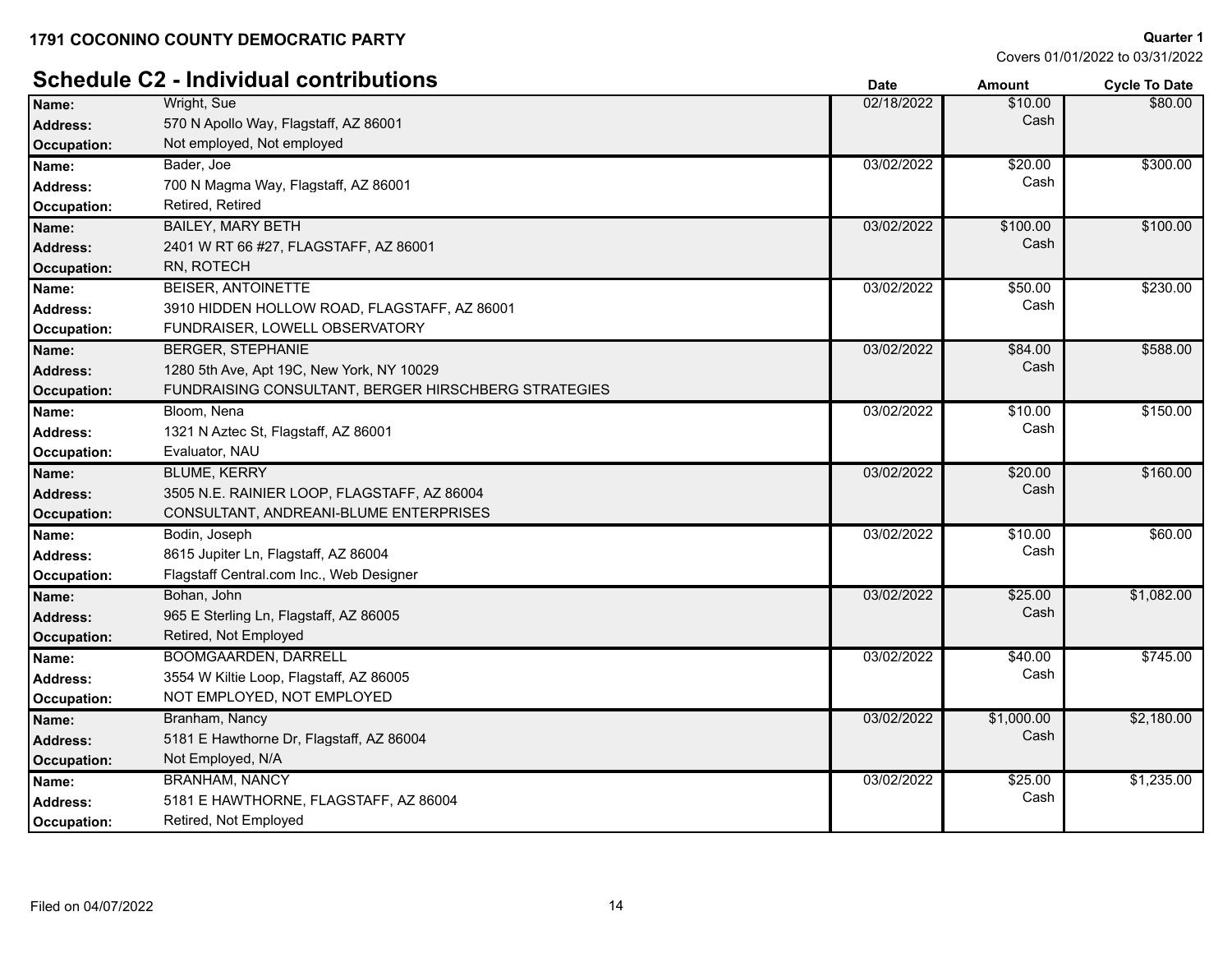|                    | <b>Schedule C2 - Individual contributions</b>    | <b>Date</b> | <b>Amount</b> | <b>Cycle To Date</b> |
|--------------------|--------------------------------------------------|-------------|---------------|----------------------|
| Name:              | <b>BUHRER, HANS</b>                              | 03/02/2022  | \$100.00      | \$1,100.00           |
| <b>Address:</b>    | PO BOX 3055, FLAGSTAFF, AZ 86003                 |             | Cash          |                      |
| <b>Occupation:</b> | SOFTWARE ENGINEER, LEIDOS                        |             |               |                      |
| Name:              | <b>COOPER, MARK</b>                              | 03/02/2022  | \$200.00      | \$200.00             |
| <b>Address:</b>    | 3817 NE 97TH ST, SEATTLE, AZ 98115               |             | Cash          |                      |
| Occupation:        | NOT EMPLOYED, NOT EMPLOYED                       |             |               |                      |
| Name:              | Daggett, Rebecca                                 | 03/02/2022  | \$25.00       | \$395.00             |
| <b>Address:</b>    | 1195 E Apple Way, Flagstaff, AZ 86001            |             | Cash          |                      |
| Occupation:        | City Councilman, City of Flagstaff               |             |               |                      |
| Name:              | DONELSON, BRUCE                                  | 03/02/2022  | \$50.00       | \$150.00             |
| <b>Address:</b>    | 222 MYRTLEWOOD DR., SELMA, OR 97538              |             | Cash          |                      |
| Occupation:        | BUILDER, A BETTER BUILDER, LLC                   |             |               |                      |
| Name:              | Ensign, Catherine                                | 03/02/2022  | \$8.00        | \$24.00              |
| Address:           | 1500 W Lil Ben Trl, Flagstaff, AZ 86005          |             | Cash          |                      |
| Occupation:        | Not employed, N/A                                |             |               |                      |
| Name:              | Ferrell, Helen                                   | 03/02/2022  | \$25.00       | \$525.20             |
| Address:           | 1824 N Rain Tree Rd, Flagstaff, AZ 86004         |             | Cash          |                      |
| Occupation:        | Retired, Not Employed                            |             |               |                      |
| Name:              | <b>GARRETSON, SUSAN</b>                          | 03/02/2022  | \$100.00      | \$100.00             |
| Address:           | 5920 W Fort Valley Ranch Rd, Flagstaff, AZ 86001 |             | Cash          |                      |
| Occupation:        | COORDINATOR, COCONINO COUNTY                     |             |               |                      |
| Name:              | Horstman, Patrice                                | 03/02/2022  | \$500.00      | \$500.00             |
| <b>Address:</b>    | 2200 N Marion Dr, Flagstaff, AZ 86001            |             | Cash          |                      |
| Occupation:        | County Supervisor, Coconino County               |             |               |                      |
| Name:              | Howard, Anita                                    | 03/02/2022  | \$50.00       | \$880.00             |
| <b>Address:</b>    | 11440 Homestead Ln, Flagstaff, AZ 86004          |             | Cash          |                      |
| <b>Occupation:</b> | Retired, Not Employed                            |             |               |                      |
| Name:              | <b>JONES, KARIN</b>                              | 03/02/2022  | \$10.00       | \$130.00             |
| <b>Address:</b>    | P. O. BOX 1569, TUBA CITY, AZ 86045              |             | Cash          |                      |
| Occupation:        | LIBRARIAN/TEACHER, TUBA CITY BOARDING SCHOOL     |             |               |                      |
| Name:              | King, Charles & Sarah                            | 03/02/2022  | \$1,000.00    | \$3,000.00           |
| <b>Address:</b>    | 2655 N Sandstone Way, Flagstaff, AZ 86004        |             | Cash          |                      |
| <b>Occupation:</b> | Retired, N/A                                     |             |               |                      |
| Name:              | LEI, LINNEA                                      | 03/02/2022  | \$100.00      | \$100.00             |
| <b>Address:</b>    | 4026 E FALLEN OAK, FLAGSTAFF, AZ 86004           |             | Cash          |                      |
| Occupation:        | PSYCHOLOGIST, SELF-EMPLOYED                      |             |               |                      |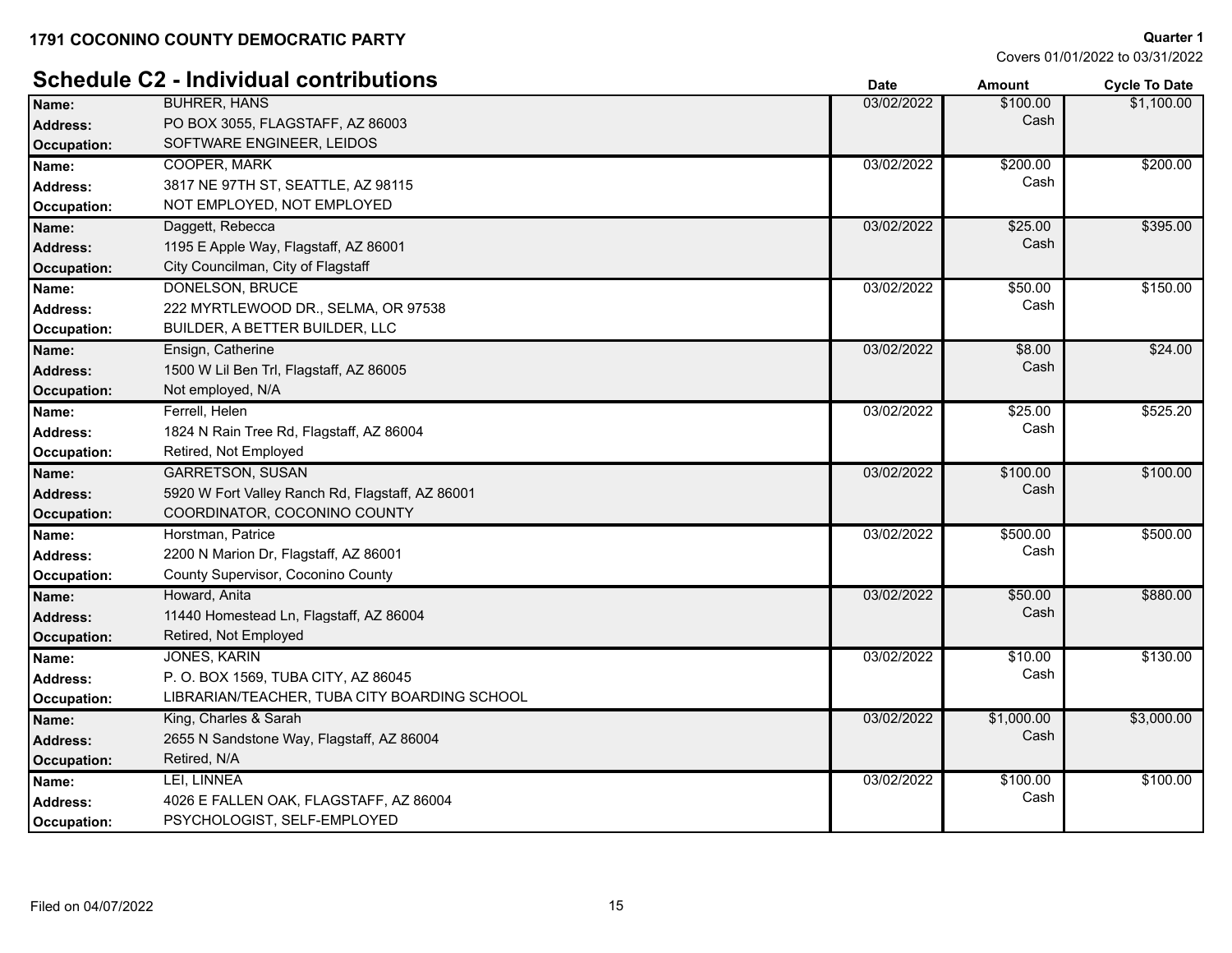# **Schedule C2 - Individual contributions Date Date** *Date**Amount* **Cycle To Date** *Cycle To Date*

| Name:              | Little, John                                       | 03/02/2022 | \$10.00    | \$440.00   |
|--------------------|----------------------------------------------------|------------|------------|------------|
| <b>Address:</b>    | 1862 W University Ave, Flagstaff, AZ 86001         |            | Cash       |            |
| Occupation:        | Retired, Retired                                   |            |            |            |
| Name:              | McCarthy, John                                     | 03/02/2022 | \$10.00    | \$30.00    |
| Address:           | 2310 S Polaris Way, Flagstaff, AZ 86001            |            | Cash       |            |
| Occupation:        | Not employed, N/A                                  |            |            |            |
| Name:              | Neville, John                                      | 03/02/2022 | \$25.00    | \$350.00   |
| <b>Address:</b>    | 49 Pinon Ct, Sedona, AZ 86336                      |            | Cash       |            |
| Occupation:        | Retired, Not Employed                              |            |            |            |
| Name:              | Nitschke, Kyle                                     | 03/02/2022 | \$10.00    | \$65.00    |
| Address:           | 1503 S Mark Ln, Flagstaff, AZ 86001                |            | Cash       |            |
| Occupation:        | ORGANIZING DIRECTOR, ARIZONA STUDENT'S ASSOCIATION |            |            |            |
| Name:              | Oski, Jane                                         | 03/02/2022 | \$20.20    | \$242.40   |
| <b>Address:</b>    | 2347 E Forest Heights Dr, Flagstaff, AZ 86004      |            | Cash       |            |
| <b>Occupation:</b> | Physician, Tuba City Regional Health Care          |            |            |            |
| Name:              | <b>PATRICK, LAURI</b>                              | 03/02/2022 | \$500.00   | \$500.00   |
| Address:           | 1230 N. WAKONDA ST., FLAGSTAFF, AZ 86004           |            | Cash       |            |
| Occupation:        | NOT EMPLOYED, NOT EMPLOYED                         |            |            |            |
| Name:              | <b>REID, WINONA</b>                                | 03/02/2022 | \$10.00    | \$115.00   |
| <b>Address:</b>    | 2819 N. JAMISON BLVD., FLAGSTAFF, AZ 86004         |            | Cash       |            |
| <b>Occupation:</b> | COORDINATOR, NAU                                   |            |            |            |
| Name:              | SCHAAFSMA, Keith                                   | 03/02/2022 | \$25.00    | \$350.00   |
| Address:           | 719 E Cherry Ave, Flagstaff, AZ 86001              |            | Cash       |            |
| Occupation:        | <b>INVESTMENT ADVISOR, Self</b>                    |            |            |            |
| Name:              | <b>SCHOLING, CAROL</b>                             | 03/02/2022 | \$200.00   | \$465.00   |
| Address:           | 1760 W Brittany Way, Flagstaff, AZ 86005           |            | Cash       |            |
| Occupation:        | NOT EMPLOYED, NOT EMPLOYED                         |            |            |            |
| Name:              | <b>SCHULZ, LESLIE</b>                              | 03/02/2022 | \$1,000.00 | \$2,590.00 |
| <b>Address:</b>    | 6038 E. ABINEAU CANYON DR., FLAGSTAFF, AZ 86004    |            | Cash       |            |
| Occupation:        | NOT EMPLOYED, NOT EMPLOYED                         |            |            |            |
| Name:              | Silver, Charlie                                    | 03/02/2022 | \$10.00    | \$1,210.00 |
| <b>Address:</b>    | 720 W Aspen Ave, Flagstaff, AZ 86001               |            | Cash       |            |
| <b>Occupation:</b> | Analyst, Gore                                      |            |            |            |
| Name:              | SMITH, SYBIL I                                     | 03/02/2022 | \$25.00    | \$325.00   |
| Address:           | 604 W PIUTE RD, FLAGSTAFF, AZ 86001                |            | Cash       |            |
| Occupation:        | RETIRED, SELF                                      |            |            |            |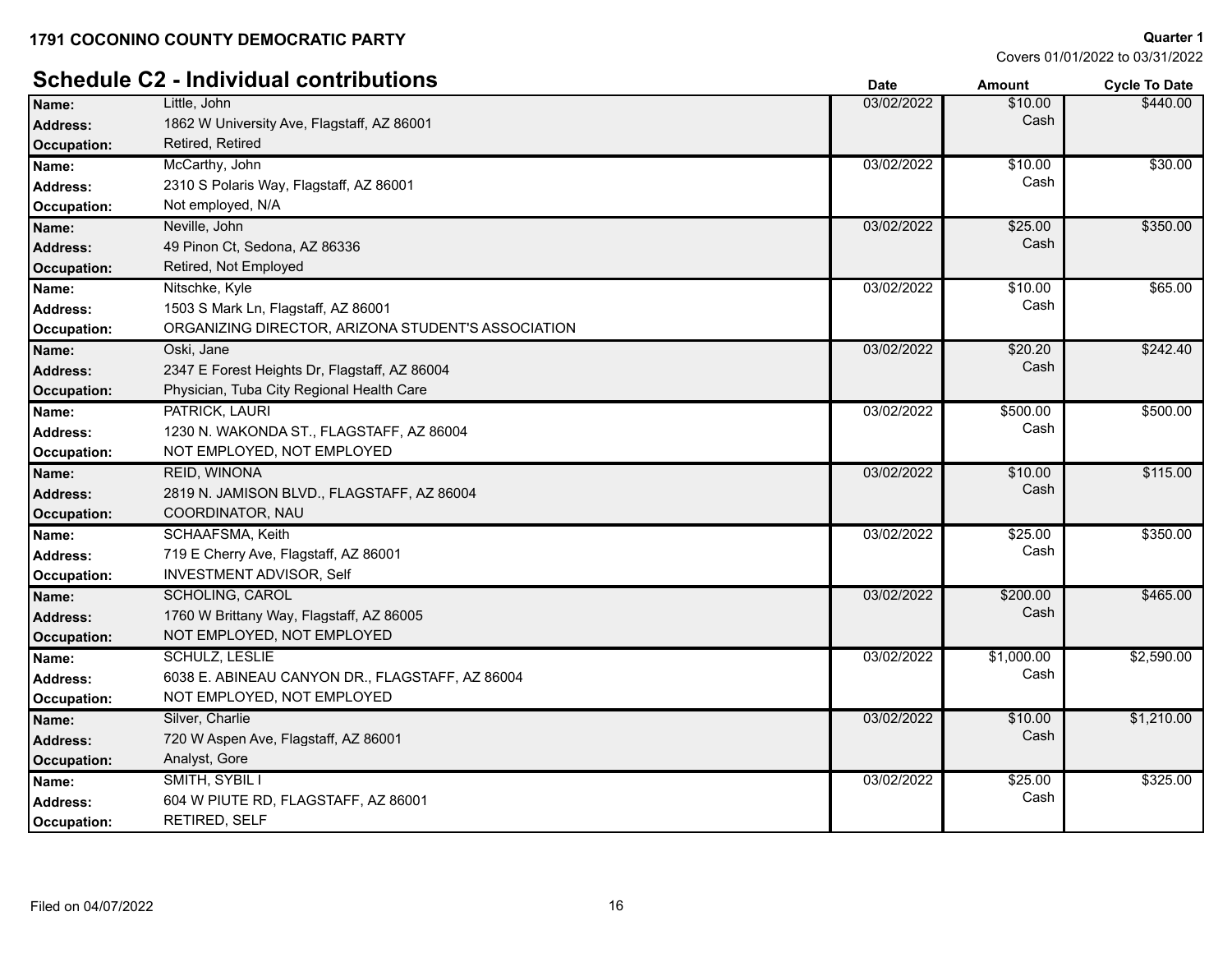# **Schedule C2 - Individual contributions Date Date** *Date**Amount* **Cycle To Date <b>***Cycle To Date*

| Name:              | Staudinger, Lori                             | 03/02/2022 | \$20.20    | \$303.00   |
|--------------------|----------------------------------------------|------------|------------|------------|
| <b>Address:</b>    | 111 N Sitgreaves St, Flagstaff, AZ 86001     |            | Cash       |            |
| <b>Occupation:</b> | Professor, Northern Arizona Universit        |            |            |            |
| Name:              | <b>WALLEN, LINA</b>                          | 03/02/2022 | \$100.00   | \$100.00   |
| <b>Address:</b>    | 3716 N GRANDVIEW DRIVE, FLAGSTAFF, AZ 86004  |            | Cash       |            |
| <b>Occupation:</b> | Retired, N/A                                 |            |            |            |
| Memo:              | cash                                         |            |            |            |
| Name:              | <b>DECHAMBRE, CECILE</b>                     | 03/11/2022 | \$25.00    | \$400.00   |
| <b>Address:</b>    | 102 E Elm Ave, Flagstaff, AZ 86001           |            | Cash       |            |
| <b>Occupation:</b> | NOT EMPLOYED, NOT EMPLOYED                   |            |            |            |
| Name:              | <b>ESPOSITO, MARIA</b>                       | 03/11/2022 | \$10.00    | \$80.00    |
| <b>Address:</b>    | 13075 MAVERICK ROAD, FLAGSTAFF, AZ 86004     |            | Cash       |            |
| Occupation:        | SOCIAL WORKER, STEWARD HEALTH CHOICE AZ      |            |            |            |
| Name:              | Finger, Vickey                               | 03/11/2022 | \$100.00   | \$2,700.00 |
| <b>Address:</b>    | 6048 E Mountain Oaks Dr, Flagstaff, AZ 86004 |            | Cash       |            |
| <b>Occupation:</b> | Retired, Retired                             |            |            |            |
| Name:              | <b>GILLIS, MARJORIE</b>                      | 03/11/2022 | \$25.00    | \$200.00   |
| <b>Address:</b>    | 5000 E. PALOMINO LN #21, FLAGSTAFF, AZ 86004 |            | Cash       |            |
| Occupation:        | RETIRED, NONE                                |            |            |            |
| Name:              | Grabe, William                               | 03/11/2022 | \$200.00   | \$600.00   |
| <b>Address:</b>    | 1702 N Fox Hill Rd, Flagstaff, AZ 86004      |            | Cash       |            |
| <b>Occupation:</b> | Retired, Not Employed                        |            |            |            |
| Name:              | Grabe, William                               | 03/11/2022 | \$200.00   | \$600.00   |
| <b>Address:</b>    | 1702 N Fox Hill Rd, Flagstaff, AZ 86004      |            | Cash       |            |
| <b>Occupation:</b> | Retired, Not Employed                        |            |            |            |
| Name:              | Guarino, Linda                               | 03/11/2022 | \$50.00    | \$695.20   |
| <b>Address:</b>    | 8080 Winchester Dr, Flagstaff, AZ 86004      |            | Cash       |            |
| <b>Occupation:</b> | Not Employed, N/A                            |            |            |            |
| Name:              | Heitland, Ann                                | 03/11/2022 | \$100.00   | \$2,414.90 |
| <b>Address:</b>    | 8340 Caballo Way, Flagstaff, AZ 86004        |            | Cash       |            |
| <b>Occupation:</b> | Retired, Not Employed                        |            |            |            |
| Name:              | Heitland, Ann                                | 03/11/2022 | \$1,000.00 | \$2,414.90 |
| <b>Address:</b>    | 8340 Caballo Way, Flagstaff, AZ 86004        |            | Cash       |            |
| <b>Occupation:</b> | Retired, Not Employed                        |            |            |            |
| Name:              | HERMAN, MAURY                                | 03/11/2022 | \$500.00   | \$3,300.00 |
| <b>Address:</b>    | 2240 N FREMONT BLVD, FLAGSTAFF, AZ 86001     |            | Cash       |            |
| Occupation:        | REAL ESTATE, COAST & MOUNTAIN PROPERTIES     |            |            |            |
|                    |                                              |            |            |            |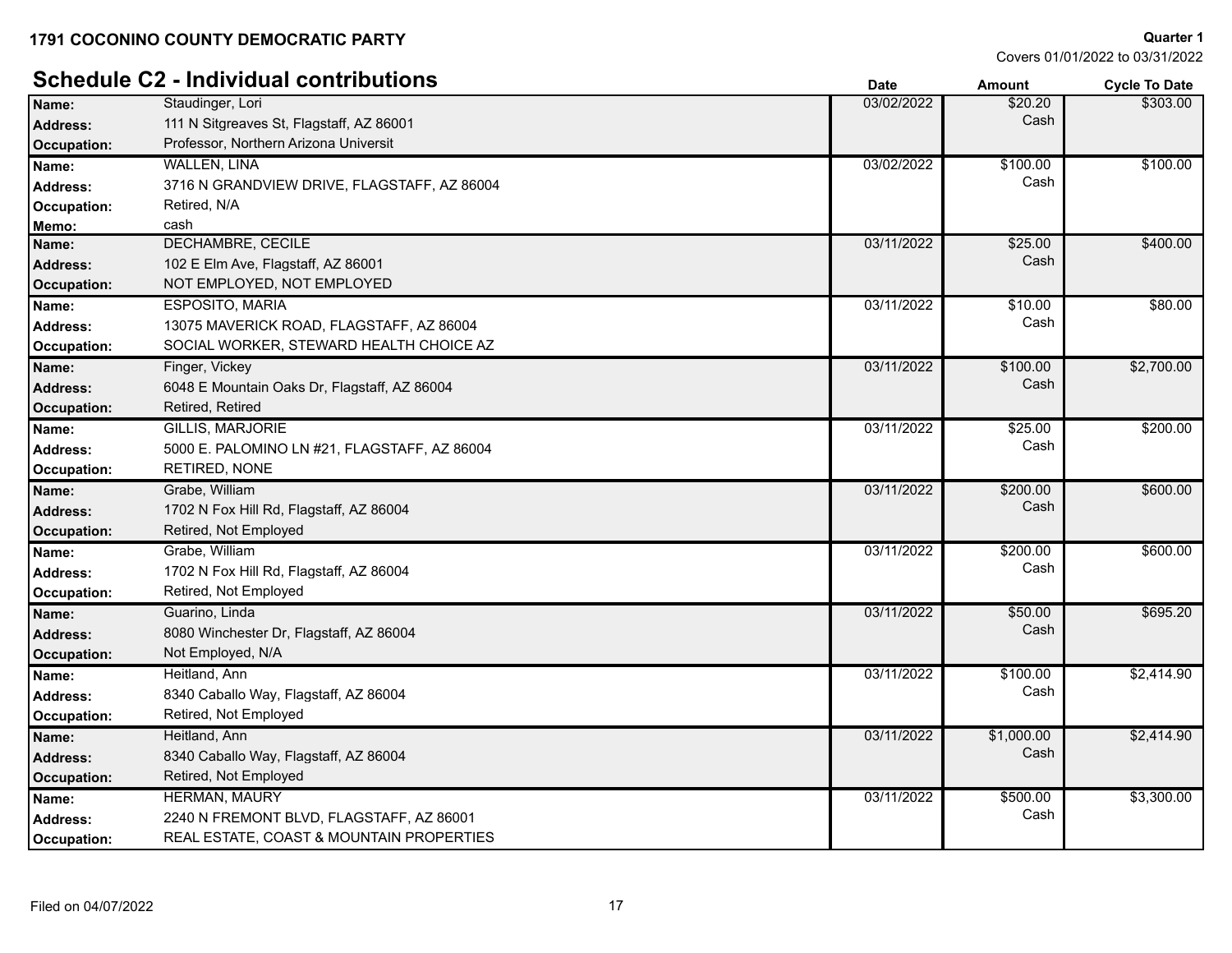# **Schedule C2 - Individual contributions**

|                    |                                                | υαισ       | anoun    | <b>OVUE TO DATE</b> |
|--------------------|------------------------------------------------|------------|----------|---------------------|
| Name:              | <b>JOHNSON, WILLIAM</b>                        | 03/11/2022 | \$130.00 | \$205.00            |
| <b>Address:</b>    | 950 N. SINAGUA HEIGHTS DR, FLAGSTAFF, AZ 86004 |            | Cash     |                     |
| <b>Occupation:</b> | PROFESSOR, NAU                                 |            |          |                     |
| Name:              | Lopez, Stephen                                 | 03/11/2022 | \$25.00  | \$150.00            |
| <b>Address:</b>    | 1440 E Linda Vista Dr, Flagstaff, AZ 86004     |            | Cash     |                     |
| Occupation:        | Retired, Retired                               |            |          |                     |
| Name:              | Lurie, Brandon                                 | 03/11/2022 | \$35.00  | \$490.00            |
| Address:           | 1060 W Basalt Ln, Flagstaff, AZ 86001          |            | Cash     |                     |
| <b>Occupation:</b> | Engineer, W. L. Gore & Associates              |            |          |                     |
| Name:              | Propster, John                                 | 03/11/2022 | \$20.20  | \$1,213.00          |
| Address:           | 907 N San Francisco St, Flagstaff, AZ 86001    |            | Cash     |                     |
| <b>Occupation:</b> | Not Employed, N/A                              |            |          |                     |
| Name:              | Schackner, Dawn                                | 03/11/2022 | \$10.00  | \$285.00            |
| <b>Address:</b>    | 8190 Townsend Winona Rd, Flagstaff, AZ 86004   |            | Cash     |                     |
| <b>Occupation:</b> | Not Employed, Not Employed                     |            |          |                     |
| Name:              | Schneider, Clare                               | 03/11/2022 | \$50.00  | \$100.00            |
| <b>Address:</b>    | 914 N Leroux St, Flagstaff, AZ 86001           |            | Cash     |                     |
| Occupation:        | Director, Magnitude Software                   |            |          |                     |
| Name:              | <b>SEYMOUR, JILL</b>                           | 03/11/2022 | \$3.01   | \$9.03              |
| <b>Address:</b>    | 1926 E Magdalena Dr, Tempe, AZ 85283           |            | Cash     |                     |
| <b>Occupation:</b> | none, NONE                                     |            |          |                     |
| Name:              | Sonderegger, Aubrey                            | 03/11/2022 | \$25.00  | \$4,916.95          |
| <b>Address:</b>    | 3850 N Patterson Blvd, Flagstaff, AZ 86004     |            | Cash     |                     |
| <b>Occupation:</b> | Not employed, None                             |            |          |                     |
| Name:              | Stoller, Fredricka                             | 03/11/2022 | \$200.00 | \$600.00            |
| <b>Address:</b>    | 1702 N Fox Hill Rd, Flagstaff, AZ 86004        |            | Cash     |                     |
| <b>Occupation:</b> | Retired, NAU                                   |            |          |                     |
| Name:              | Stoller, Fredricka                             | 03/11/2022 | \$200.00 | \$600.00            |
| <b>Address:</b>    | 1702 N Fox Hill Rd, Flagstaff, AZ 86004        |            | Cash     |                     |
| Occupation:        | Retired, NAU                                   |            |          |                     |
| Name:              | Stoller, Fredricka                             | 03/11/2022 | \$200.00 | \$600.00            |
| <b>Address:</b>    | 1702 N Fox Hill Rd, Flagstaff, AZ 86004        |            | Cash     |                     |
| <b>Occupation:</b> | Retired, NAU                                   |            |          |                     |
| Name:              | STREIT, SUZETTE & JON                          | 03/11/2022 | \$10.00  | \$60.00             |
| Address:           | 2430 S CLIFFVIEW ST, FLAGSTAFF, AZ 86001       |            | Cash     |                     |
| <b>Occupation:</b> | NOT EMPLOYED, NOT EMPLOYED                     |            |          |                     |
|                    |                                                |            |          |                     |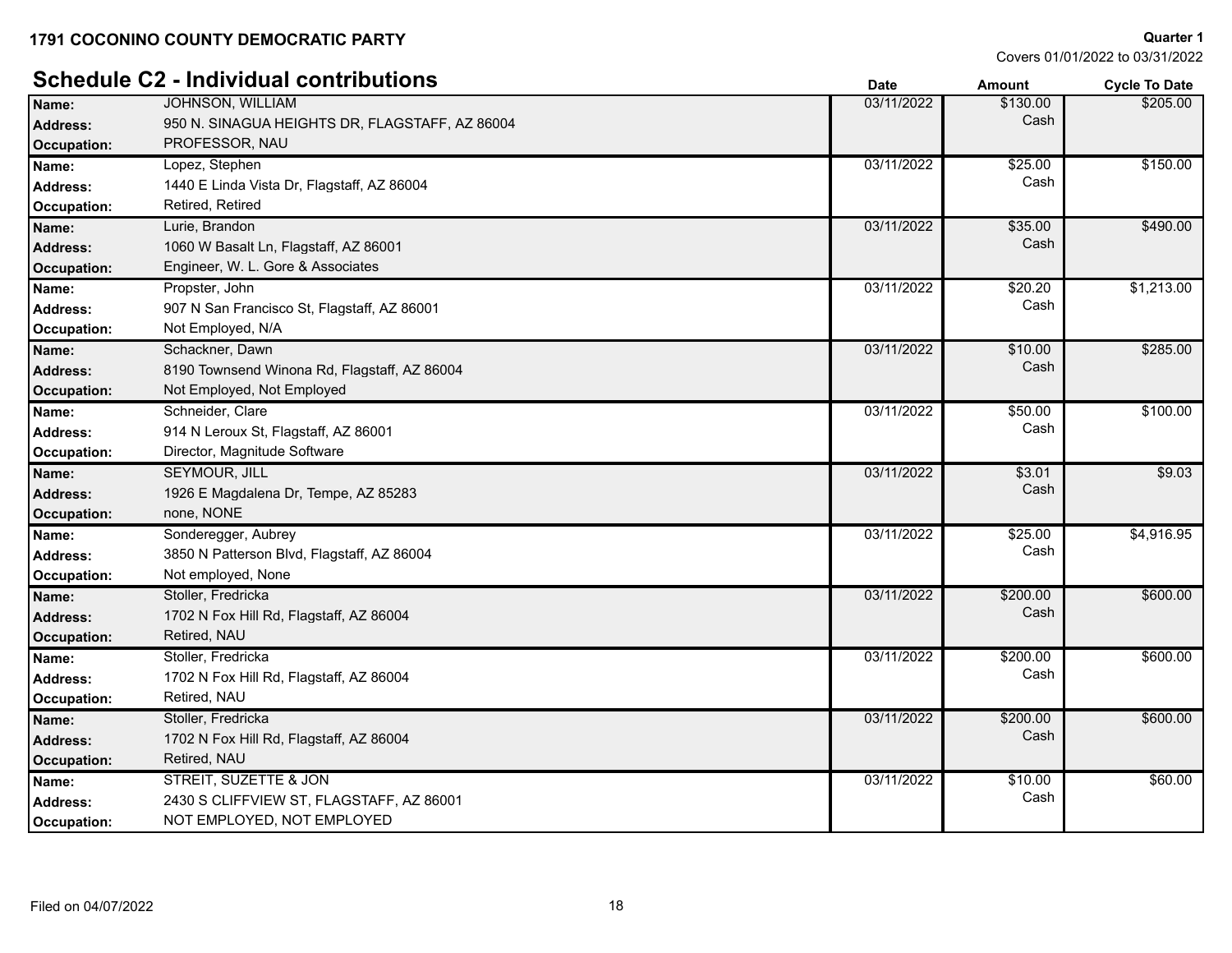# **Schedule C2 - Individual contributions Date Date Date Amount Cycle To Date**

| Name:              | Watson, Kim                                       | 03/11/2022 | \$10.00  | \$150.00   |
|--------------------|---------------------------------------------------|------------|----------|------------|
| <b>Address:</b>    | 2200 N Rain Tree Rd, Flagstaff, AZ 86004          |            | Cash     |            |
| <b>Occupation:</b> | Retired, Retired                                  |            |          |            |
| Name:              | Williams, Elizabeth                               | 03/11/2022 | \$5.00   | \$35.00    |
| <b>Address:</b>    | 1111 10th street, Alamogordo, NM 88310            |            | Cash     |            |
| Occupation:        | none, none                                        |            |          |            |
| Name:              | Young, Harriet                                    | 03/11/2022 | \$25.00  | \$1,325.00 |
| <b>Address:</b>    | 5840 E Waki Rd, Flagstaff, AZ 86004               |            | Cash     |            |
| <b>Occupation:</b> | Retired, Not Employed                             |            |          |            |
| Name:              | YOUNG, LORRAINE                                   | 03/11/2022 | \$10.00  | \$140.00   |
| <b>Address:</b>    | 7155 N HIGHWAY 89 #26, FLAGSTAFF, AZ 86004        |            | Cash     |            |
| Occupation:        | PSYCHOLOGIST, SELF EMPLOYED                       |            |          |            |
| Name:              | Alexander, Mark                                   | 03/18/2022 | \$10.00  | \$130.00   |
| <b>Address:</b>    | 7860 E Gemini Dr, Flagstaff, AZ 86004             |            | Cash     |            |
| <b>Occupation:</b> | Retired, N/A                                      |            |          |            |
| Name:              | Bates, Bryan                                      | 03/18/2022 | \$130.00 | \$230.00   |
| Address:           | PO Box 3601, Flagstaff, AZ 86003                  |            | Cash     |            |
| Occupation:        | naturalist, self                                  |            |          |            |
| Name:              | Bertani, Barry A                                  | 03/18/2022 | \$50.00  | \$675.00   |
| <b>Address:</b>    | 4072 N Pipit PI, Flagstaff, AZ 86004              |            | Cash     |            |
| <b>Occupation:</b> | Not Employed, Not Employed                        |            |          |            |
| Name:              | <b>BLAKLEY, KELSEY</b>                            | 03/18/2022 | \$25.00  | \$540.00   |
| <b>Address:</b>    | 1750 N VISTA DR, FLAGSTAFF, AZ 86001              |            | Cash     |            |
| Occupation:        | Retired, N/A                                      |            |          |            |
| Name:              | Canega, Joe                                       | 03/18/2022 | \$65.00  | \$65.00    |
| <b>Address:</b>    | 601 E Piccadilly Dr, Apt 425, Flagstaff, AZ 86001 |            | Cash     |            |
| <b>Occupation:</b> | Retired, N/A                                      |            |          |            |
| Name:              | <b>CROWELL, PETER</b>                             | 03/18/2022 | \$50.00  | \$250.00   |
| <b>Address:</b>    | 1351 N PINE CLIFF DR APT 129, FLAGSTAFF, AZ 86001 |            | Cash     |            |
| <b>Occupation:</b> | NOT EMPLOYED, NOT EMPLOYED                        |            |          |            |
| Name:              | DAGGETT, BECKY                                    | 03/18/2022 | \$65.00  | \$115.00   |
| <b>Address:</b>    | 1195 E Apple Way, Flagstaff, AZ 86001             |            | Cash     |            |
| <b>Occupation:</b> | Councilman, City of Flagstaff                     |            |          |            |
| Name:              | Ferrell, Helen                                    | 03/18/2022 | \$130.00 | \$525.20   |
| <b>Address:</b>    | 1824 N Rain Tree Rd, Flagstaff, AZ 86004          |            | Cash     |            |
| <b>Occupation:</b> | Retired, Not Employed                             |            |          |            |
|                    |                                                   |            |          |            |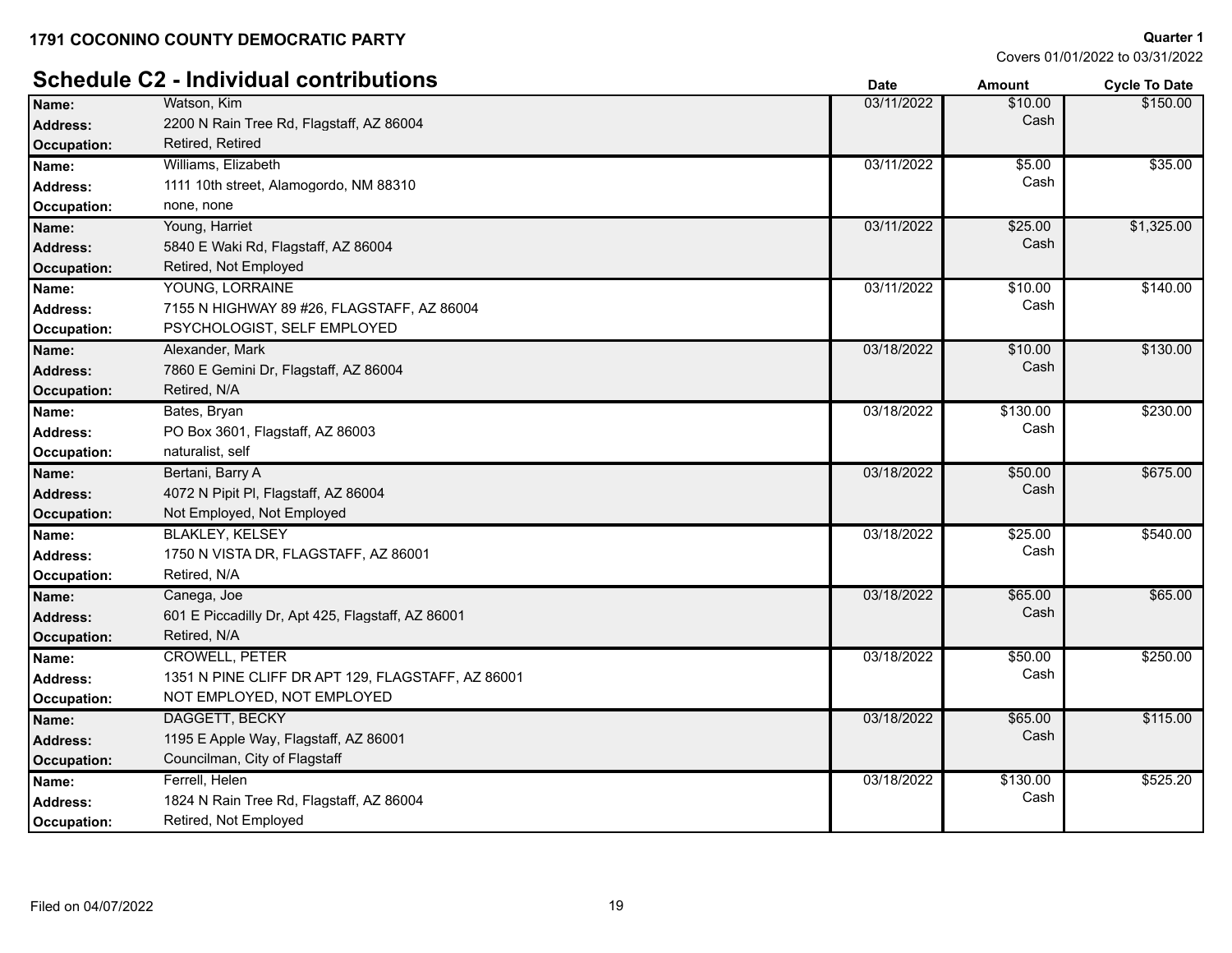# **Schedule C2 - Individual contributions**

| ovinvuuv           | $\sim$ 11191719991 COIRTD00001                   | Date       | Amount   | Cycle to Date |
|--------------------|--------------------------------------------------|------------|----------|---------------|
| Name:              | FRY, CONNIE                                      | 03/18/2022 | \$40.00  | \$40.00       |
| Address:           | 2488 W Rock Island Ave, Flagstaff, AZ 86004      |            | Cash     |               |
| Occupation:        | RETIRED, RETIRED                                 |            |          |               |
| Name:              | <b>GRUA, MICHELLE</b>                            | 03/18/2022 | \$25.00  | \$725.00      |
| <b>Address:</b>    | 3400 N SCHAFFER LN, FLAGSTAFF, AZ 86004          |            | Cash     |               |
| Occupation:        | MD, SELF                                         |            |          |               |
| Name:              | Guarino, Linda                                   | 03/18/2022 | \$65.00  | \$695.20      |
| Address:           | 8080 Winchester Dr, Flagstaff, AZ 86004          |            | Cash     |               |
| <b>Occupation:</b> | Not Employed, N/A                                |            |          |               |
| Name:              | Heitland, Ann                                    | 03/18/2022 | \$65.00  | \$2,414.90    |
| <b>Address:</b>    | 8340 Caballo Way, Flagstaff, AZ 86004            |            | Cash     |               |
| Occupation:        | Retired, Not Employed                            |            |          |               |
| Name:              | <b>HILL, JANET</b>                               | 03/18/2022 | \$65.00  | \$215.00      |
| Address:           | 1380 W MELISSA DR, FLAGSTAFF, AZ 86005           |            | Cash     |               |
| Occupation:        | ENGINEER, W. L. GORE & ASSOCIATES                |            |          |               |
| Name:              | Hirst, Lois                                      | 03/18/2022 | \$25.00  | \$580.00      |
| <b>Address:</b>    | 1035 E Apple Way, Flagstaff, AZ 86001            |            | Cash     |               |
| Occupation:        | NOT EMPLOYED, NOT EMPLOYED                       |            |          |               |
| Name:              | Huenneke, Laura                                  | 03/18/2022 | \$25.00  | \$575.00      |
| <b>Address:</b>    | 9960 Townsend Winona Rd, Flagstaff, AZ 86004     |            | Cash     |               |
| Occupation:        | Not Employed, N/A                                |            |          |               |
| Name:              | Johnson, kay                                     | 03/18/2022 | \$100.00 | \$200.00      |
| Address:           | 409 N James St, Flagstaff, AZ 86001              |            | Cash     |               |
| Occupation:        | Not Employed, Not Employed                       |            |          |               |
| Name:              | Kegley, Phyllis                                  | 03/18/2022 | \$100.00 | \$300.00      |
| <b>Address:</b>    | 1911 N Marion Dr, Flagstaff, AZ 86001            |            | Cash     |               |
| <b>Occupation:</b> | Retired, N/A                                     |            |          |               |
| Name:              | Kirch, Margaret                                  | 03/18/2022 | \$250.00 | \$750.00      |
| Address:           | 6816 N Joshua Tree Ln, Paradise Valley, AZ 85253 |            | Cash     |               |
| Occupation:        | Retired, Not Employed                            |            |          |               |
| Name:              | Kuefler, Nancy                                   | 03/18/2022 | \$15.00  | \$30.00       |
| <b>Address:</b>    | 311 W Juniper Ave, Flagstaff, AZ 86001           |            | Cash     |               |
| <b>Occupation:</b> | Not employed, Not employed                       |            |          |               |
| Name:              | LYNCH, MALINDA                                   | 03/18/2022 | \$130.00 | \$130.00      |
| Address:           | 2113 E SKYLINE DRIVE, FLAGSTAFF, AZ 86004        |            | Cash     |               |
| Occupation:        | CORPORATE EVENT PRODUCER, INDEPENDENT CONTRACTOR |            |          |               |
|                    |                                                  |            |          |               |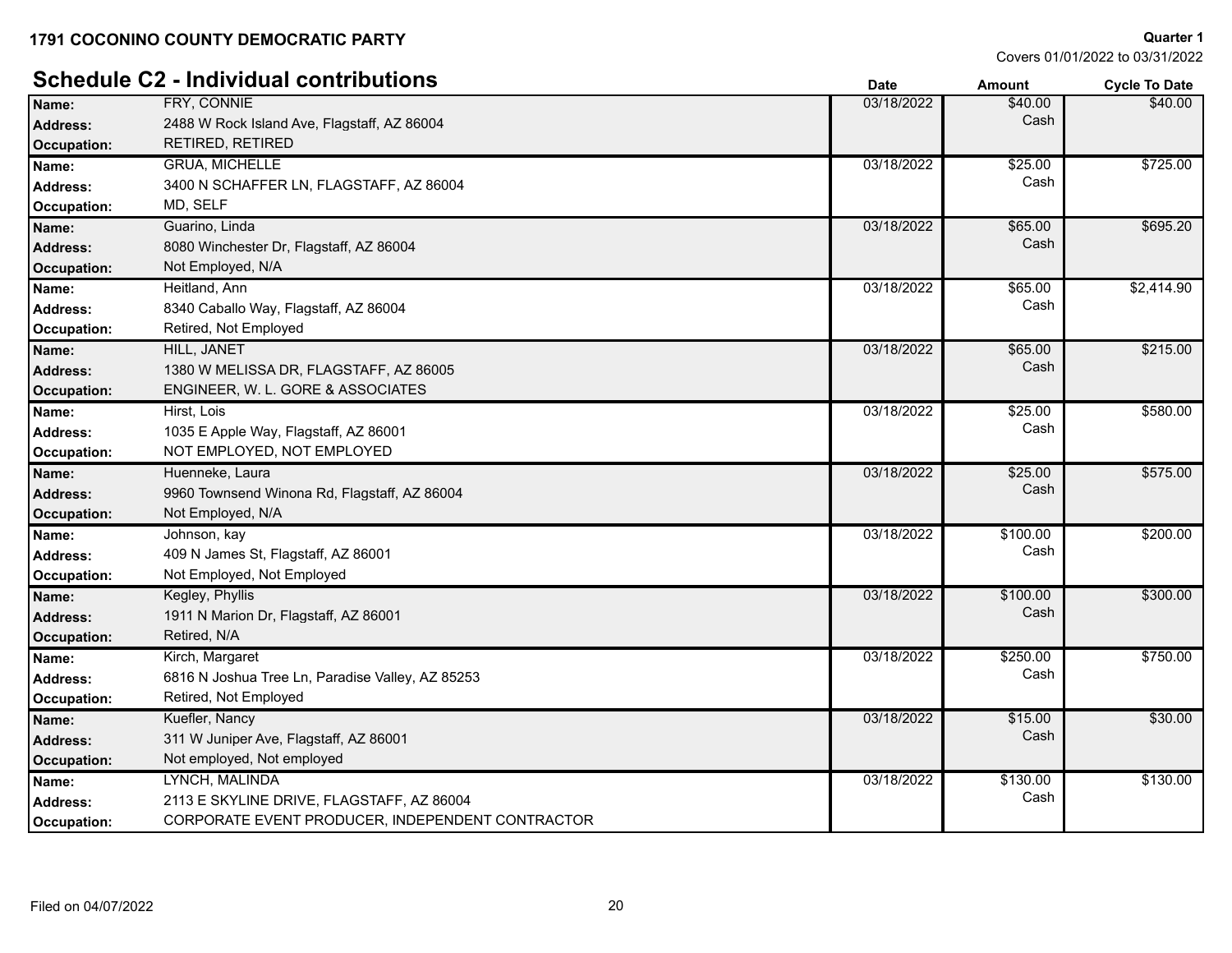# **Schedule C2 - Individual contributions Date Date** *Date**Amount* **Cycle To Date** *Cycle To Date*

| Name:              | Mark, Robert                               | 03/18/2022 | \$130.00 | \$155.00   |
|--------------------|--------------------------------------------|------------|----------|------------|
| <b>Address:</b>    | 3644 N Stone Crest St, Flagstaff, AZ 86004 |            | Cash     |            |
| <b>Occupation:</b> | Scientist, Self                            |            |          |            |
| Name:              | McKell, Mary                               | 03/18/2022 | \$50.00  | \$850.00   |
| Address:           | 111 E Oak Ave #4, Flagstaff, AZ 86001      |            | Cash     |            |
| Occupation:        | Retired, N/A                               |            |          |            |
| Name:              | POORE, MARY                                | 03/18/2022 | \$20.20  | \$281.80   |
| <b>Address:</b>    | 764 E Cherry Ave, Flagstaff, AZ 86001      |            | Cash     |            |
| <b>Occupation:</b> | None, None                                 |            |          |            |
| Name:              | Robbins, Fran                              | 03/18/2022 | \$65.00  | \$65.00    |
| <b>Address:</b>    | 2393 W Zepher Ave, Flagstaff, AZ 86001     |            | Cash     |            |
| Occupation:        | Neuropsychology, Self-Employed             |            |          |            |
| Name:              | <b>ROBBINS, FRANCES</b>                    | 03/18/2022 | \$25.00  | \$215.00   |
| <b>Address:</b>    | 2393 W Zepher Ave, Flagstaff, AZ 86001     |            | Cash     |            |
| <b>Occupation:</b> | NEUROPYSCHOLOGIST, Self                    |            |          |            |
| Name:              | <b>ROBERTS, LUANN</b>                      | 03/18/2022 | \$10.00  | \$180.00   |
| <b>Address:</b>    | 2217 E CEDAR AVE, FLAGSTAFF, AZ 86004      |            | Cash     |            |
| Occupation:        | CPA, Roberts Accounting                    |            |          |            |
| Name:              | Sansone, Marie                             | 03/18/2022 | \$25.00  | \$568.00   |
| <b>Address:</b>    | 3834 E Pinetree Dr, Williams, AZ 86046     |            | Cash     |            |
| <b>Occupation:</b> | NOT EMPLOYED, NOT EMPLOYED                 |            |          |            |
| Name:              | Schiller, Phyllis                          | 03/18/2022 | \$20.00  | \$905.80   |
| <b>Address:</b>    | 185 E Hutcheson Dr, Flagstaff, AZ 86001    |            | Cash     |            |
| Occupation:        | Retired, Not Employed                      |            |          |            |
| Name:              | Sonderegger, Aubrey                        | 03/18/2022 | \$65.00  | \$4,916.95 |
| <b>Address:</b>    | 3850 N Patterson Blvd, Flagstaff, AZ 86004 |            | Cash     |            |
| <b>Occupation:</b> | Not employed, None                         |            |          |            |
| Name:              | STROBEL, Sue                               | 03/18/2022 | \$10.00  | \$140.00   |
| <b>Address:</b>    | 3201 E Ascona Way, Flagstaff, AZ 86004     |            | Cash     |            |
| Occupation:        | NOT EMPLOYED, NOT EMPLOYED                 |            |          |            |
| Name:              | <b>TURES, BOB</b>                          | 03/18/2022 | \$130.00 | \$130.00   |
| <b>Address:</b>    | 3725 N. GRANDVIEW, FLAGSTAFF, AZ 86004     |            | Cash     |            |
| <b>Occupation:</b> | NOT EMPLOYED, NOT EMPLOYED                 |            |          |            |
| Name:              | Wade, Bill                                 | 03/18/2022 | \$100.00 | \$199.90   |
| <b>Address:</b>    | 120 E Astro Ln, Flagstaff, AZ 86001        |            | Cash     |            |
| Occupation:        | Geologist, self                            |            |          |            |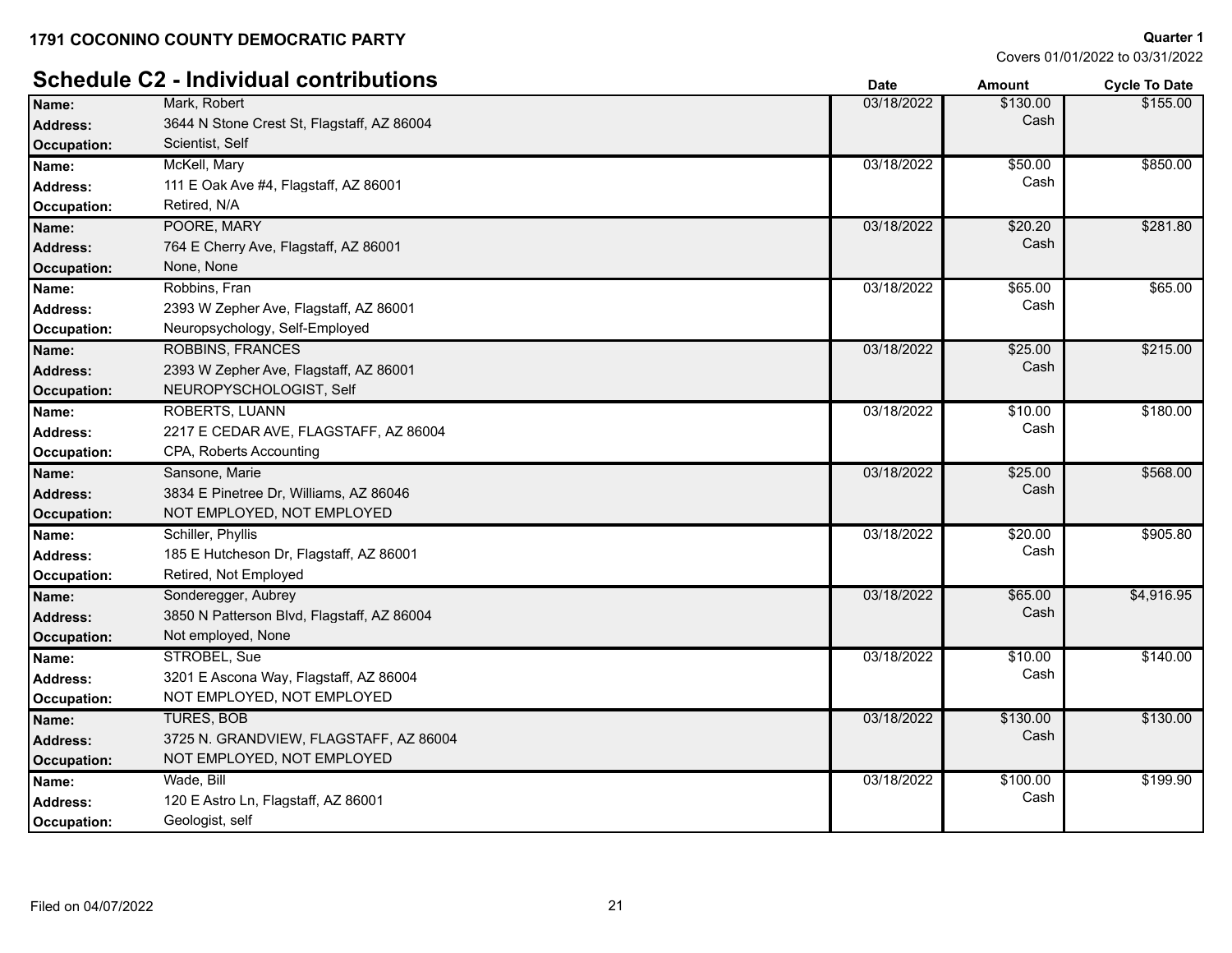Covers 01/01/2022 to 03/31/2022

**Quarter 1**

# **Schedule C2 - Individual contributions Date Date Amount Amount Cycle To Date**

|                    |                                                       | Dalc       | anvun    | <b>OVUE TO DATE</b> |
|--------------------|-------------------------------------------------------|------------|----------|---------------------|
| Name:              | Wiener, Paul                                          | 03/18/2022 | \$500.00 | \$500.00            |
| <b>Address:</b>    | 3842 N Steves Blvd, Flagstaff, AZ 86004               |            | Cash     |                     |
| <b>Occupation:</b> | Retired, N/A                                          |            |          |                     |
| Name:              | Worthington, Anne                                     | 03/18/2022 | \$10.00  | \$150.00            |
| Address:           | PO Box 3598, Flagstaff, AZ 86003                      |            | Cash     |                     |
| Occupation:        | retired, none                                         |            |          |                     |
| Name:              | Wright, Sue                                           | 03/18/2022 | \$10.00  | \$80.00             |
| Address:           | 570 N Apollo Way, Flagstaff, AZ 86001                 |            | Cash     |                     |
| Occupation:        | Not employed, Not employed                            |            |          |                     |
| Name:              | Young, Harriet                                        | 03/18/2022 | \$500.00 | \$1,325.00          |
| Address:           | 5840 E Waki Rd, Flagstaff, AZ 86004                   |            | Cash     |                     |
| Occupation:        | Retired, Not Employed                                 |            |          |                     |
| Name:              | Bader, Joe                                            | 03/25/2022 | \$20.00  | \$300.00            |
| Address:           | 700 N Magma Way, Flagstaff, AZ 86001                  |            | Cash     |                     |
| Occupation:        | Retired, Retired                                      |            |          |                     |
| Name:              | <b>BEISER, ANTOINETTE</b>                             | 03/25/2022 | \$130.00 | \$230.00            |
| Address:           | 3910 HIDDEN HOLLOW ROAD, FLAGSTAFF, AZ 86001          |            | Cash     |                     |
| Occupation:        | FUNDRAISER, LOWELL OBSERVATORY                        |            |          |                     |
| Name:              | <b>BERGER, STEPHANIE</b>                              | 03/25/2022 | \$84.00  | \$420.00            |
| Address:           | 1280 5TH AVE., 19C, NEW YORK, NY 10029                |            | Cash     |                     |
| Occupation:        | FUNDRAISING CONSULATANT, BERGER HIRSCHBERG STRATEGIES |            |          |                     |
| Name:              | Bertani, Barry A                                      | 03/25/2022 | \$65.00  | \$675.00            |
| <b>Address:</b>    | 4072 N Pipit PI, Flagstaff, AZ 86004                  |            | Cash     |                     |
| Occupation:        | Not Employed, Not Employed                            |            |          |                     |
| Name:              | <b>BLAKLEY, KELSEY</b>                                | 03/25/2022 | \$65.00  | \$540.00            |
| <b>Address:</b>    | 1750 N VISTA DR, FLAGSTAFF, AZ 86001                  |            | Cash     |                     |
| <b>Occupation:</b> | Retired, N/A                                          |            |          |                     |
| Name:              | Bloom, Nena                                           | 03/25/2022 | \$10.00  | \$150.00            |
| Address:           | 1321 N Aztec St, Flagstaff, AZ 86001                  |            | Cash     |                     |
| Occupation:        | Evaluator, NAU                                        |            |          |                     |
| Name:              | Bohan, John                                           | 03/25/2022 | \$25.00  | \$1,082.00          |
| <b>Address:</b>    | 965 E Sterling Ln, Flagstaff, AZ 86005                |            | Cash     |                     |
| <b>Occupation:</b> | Retired, Not Employed                                 |            |          |                     |
| Name:              | Branham, Nancy                                        | 03/25/2022 | \$25.00  | \$2,180.00          |
| <b>Address:</b>    | 5181 E Hawthorne Dr, Flagstaff, AZ 86004              |            | Cash     |                     |
| Occupation:        | Not Employed, N/A                                     |            |          |                     |
|                    |                                                       |            |          |                     |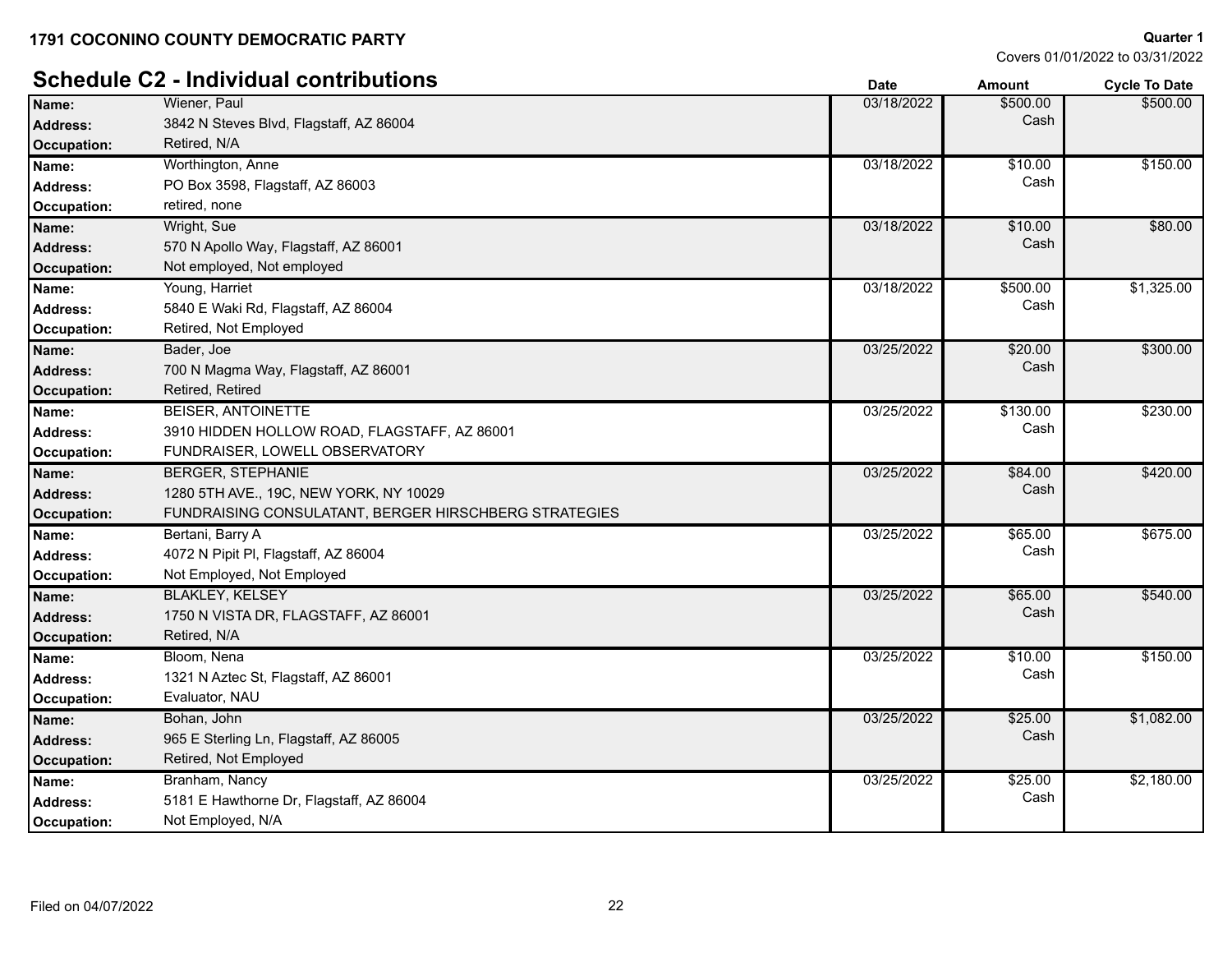|                    | <b>Schedule C2 - Individual contributions</b>        | <b>Date</b> | <b>Amount</b> | <b>Cycle To Date</b> |
|--------------------|------------------------------------------------------|-------------|---------------|----------------------|
| Name:              | Branham, Nancy                                       | 03/25/2022  | \$130.00      | \$2,180.00           |
| <b>Address:</b>    | 5181 E Hawthorne Dr, Flagstaff, AZ 86004             |             | Cash          |                      |
| Occupation:        | Not Employed, N/A                                    |             |               |                      |
| Name:              | Braudy, Judith                                       | 03/25/2022  | \$130.00      | \$380.00             |
| <b>Address:</b>    | 5980 E Jeremy Ln, Flagstaff, AZ 86004                |             | Cash          |                      |
| Occupation:        | Retired, Retired                                     |             |               |                      |
| Name:              | Broderick, Thomas                                    | 03/25/2022  | \$300.00      | \$600.00             |
| <b>Address:</b>    | 4279 E Coburn Dr, Flagstaff, AZ 86004                |             | Cash          |                      |
| <b>Occupation:</b> | retired, retired                                     |             |               |                      |
| Name:              | Edgar, Sharon                                        | 03/25/2022  | \$250.00      | \$522.42             |
| <b>Address:</b>    | 2650 N Valley View Rd, Unit 227, Flagstaff, AZ 86004 |             | Cash          |                      |
| Occupation:        | Retired, Retired                                     |             |               |                      |
| Name:              | Grobsmith, Ellen                                     | 03/25/2022  | \$100.00      | \$100.00             |
| Address:           | 1800 N Columbia Cir, Flagstaff, AZ 86004             |             | Cash          |                      |
| <b>Occupation:</b> | Unknown, Unknown                                     |             |               |                      |
| Name:              | <b>HAEUSER, PATRICIA</b>                             | 03/25/2022  | \$130.00      | \$430.00             |
| <b>Address:</b>    | 1475 N WAKONDA ST, FLAGSTAFF, AZ 86004               |             | Cash          |                      |
| Occupation:        | NOT EMPLOYED, NOT EMPLOYED                           |             |               |                      |
| Name:              | Harclerode, Albert                                   | 03/25/2022  | \$200.00      | \$200.00             |
| <b>Address:</b>    | 2087 N Rain Tree Rd, Flagstaff, AZ 86004             |             | Cash          |                      |
| <b>Occupation:</b> | Arts Administrator, Independent Contractor           |             |               |                      |
| Name:              | Hartgroves, Laura                                    | 03/25/2022  | \$50.00       | \$50.00              |
| Address:           | 7533 E Edgemont Ave, Scottsdale, AZ 85257            |             | Cash          |                      |
| Occupation:        | Retired, N/A                                         |             |               |                      |
| Name:              | HENRY, DIANA                                         | 03/25/2022  | \$130.00      | \$130.00             |
| <b>Address:</b>    | 4000 PIPIT PLACE, FLAGSTAFF, AZ 86004                |             | Cash          |                      |
| <b>Occupation:</b> | NOT EMPLOYED, NOT EMPLOYED                           |             |               |                      |
| Name:              | Hirst, Lois                                          | 03/25/2022  | \$130.00      | \$580.00             |
| <b>Address:</b>    | 1035 E Apple Way, Flagstaff, AZ 86001                |             | Cash          |                      |
| <b>Occupation:</b> | NOT EMPLOYED, NOT EMPLOYED                           |             |               |                      |
| Name:              | HUBLITZ, LOUISE                                      | 03/25/2022  | \$130.00      | \$130.00             |
| <b>Address:</b>    | 3819 S Ox Bow Loop, Flagstaff, AZ 86001              |             | Cash          |                      |
| <b>Occupation:</b> | RETIRED, N/A                                         |             |               |                      |
| Name:              | JOHNSON, GAE                                         | 03/25/2022  | \$140.00      | \$140.00             |
| <b>Address:</b>    | 1736 W University Ave, Flagstaff, AZ 86001           |             | Cash          |                      |
| Occupation:        | NOT EMPLOYED, NOT EMPLOYED                           |             |               |                      |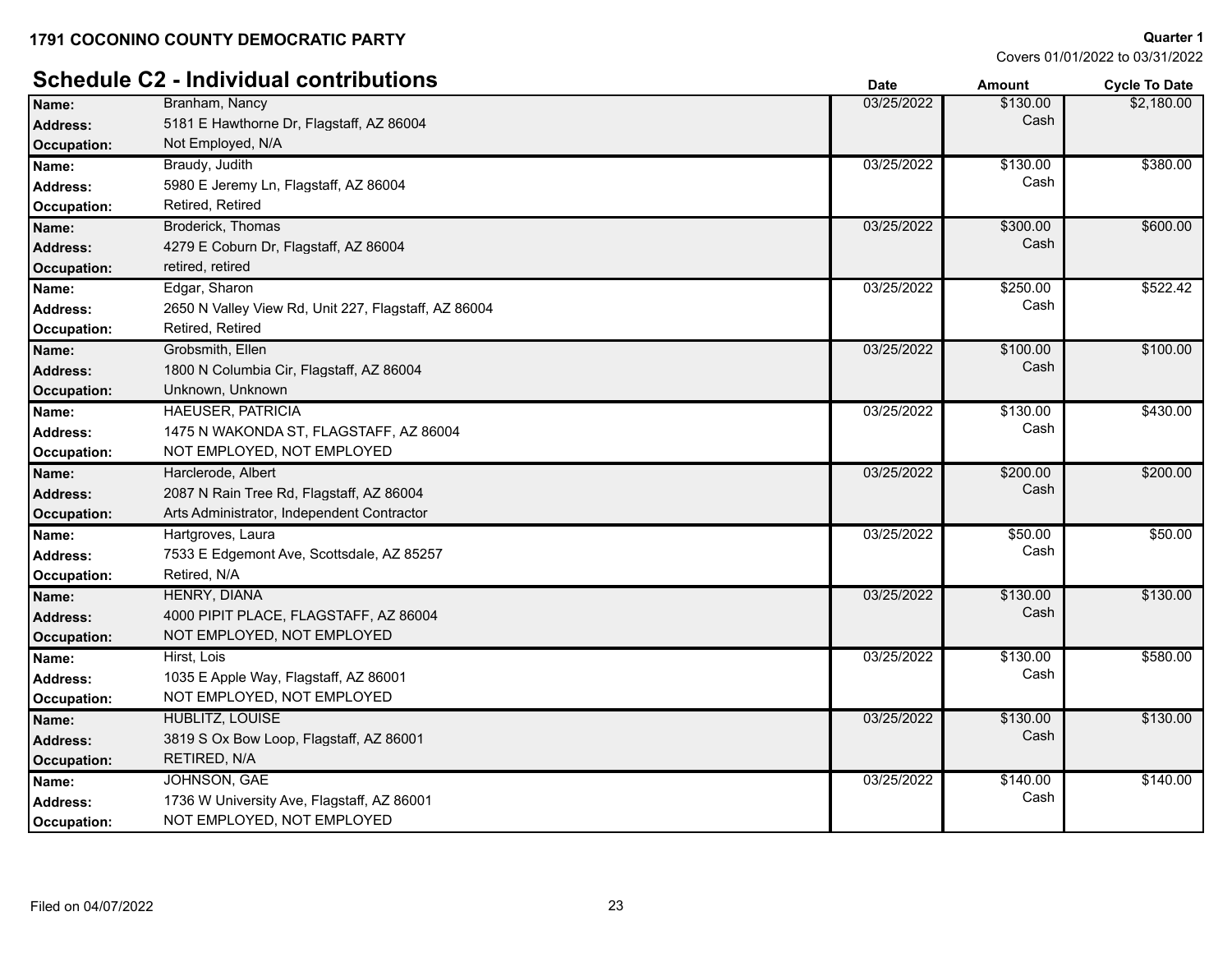# **Schedule C2 - Individual contributions Date Date Date Amount Cycle To Date**

|                    |                                                          |            |          | o yoro to buil |
|--------------------|----------------------------------------------------------|------------|----------|----------------|
| Name:              | <b>JONES, KARIN</b>                                      | 03/25/2022 | \$10.00  | \$130.00       |
| <b>Address:</b>    | P. O. BOX 1569, TUBA CITY, AZ 86045                      |            | Cash     |                |
| <b>Occupation:</b> | LIBRARIAN/TEACHER, TUBA CITY BOARDING SCHOOL             |            |          |                |
| Name:              | Kladnik, Sallie                                          | 03/25/2022 | \$130.00 | \$655.00       |
| <b>Address:</b>    | 3530 N Monte Vista Dr, Flagstaff, AZ 86004               |            | Cash     |                |
| Occupation:        | Not Employed, Not Employed                               |            |          |                |
| Name:              | Leonard, Ariel                                           | 03/25/2022 | \$100.00 | \$100.00       |
| <b>Address:</b>    | 1310 N Indian Springs Ln, Flagstaff, AZ 86004            |            | Cash     |                |
| <b>Occupation:</b> | Forest Planner, USDA - Forest Service                    |            |          |                |
| Name:              | McKell, Mary                                             | 03/25/2022 | \$130.00 | \$850.00       |
| <b>Address:</b>    | 111 E Oak Ave #4, Flagstaff, AZ 86001                    |            | Cash     |                |
| <b>Occupation:</b> | Retired, N/A                                             |            |          |                |
| Name:              | MEREDITH, JOHN                                           | 03/25/2022 | \$50.00  | \$650.00       |
| <b>Address:</b>    | 10501 MINT LANE, FLAGSTAFF, AZ 86004                     |            | Cash     |                |
| <b>Occupation:</b> | NOT EMPLOYED, NOT EMPLOYED                               |            |          |                |
| Name:              | <b>MORLEY, SUSAN</b>                                     | 03/25/2022 | \$300.00 | \$550.00       |
| <b>Address:</b>    | 3216 S. GILLENWATER DR, FLAGSTAFF, AZ 86005              |            | Cash     |                |
| Occupation:        | TRAVEL ADVISOR, SELF-EMPLOYED. JOURNEYS AROUND THE WORLD |            |          |                |
| Name:              | Nitschke, Kyle                                           | 03/25/2022 | \$10.00  | \$65.00        |
| <b>Address:</b>    | 1503 S Mark Ln, Flagstaff, AZ 86001                      |            | Cash     |                |
| Occupation:        | ORGANIZING DIRECTOR, ARIZONA STUDENT'S ASSOCIATION       |            |          |                |
| Name:              | Rogers, Katrina                                          | 03/25/2022 | \$250.00 | \$250.00       |
| <b>Address:</b>    | 811 W Aspen Ave, Flagstaff, AZ 86001                     |            | Cash     |                |
| Occupation:        | Professor, Fielding University                           |            |          |                |
| Name:              | RUMMEL, RICHARD                                          | 03/25/2022 | \$130.00 | \$130.00       |
| <b>Address:</b>    | 4790 ELVES CHASM TRL, FLAGSTAFF, AZ 86005                |            | Cash     |                |
| <b>Occupation:</b> | NOT EMPLOYED, NOT EMPLOYED                               |            |          |                |
| Name:              | Schackner, Dawn                                          | 03/25/2022 | \$130.00 | \$285.00       |
| <b>Address:</b>    | 8190 Townsend Winona Rd, Flagstaff, AZ 86004             |            | Cash     |                |
| Occupation:        | Not Employed, Not Employed                               |            |          |                |
| Name:              | <b>SCHOLING, CAROL</b>                                   | 03/25/2022 | \$65.00  | \$465.00       |
| <b>Address:</b>    | 1760 W Brittany Way, Flagstaff, AZ 86005                 |            | Cash     |                |
| <b>Occupation:</b> | NOT EMPLOYED, NOT EMPLOYED                               |            |          |                |
| Name:              | Shriver, Patricia                                        | 03/25/2022 | \$130.00 | \$130.00       |
| <b>Address:</b>    | 38 Cosnino Rd, Flagstaff, AZ 86004                       |            | Cash     |                |
| Occupation:        | Regional Director, ACF of Flagstaff                      |            |          |                |
|                    |                                                          |            |          |                |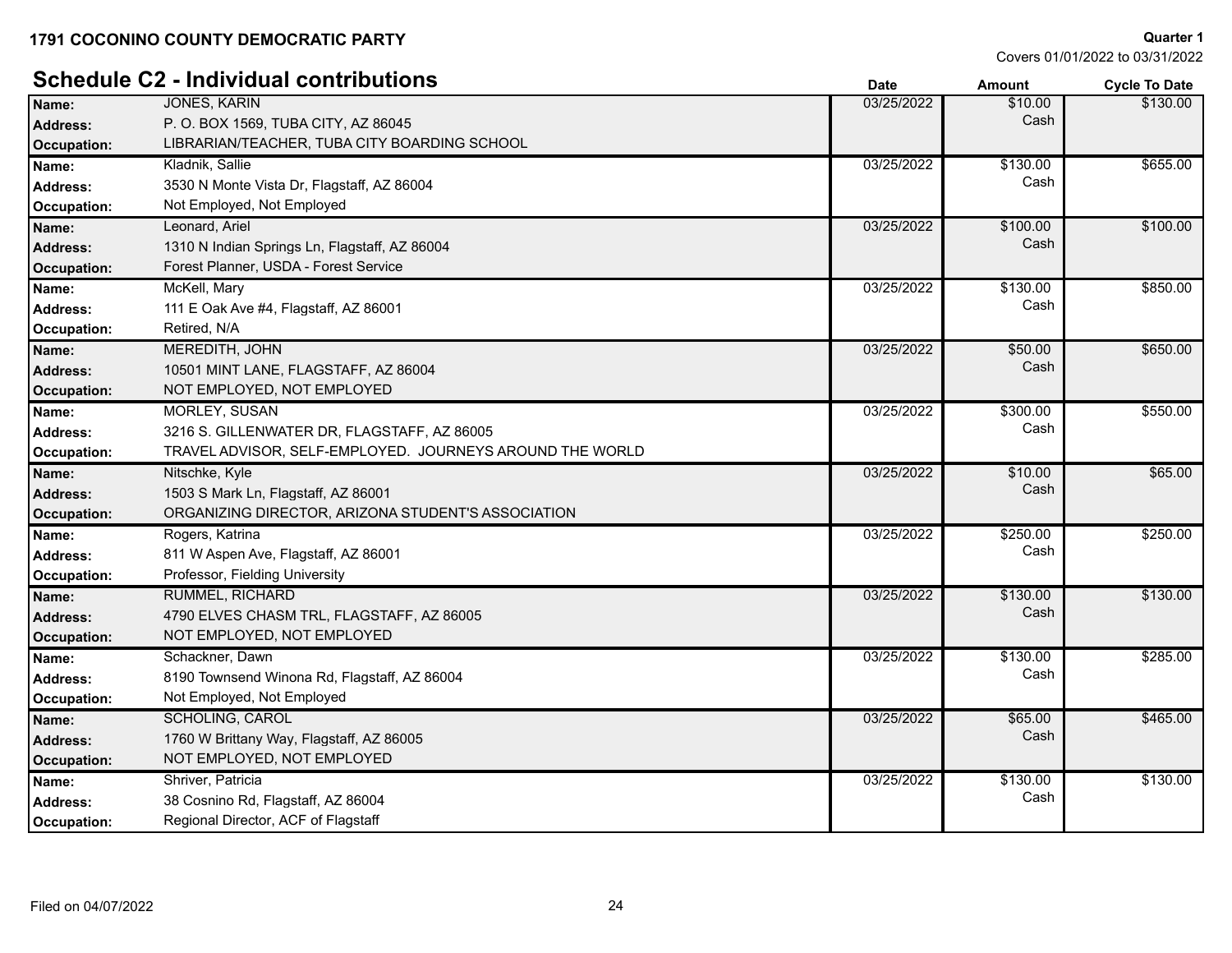|                    | <b>Schedule C2 - Individual contributions</b>         | <b>Date</b> | <b>Amount</b> | <b>Cycle To Date</b> |
|--------------------|-------------------------------------------------------|-------------|---------------|----------------------|
| Name:              | Silver, Charlie                                       | 03/25/2022  | \$10.00       | \$1,210.00           |
| Address:           | 720 W Aspen Ave, Flagstaff, AZ 86001                  |             | Cash          |                      |
| Occupation:        | Analyst, Gore                                         |             |               |                      |
| Name:              | SMITH, SYBIL I                                        | 03/25/2022  | \$25.00       | \$325.00             |
| <b>Address:</b>    | 604 W PIUTE RD, FLAGSTAFF, AZ 86001                   |             | Cash          |                      |
| Occupation:        | <b>RETIRED, SELF</b>                                  |             |               |                      |
| Name:              | VAN TUYL, PATTI                                       | 03/25/2022  | \$130.00      | \$475.00             |
| Address:           | 10501 MINT LANE, FLAGSTAFF, AZ 86004                  |             | Cash          |                      |
| Occupation:        | NOT EMPLOYED, NOT EMPLOYED                            |             |               |                      |
| Name:              | Barich, James                                         | 03/29/2022  | \$20.00       | \$20.00              |
| <b>Address:</b>    | 6155 N Brooks Rd, Flagstaff, AZ 86004                 |             | Cash          |                      |
| Occupation:        | Retired, Retired                                      |             |               |                      |
| Name:              | <b>BEISER, ANTOINETTE</b>                             | 03/29/2022  | \$50.00       | \$230.00             |
| Address:           | 3910 HIDDEN HOLLOW ROAD, FLAGSTAFF, AZ 86001          |             | Cash          |                      |
| Occupation:        | FUNDRAISER, LOWELL OBSERVATORY                        |             |               |                      |
| Name:              | Benatar, Sarah                                        | 03/29/2022  | \$50.00       | \$575.00             |
| <b>Address:</b>    | 4691 Deer Springs Dr, Bellemont, AZ 86015             |             | Cash          |                      |
| Occupation:        | Treasurer, Coconino County                            |             |               |                      |
| Name:              | Benatar, Sarah                                        | 03/29/2022  | \$65.00       | \$575.00             |
| Address:           | 4691 Deer Springs Dr, Bellemont, AZ 86015             |             | Cash          |                      |
| Occupation:        | Treasurer, Coconino County                            |             |               |                      |
| Name:              | Blume, Kerry                                          | 03/29/2022  | \$20.00       | \$150.00             |
| <b>Address:</b>    | 3505 NE Rainier Loop, Flagstaff, AZ 86004             |             | Cash          |                      |
| Occupation:        | Managment Consultant, Andreani Blume Enterprises, LLC |             |               |                      |
| Name:              | <b>BODIN, JOSEPH</b>                                  | 03/29/2022  | \$10.00       | \$90.00              |
| Address:           | 8615 JUPITER LANE, FLAGSTAFF, AZ 86004                |             | Cash          |                      |
| Occupation:        | WEB DESIGNER, FLAGSTAFF CENTRAL.COM, INC.             |             |               |                      |
| Name:              | Bohan, John                                           | 03/29/2022  | \$230.00      | \$1,082.00           |
| <b>Address:</b>    | 965 E Sterling Ln, Flagstaff, AZ 86005                |             | Cash          |                      |
| Occupation:        | Retired, Not Employed                                 |             |               |                      |
| Name:              | Bohan, John                                           | 03/29/2022  | \$50.00       | \$1,082.00           |
| Address:           | 965 E Sterling Ln, Flagstaff, AZ 86005                |             | Cash          |                      |
| <b>Occupation:</b> | Retired, Not Employed                                 |             |               |                      |
| Name:              | BOOMGAARDEN, DARRELL                                  | 03/29/2022  | \$25.00       | \$745.00             |
| <b>Address:</b>    | 3554 W Kiltie Loop, Flagstaff, AZ 86005               |             | Cash          |                      |
| Occupation:        | NOT EMPLOYED, NOT EMPLOYED                            |             |               |                      |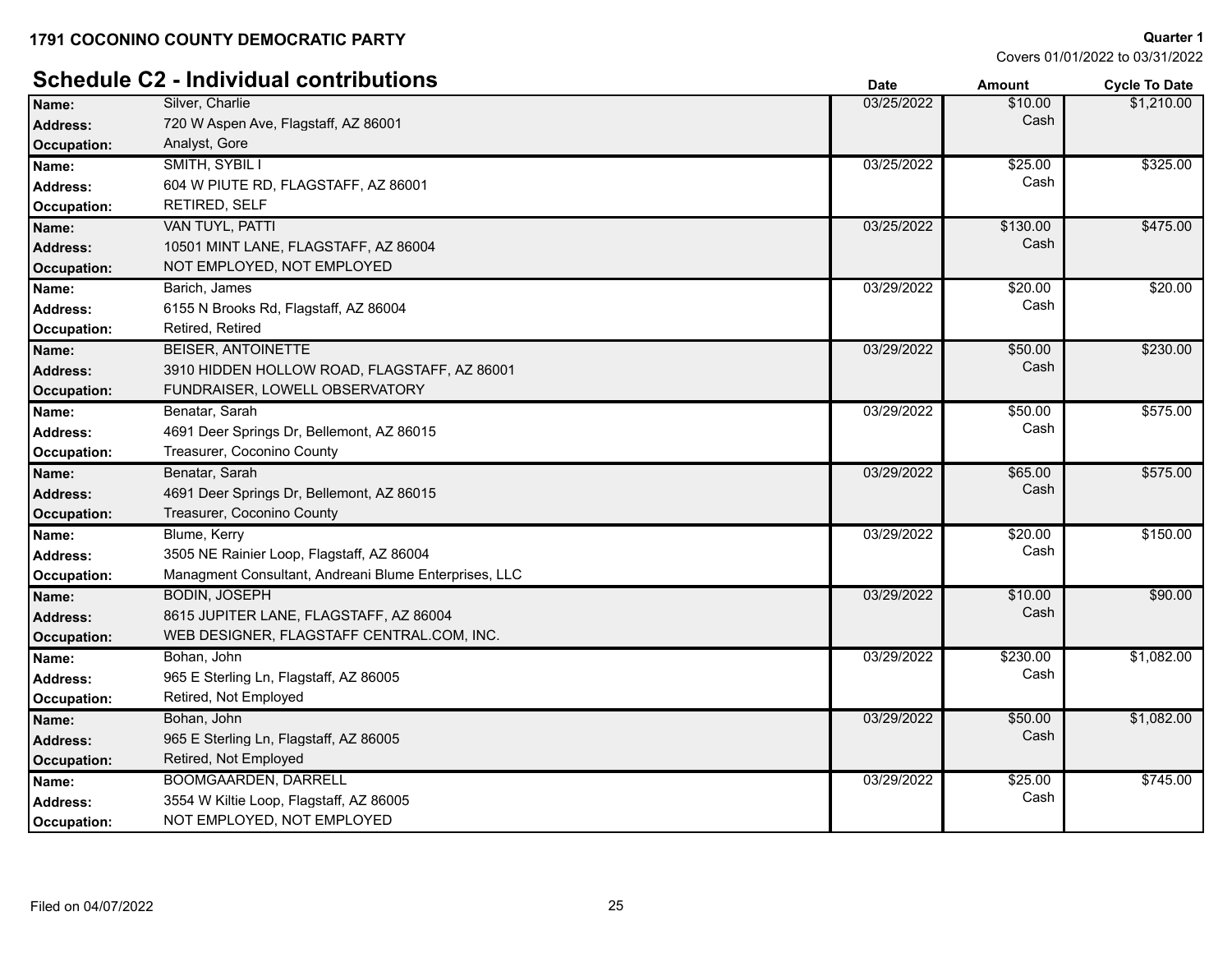|                    | <b>Schedule C2 - Individual contributions</b>        | <b>Date</b> | <b>Amount</b> | <b>Cycle To Date</b> |
|--------------------|------------------------------------------------------|-------------|---------------|----------------------|
| Name:              | <b>BOOMGAARDEN, DARRELL</b>                          | 03/29/2022  | \$40.00       | \$745.00             |
| <b>Address:</b>    | 3554 W Kiltie Loop, Flagstaff, AZ 86005              |             | Cash          |                      |
| Occupation:        | NOT EMPLOYED, NOT EMPLOYED                           |             |               |                      |
| Name:              | <b>BRANHAM, NANCY</b>                                | 03/29/2022  | \$300.00      | \$1,235.00           |
| <b>Address:</b>    | 5181 E HAWTHORNE, FLAGSTAFF, AZ 86004                |             | Cash          |                      |
| Occupation:        | Retired, Not Employed                                |             |               |                      |
| Name:              | <b>BRANHAM, NANCY</b>                                | 03/29/2022  | \$25.00       | \$1,235.00           |
| <b>Address:</b>    | 5181 E HAWTHORNE, FLAGSTAFF, AZ 86004                |             | Cash          |                      |
| <b>Occupation:</b> | Retired, Not Employed                                |             |               |                      |
| Name:              | <b>BRANHAM, NANCY</b>                                | 03/29/2022  | \$45.00       | \$1,235.00           |
| <b>Address:</b>    | 5181 E HAWTHORNE, FLAGSTAFF, AZ 86004                |             | Cash          |                      |
| Occupation:        | Retired, Not Employed                                |             |               |                      |
| Name:              | Branham, Nancy                                       | 03/29/2022  | \$50.00       | \$2,180.00           |
| <b>Address:</b>    | 5181 E Hawthorne Dr, Flagstaff, AZ 86004             |             | Cash          |                      |
| Occupation:        | Retired, Not Employed                                |             |               |                      |
| Name:              | Daggett, Rebecca                                     | 03/29/2022  | \$25.00       | \$395.00             |
| <b>Address:</b>    | 1195 E Apple Way, Flagstaff, AZ 86001                |             | Cash          |                      |
| Occupation:        | City Councilman, City of Flagstaff                   |             |               |                      |
| Name:              | Darling, Mary                                        | 03/29/2022  | \$65.00       | \$65.00              |
| <b>Address:</b>    | 455 W Crawford St, Nogales, AZ 85621                 |             | Cash          |                      |
| Occupation:        | Consultant, OFA                                      |             |               |                      |
| Name:              | Downum, Philip                                       | 03/29/2022  | \$100.00      | \$150.00             |
| <b>Address:</b>    | 5120 E Hawthorne Dr, Flagstaff, AZ 86004             |             | Cash          |                      |
| Occupation:        | Retired, Not Employed                                |             |               |                      |
| Name:              | Edgar, Sharon                                        | 03/29/2022  | \$50.00       | \$522.42             |
| <b>Address:</b>    | 2650 N Valley View Rd, Unit 227, Flagstaff, AZ 86004 |             | Cash          |                      |
| Occupation:        | Retired, Retired                                     |             |               |                      |
| Name:              | Ensign, Catherine                                    | 03/29/2022  | \$8.00        | \$24.00              |
| <b>Address:</b>    | 1500 W Lil Ben Trl, Flagstaff, AZ 86005              |             | Cash          |                      |
| Occupation:        | Not employed, N/A                                    |             |               |                      |
| Name:              | Ferrell, Helen                                       | 03/29/2022  | \$25.00       | \$525.20             |
| <b>Address:</b>    | 1824 N Rain Tree Rd, Flagstaff, AZ 86004             |             | Cash          |                      |
| Occupation:        | Retired, Not Employed                                |             |               |                      |
| Name:              | GEORGE, ELIZABETH                                    | 03/29/2022  | \$25.00       | \$75.00              |
| <b>Address:</b>    | 2428 E EVA LOOP, FLAGSTAFF, AZ 86004                 |             | Cash          |                      |
| Occupation:        | NOT EMPLOYED, NOT EMPLOYED                           |             |               |                      |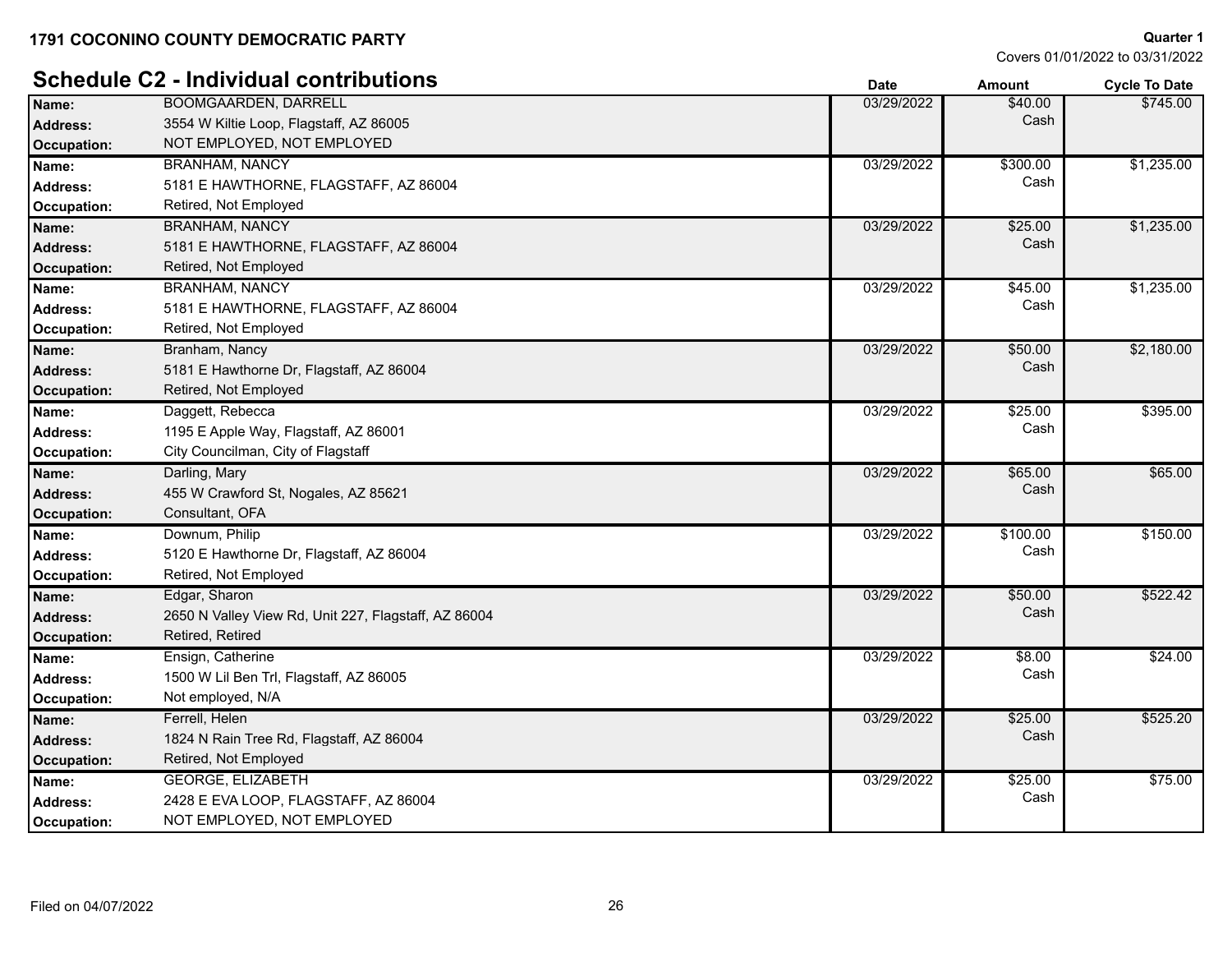|                    | <b>Schedule C2 - Individual contributions</b>    | <b>Date</b> | <b>Amount</b> | <b>Cycle To Date</b> |
|--------------------|--------------------------------------------------|-------------|---------------|----------------------|
| Name:              | <b>GUNN, COLLIN</b>                              | 03/29/2022  | \$65.00       | \$65.00              |
| <b>Address:</b>    | 2800 S HIGHLAND MESA RD, FLAGSTAFF, AZ 86001     |             | Cash          |                      |
| Occupation:        | REGIONAL FIELD DIRECTOR, ARIZONA DESERVES BETTER |             |               |                      |
| Name:              | Hansen, Patricia                                 | 03/29/2022  | \$130.00      | \$130.00             |
| <b>Address:</b>    | 5125 S Opal Rd, Flagstaff, AZ 86005              |             | Cash          |                      |
| Occupation:        | RECORDER, COCONINO COUNTY, AZ                    |             |               |                      |
| Name:              | Heitland, Ann                                    | 03/29/2022  | \$35.00       | \$2,414.90           |
| <b>Address:</b>    | 8340 Caballo Way, Flagstaff, AZ 86004            |             | Cash          |                      |
| <b>Occupation:</b> | Retired, Not Employed                            |             |               |                      |
| Name:              | Horstam, Patrice                                 | 03/29/2022  | \$130.00      | \$130.00             |
| <b>Address:</b>    | 2200 N Marion Dr, Flagstaff, AZ 86001            |             | Cash          |                      |
| <b>Occupation:</b> | Attorney, Self-Employed                          |             |               |                      |
| Name:              | Howard, Anita                                    | 03/29/2022  | \$50.00       | \$880.00             |
| <b>Address:</b>    | 11440 Homestead Ln, Flagstaff, AZ 86004          |             | Cash          |                      |
| <b>Occupation:</b> | Retired, Not Employed                            |             |               |                      |
| Name:              | Howard, Anita                                    | 03/29/2022  | \$130.00      | \$880.00             |
| <b>Address:</b>    | 11440 Homestead Ln, Flagstaff, AZ 86004          |             | Cash          |                      |
| Occupation:        | Retired, Not Employed                            |             |               |                      |
| Name:              | Kayne, B&B                                       | 03/29/2022  | \$50.00       | \$50.00              |
| <b>Address:</b>    | 220-55 46th Ave, #5V, Bayside, NY 11361          |             | Cash          |                      |
| <b>Occupation:</b> | Psychologist, CUNY                               |             |               |                      |
| Name:              | kimball, martha                                  | 03/29/2022  | \$100.00      | \$200.00             |
| <b>Address:</b>    | 1025 W Boulder Ln, Flagstaff, AZ 86001           |             | Cash          |                      |
| <b>Occupation:</b> | retired, retired                                 |             |               |                      |
| Name:              | King, Charles & Sarah                            | 03/29/2022  | \$1,000.00    | \$3,000.00           |
| <b>Address:</b>    | 2655 N Sandstone Way, Flagstaff, AZ 86004        |             | Cash          |                      |
| Occupation:        | Retired, N/A                                     |             |               |                      |
| Name:              | Kitterman, Dan & Jessica                         | 03/29/2022  | \$200.00      | \$200.00             |
| <b>Address:</b>    | 3361 N Walker St, Flagstaff, AZ 86004            |             | Cash          |                      |
| Occupation:        | Teacher, FUSD                                    |             |               |                      |
| Name:              | LANDAHL, MARY                                    | 03/29/2022  | \$50.00       | \$375.00             |
| <b>Address:</b>    | 33 BADGER CREEK RD, MARBLE CANYON, AZ 86036      |             | Cash          |                      |
| <b>Occupation:</b> | NOT EMPLOYED, NOT EMPLOYED                       |             |               |                      |
| Name:              | Little, John                                     | 03/29/2022  | \$10.00       | \$440.00             |
| <b>Address:</b>    | 1862 W University Ave, Flagstaff, AZ 86001       |             | Cash          |                      |
| Occupation:        | Retired, Retired                                 |             |               |                      |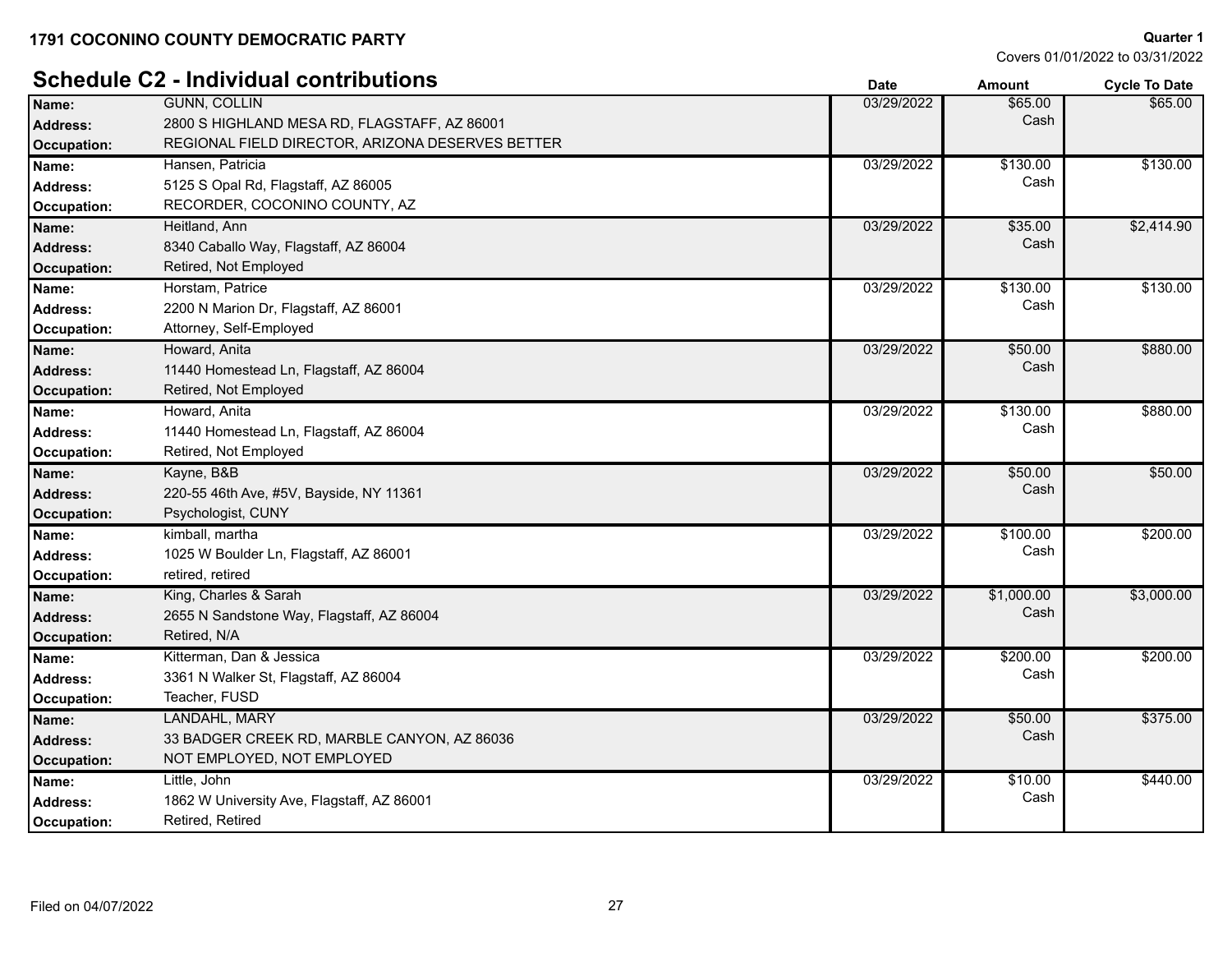Covers 01/01/2022 to 03/31/2022

**Quarter 1**

# **Schedule C2 - Individual contributions**

|                    | arraaan voltu bad                             | Daτe       | Amount     | <b>Cycle To Date</b> |
|--------------------|-----------------------------------------------|------------|------------|----------------------|
| Name:              | Manus, LF                                     | 03/29/2022 | \$100.00   | \$100.00             |
| <b>Address:</b>    | PO Box 1776, Aptos, CA 95001                  |            | Cash       |                      |
| <b>Occupation:</b> | Retired, N/A                                  |            |            |                      |
| Name:              | MARKGRAF, VERA                                | 03/29/2022 | \$250.00   | \$250.00             |
| <b>Address:</b>    | 763 N PINE CLIFF DR, FLAGSTAFF, AZ 86001      |            | Cash       |                      |
| <b>Occupation:</b> | NOT EMPLOYED, NOT EMPLOYED                    |            |            |                      |
| Name:              | Maxwell, Susanna                              | 03/29/2022 | \$130.00   | \$130.00             |
| <b>Address:</b>    | 3340 S Skye Way, Flagstaff, AZ 86005          |            | Cash       |                      |
| <b>Occupation:</b> | Retired, Retired                              |            |            |                      |
| Name:              | McCarthy, John                                | 03/29/2022 | \$10.00    | \$30.00              |
| <b>Address:</b>    | 2310 S Polaris Way, Flagstaff, AZ 86001       |            | Cash       |                      |
| <b>Occupation:</b> | Not employed, N/A                             |            |            |                      |
| Name:              | Medford, Diane & Gordon                       | 03/29/2022 | \$100.00   | \$100.00             |
| <b>Address:</b>    | 5803 Braeside Rd, Flagstaff, AZ 86005         |            | Cash       |                      |
| <b>Occupation:</b> | Retired, N/A                                  |            |            |                      |
| Name:              | Neville, John                                 | 03/29/2022 | \$25.00    | \$350.00             |
| <b>Address:</b>    | 49 Pinon Ct, Sedona, AZ 86336                 |            | Cash       |                      |
| <b>Occupation:</b> | Retired, Not Employed                         |            |            |                      |
| Name:              | Olmstead, Andrea                              | 03/29/2022 | \$1,000.00 | \$1,000.00           |
| <b>Address:</b>    | 73 Hemenway St, Apt 510, Boston, MA 02115     |            | Cash       |                      |
| <b>Occupation:</b> | Retired, N/A                                  |            |            |                      |
| Name:              | Oski, Jane                                    | 03/29/2022 | \$20.20    | \$242.40             |
| <b>Address:</b>    | 2347 E Forest Heights Dr, Flagstaff, AZ 86004 |            | Cash       |                      |
| <b>Occupation:</b> | Physician, Tuba City Regional Health Care     |            |            |                      |
| Name:              | Propster, John                                | 03/29/2022 | \$105.00   | \$1,213.00           |
| <b>Address:</b>    | 907 N San Francisco St, Flagstaff, AZ 86001   |            | Cash       |                      |
| <b>Occupation:</b> | Not Employed, N/A                             |            |            |                      |
| Name:              | <b>REID. WINONA</b>                           | 03/29/2022 | \$10.00    | \$115.00             |
| <b>Address:</b>    | 2819 N. JAMISON BLVD., FLAGSTAFF, AZ 86004    |            | Cash       |                      |
| Occupation:        | COORDINATOR, NAU                              |            |            |                      |
| Name:              | Roberts, Michele                              | 03/29/2022 | \$130.00   | \$310.00             |
| <b>Address:</b>    | 7447 W Haylee Cir, Flagstaff, AZ 86001        |            | Cash       |                      |
| <b>Occupation:</b> | Merchant, Self                                |            |            |                      |
| Name:              | Ruess, Rick & Diana                           | 03/29/2022 | \$100.00   | \$100.00             |
| <b>Address:</b>    | 4000 N Pipit PI, Flagstaff, AZ 86004          |            | Cash       |                      |
| Occupation:        | Retired, N/A                                  |            |            |                      |
|                    |                                               |            |            |                      |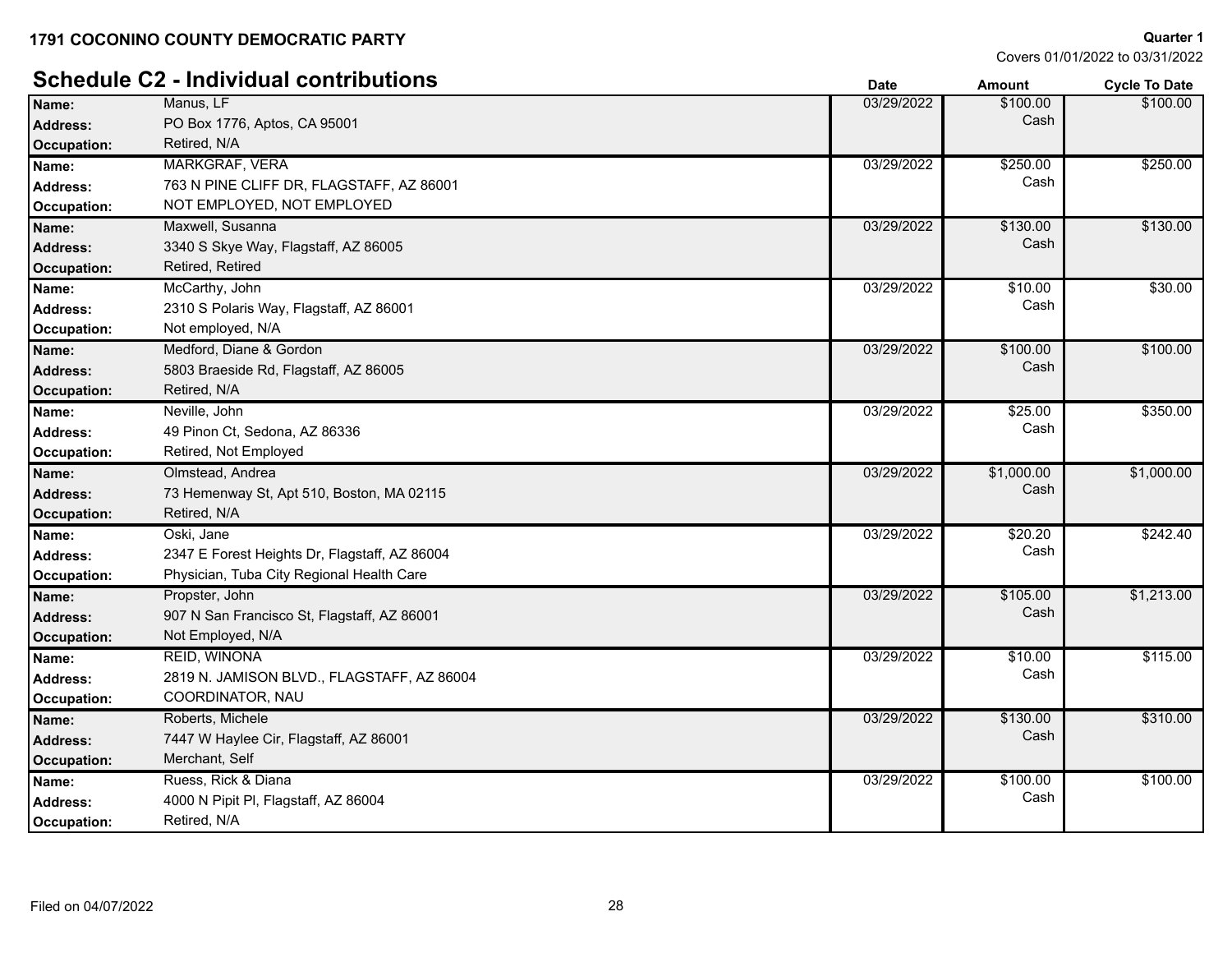|                    | <b>Schedule C2 - Individual contributions</b>   | <b>Date</b> | <b>Amount</b> | <b>Cycle To Date</b> |
|--------------------|-------------------------------------------------|-------------|---------------|----------------------|
| Name:              | <b>SCHAAFSMA, Keith</b>                         | 03/29/2022  | \$25.00       | \$350.00             |
| <b>Address:</b>    | 719 E Cherry Ave, Flagstaff, AZ 86001           |             | Cash          |                      |
| Occupation:        | INVESTMENT ADVISOR, Self                        |             |               |                      |
| Name:              | Schiller, Phyllis                               | 03/29/2022  | \$50.00       | \$905.80             |
| <b>Address:</b>    | 185 E Hutcheson Dr, Flagstaff, AZ 86001         |             | Cash          |                      |
| Occupation:        | Retired, Not Employed                           |             |               |                      |
| Name:              | Schiller, Phyllis                               | 03/29/2022  | \$30.00       | \$905.80             |
| <b>Address:</b>    | 185 E Hutcheson Dr, Flagstaff, AZ 86001         |             | Cash          |                      |
| <b>Occupation:</b> | Retired, Not Employed                           |             |               |                      |
| Name:              | Schiller, Phyllis                               | 03/29/2022  | \$65.00       | \$905.80             |
| <b>Address:</b>    | 185 E Hutcheson Dr, Flagstaff, AZ 86001         |             | Cash          |                      |
| Occupation:        | Retired, Not Employed                           |             |               |                      |
| Name:              | <b>SCHULZ, LESLIE</b>                           | 03/29/2022  | \$75.00       | \$2,590.00           |
| <b>Address:</b>    | 6038 E. ABINEAU CANYON DR., FLAGSTAFF, AZ 86004 |             | Cash          |                      |
| Occupation:        | NOT EMPLOYED, NOT EMPLOYED                      |             |               |                      |
| Name:              | Scionti, Marisa                                 | 03/29/2022  | \$195.00      | \$420.00             |
| <b>Address:</b>    | 2378 N Colter Dr, Flagstaff, AZ 86004           |             | Cash          |                      |
| Occupation:        | NOT EMPLOYED, NOT EMPLOYED                      |             |               |                      |
| Name:              | Sonderegger, Aubrey                             | 03/29/2022  | \$40.00       | \$4,916.95           |
| <b>Address:</b>    | 3850 N Patterson Blvd, Flagstaff, AZ 86004      |             | Cash          |                      |
| Occupation:        | Not employed, None                              |             |               |                      |
| Name:              | Sonderegger, Derek & Aubrey                     | 03/29/2022  | \$45.00       | \$1,045.00           |
| <b>Address:</b>    | 3850 N Patterson Blvd, Flagstaff, AZ 86004      |             | Cash          |                      |
| Occupation:        | Retired, N/A                                    |             |               |                      |
| Name:              | Sonderegger, Derek & Aubrey                     | 03/29/2022  | \$1,000.00    | \$1,045.00           |
| <b>Address:</b>    | 3850 N Patterson Blvd, Flagstaff, AZ 86004      |             | Cash          |                      |
| Occupation:        | Retired, N/A                                    |             |               |                      |
| Name:              | Staudinger, Lori                                | 03/29/2022  | \$20.20       | \$303.00             |
| <b>Address:</b>    | 111 N Sitgreaves St, Flagstaff, AZ 86001        |             | Cash          |                      |
| Occupation:        | Professor, Northern Arizona Universit           |             |               |                      |
| Name:              | Swain, David                                    | 03/29/2022  | \$15.00       | \$65.00              |
| <b>Address:</b>    | 4540 Andromeda Ct, Bellemont, AZ 86015          |             | Cash          |                      |
| Occupation:        | Realtor, Realty One Grp                         |             |               |                      |
| Name:              | Wade, William                                   | 03/29/2022  | \$160.00      | \$1,990.00           |
| <b>Address:</b>    | 120 E Astro Ln, Flagstaff, AZ 86001             |             | Cash          |                      |
| Occupation:        | Geologist, Retired                              |             |               |                      |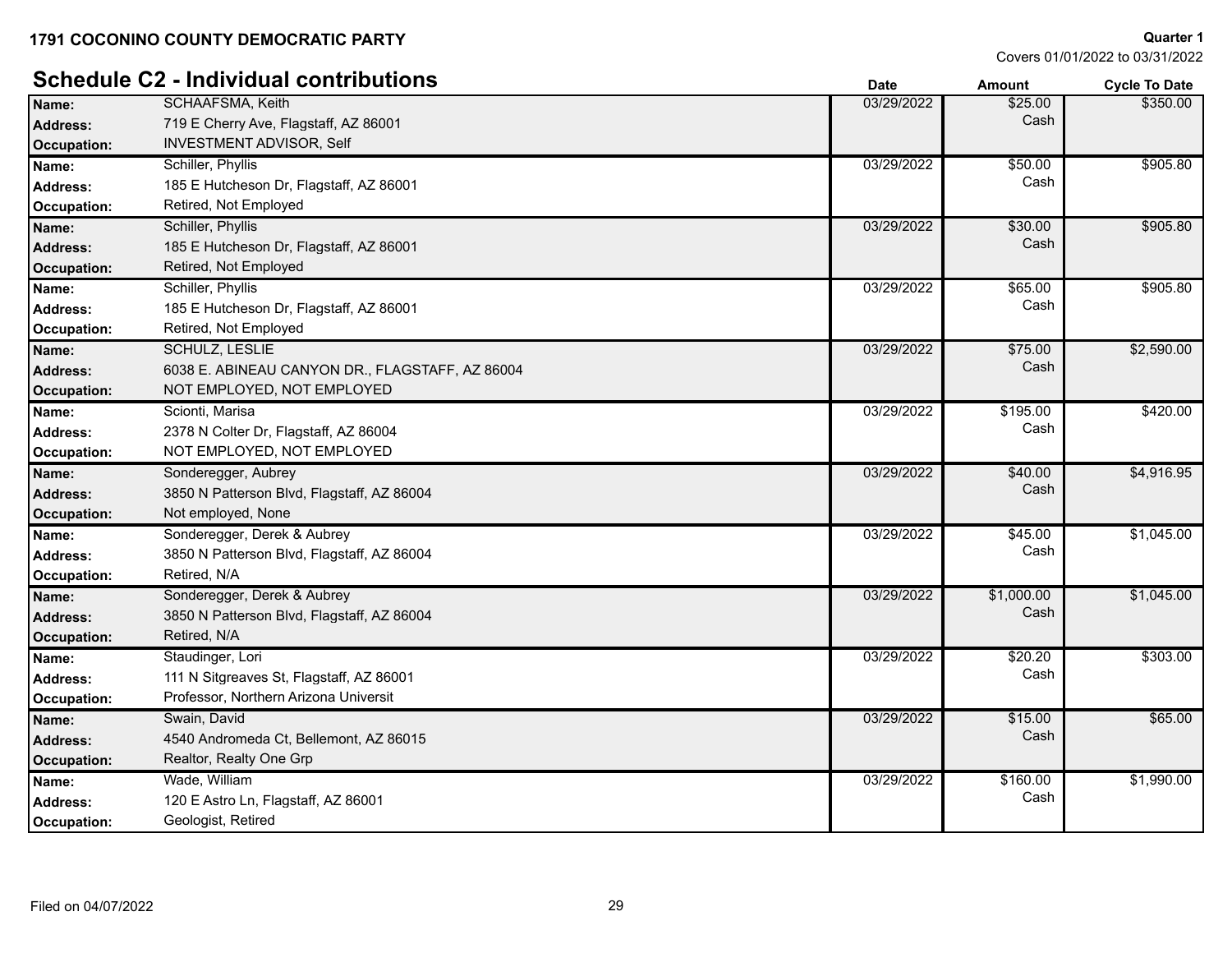Covers 01/01/2022 to 03/31/2022

**Quarter 1**

|                                         |                                       | <b>OUVETS UTTO TIZUZZ TO USIGNIZUZZ</b> |
|-----------------------------------------|---------------------------------------|-----------------------------------------|
| Total<br>Contributions<br>hdividual     | 0.0071700<br>- 00. / ۱<br>ັ້ນ ນານ ນານ |                                         |
| <b>Total</b><br>Given<br>Refunds        | \$0.00                                |                                         |
| l Net<br>i of Individual Contributions_ | 0.0071700<br>03. H                    |                                         |
|                                         |                                       |                                         |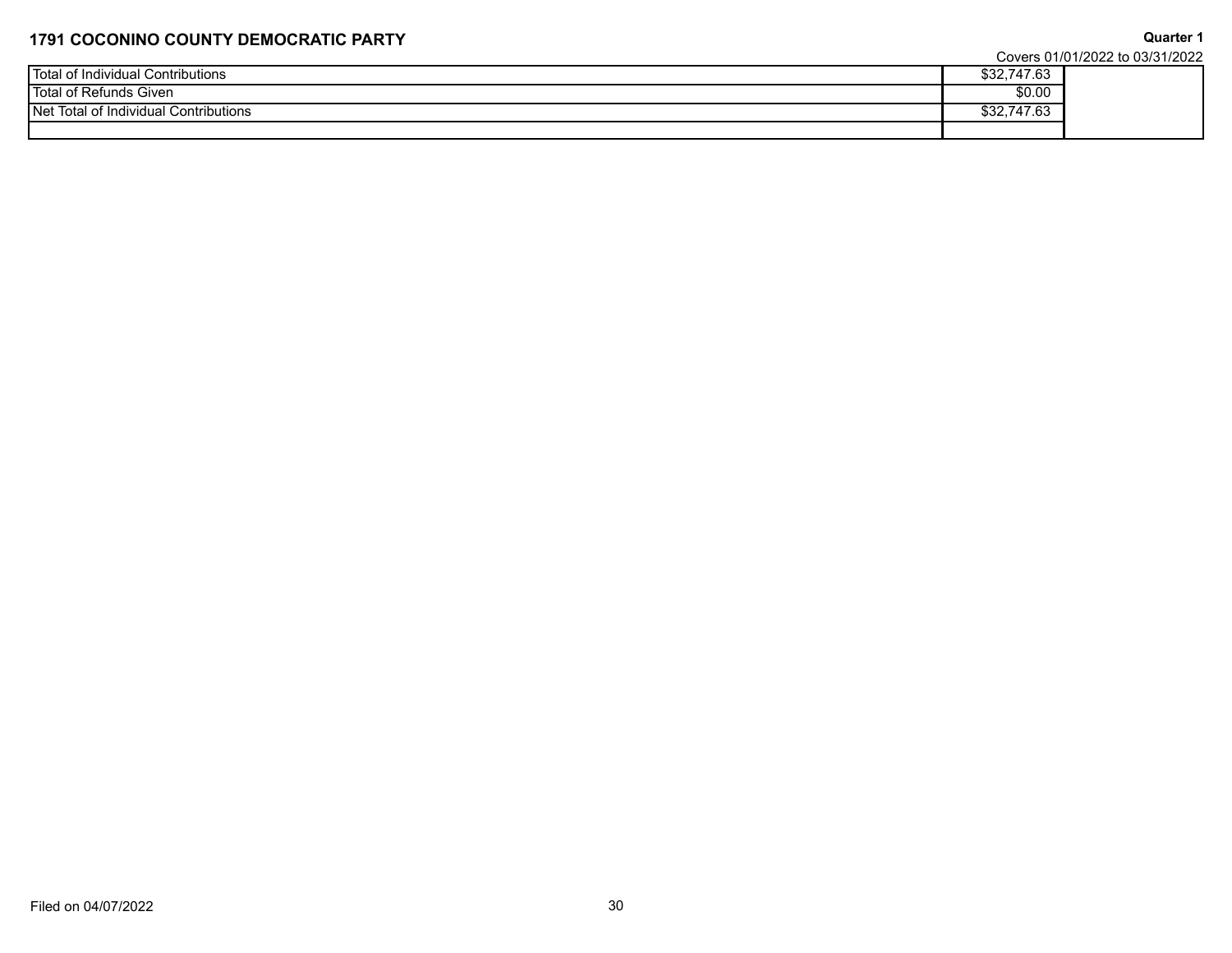# **Schedule C3c - Contributions from Parties**

|                                       | <b>SUIGUULE USU - UUIIIIIDULIUIIS IIUIII FAILIES</b>                                                  | Date       | Amount  | <b>Cycle To Date</b> |
|---------------------------------------|-------------------------------------------------------------------------------------------------------|------------|---------|----------------------|
| Name:                                 | 1043 - Arizona Democratic Party                                                                       | 01/31/2022 | \$57.90 | \$57.90              |
| Address:                              | PO Box 36123, Phoenix, AZ 85067                                                                       |            | Cash    |                      |
| Trans. Type:                          | <b>Contributions from Parties</b>                                                                     |            |         |                      |
| Memo:                                 | Reimbursement for in-office xerox supplies, paid by credit card (see associated fee from Block, Inc.) |            |         |                      |
| l Total of Contributions from Parties |                                                                                                       |            | \$57.90 |                      |
| l Total of Refunds Given              |                                                                                                       |            | \$0.00  |                      |
|                                       | Net Total of Contributions from Parties                                                               |            | \$57.90 |                      |
|                                       |                                                                                                       |            |         |                      |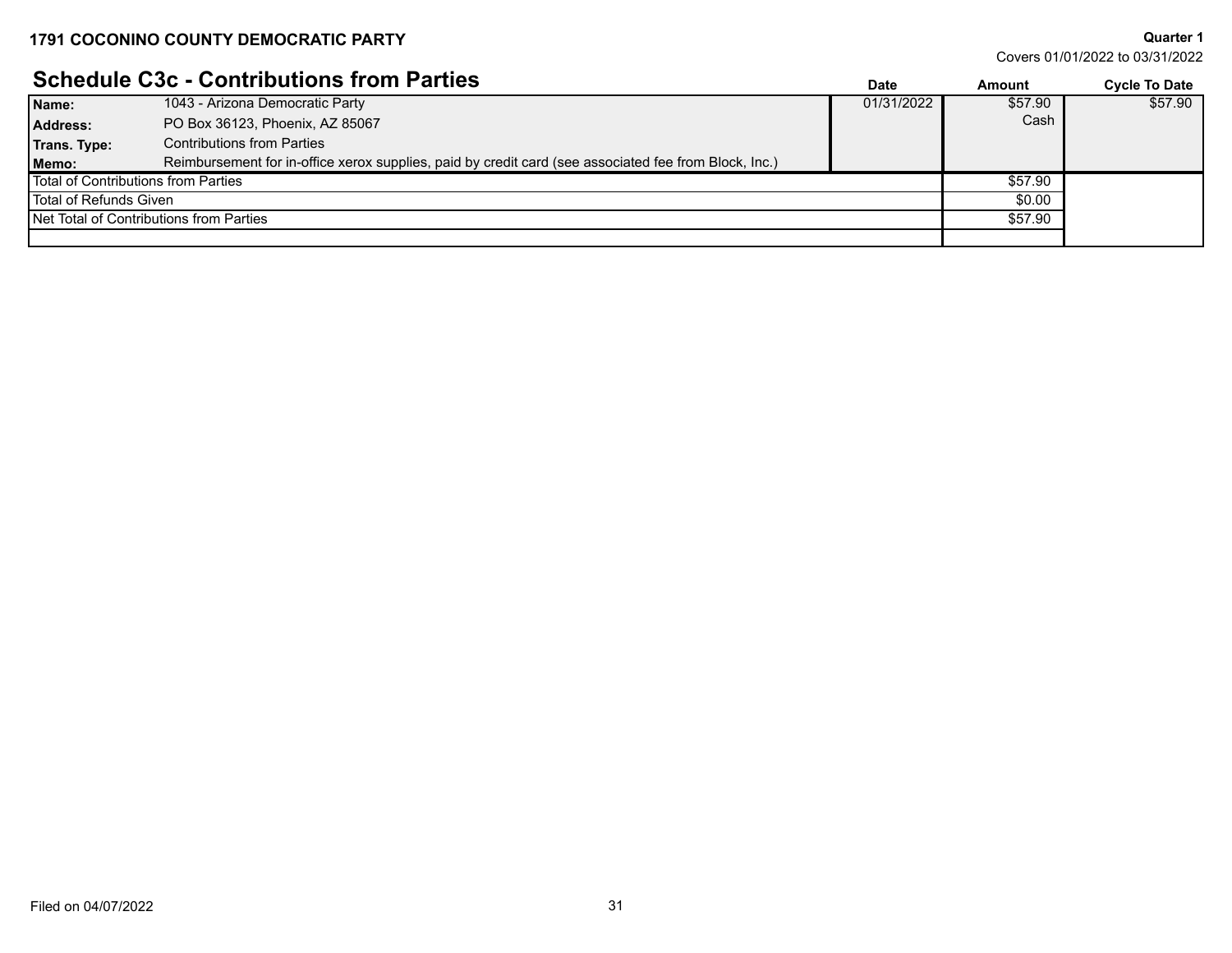# **Schedule In-State Contributions of \$100 or Less Date Date Cycle To Date** *Cycle To Date*

| Covers 01/01/2022 to 03/31/2022 |  |  |
|---------------------------------|--|--|
|                                 |  |  |

| <u>UCHEUDIG III-ULALE UUITLIIDULIUIIS UI VITUU UI LESS</u> | Date       | Amount  | <b>Cycle To Date</b> |
|------------------------------------------------------------|------------|---------|----------------------|
| <b>Multiple Contributors</b><br>Name:                      | 03/29/2022 | \$85.00 | \$517.63             |
| Address:                                                   |            | Cash    |                      |
| Total of Small Contributions                               |            | \$85.00 |                      |
| Total of Refunds Given                                     |            | \$0.00  |                      |
| Net Total of Small Contributions                           |            | \$85.00 |                      |
|                                                            |            |         |                      |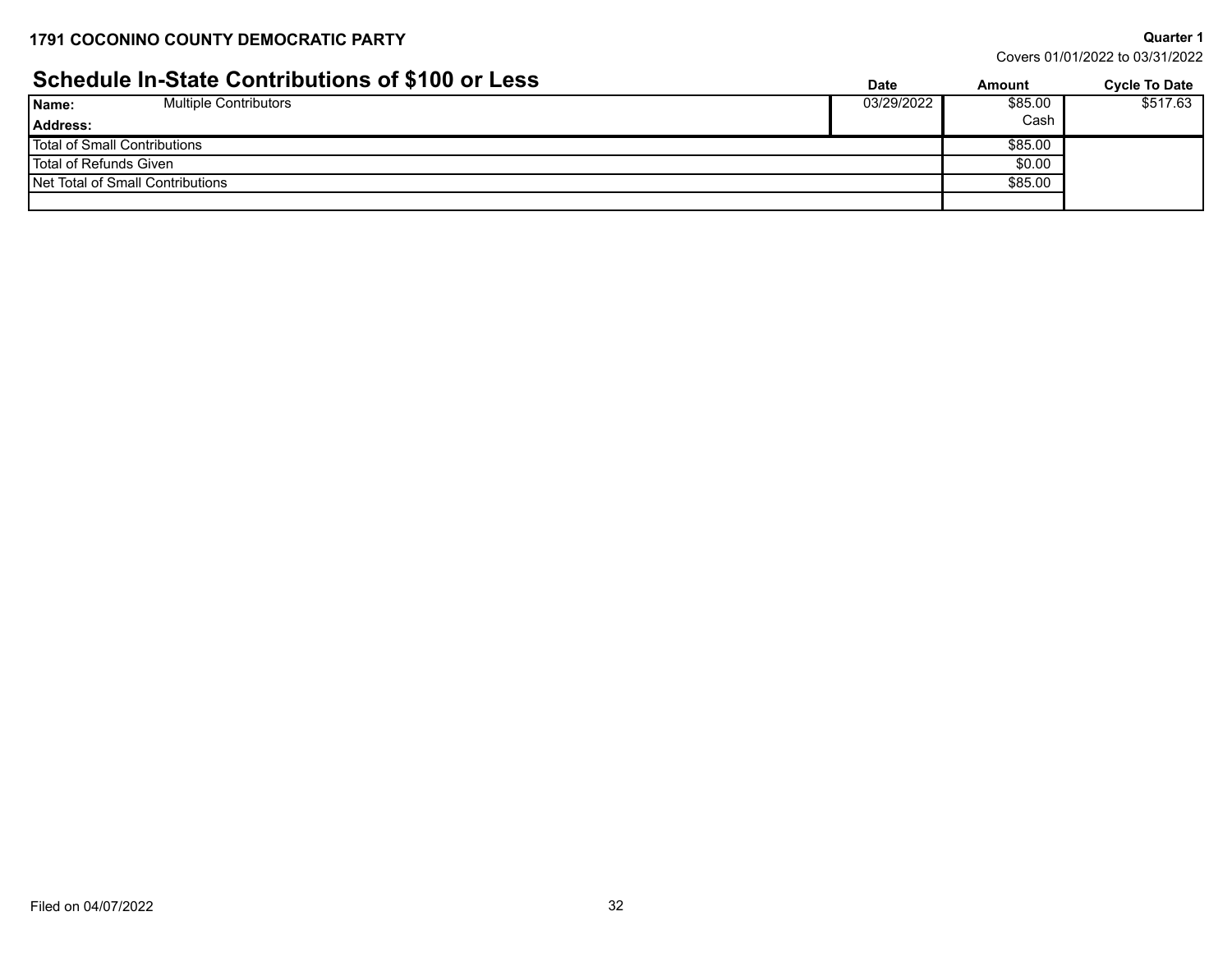Covers 01/01/2022 to 03/31/2022

**Quarter 1**

|                 | <b>Schedule E1 - Operating expenses</b>           | <b>Date</b> | <b>Amount</b> | <b>Cycle To Date</b> |
|-----------------|---------------------------------------------------|-------------|---------------|----------------------|
| Name:           | <b>Xerographics of Flagstaff</b>                  | 01/03/2022  | \$121.93      | \$1,268.28           |
| <b>Address:</b> | 3955 Lake Mary Rd, Flagstaff, AZ 86005            |             | Cash          |                      |
| Category:       | Overhead - Office supplies                        |             |               |                      |
| Memo:           | copier maintenance & supplies                     |             |               |                      |
| Name:           | <b>Intuit Payroll</b>                             | 01/04/2022  | \$1,143.72    | \$19,369.62          |
| Address:        | 2632 Marine Way, Mountain View, CA 94043          |             | Cash          |                      |
| Category:       | Administration - Payroll                          |             |               |                      |
| Name:           | <b>PS Printing</b>                                | 01/05/2022  | \$227.86      | \$3,869.54           |
| <b>Address:</b> | PO Box 202, Flagstaff, AZ 86002                   |             | Cash          |                      |
| Category:       | Communications - Mailings                         |             |               |                      |
| Memo:           | Thank you cards                                   |             |               |                      |
| Name:           | Historic Ice House                                | 01/06/2022  | \$868.67      | \$12,903.45          |
| <b>Address:</b> | 201 E Birch Ave, Flagstaff, AZ 86001              |             | Cash          |                      |
| Category:       | Overhead - Rent                                   |             |               |                      |
| Name:           | ActBlue Arizona                                   | 01/07/2022  | \$40.91       | \$527.77             |
| <b>Address:</b> | PO Box 382110, Cambridge, MA 02238                |             | Cash          |                      |
| Category:       | Administration - Bank fees/service charge         |             |               |                      |
| Memo:           | ActBlue ck#400465548                              |             |               |                      |
| Name:           | Google                                            | 01/07/2022  | \$32.75       | \$237.45             |
| Address:        | 1600 Amphitheatre Pkwy, Mountain View, CA 94043   |             | Cash          |                      |
| Category:       | Overhead - Software                               |             |               |                      |
| Memo:           | GSuite                                            |             |               |                      |
| Name:           | MailChimp                                         | 01/08/2022  | \$55.96       | \$492.13             |
| <b>Address:</b> | 512 Means St, Suite 404, Atlanta, GA 30318        |             | Cash          |                      |
| Category:       | <b>Communications - Other</b>                     |             |               |                      |
| Memo:           | email messaging                                   |             |               |                      |
| Name:           | Arizona Dept. of Revenue                          | 01/10/2022  | \$21.11       | \$21.11              |
| <b>Address:</b> | PO Box 29079, Phoenix, AZ 85038                   |             | Cash          |                      |
| Category:       | Administration - Income Tax                       |             |               |                      |
| Name:           | <b>DS Services</b>                                | 01/10/2022  | \$7.63        | \$172.89             |
| <b>Address:</b> | 5660 New Northside Dr, Ste 500, Atlanta, GA 30328 |             | Cash          |                      |
| Category:       | Overhead - Office supplies                        |             |               |                      |
| Memo:           | Water for office                                  |             |               |                      |
| Name:           | IRS                                               | 01/12/2022  | \$406.34      | \$6,164.02           |
| <b>Address:</b> | INTERNAL REVENUE SERVICE, OGDEN, UT 84201         |             | Cash          |                      |
| Category:       | Administration - Income Tax                       |             |               |                      |
| Name:           | ActBlue Arizona                                   | 01/14/2022  | \$2.18        | \$527.77             |
| <b>Address:</b> | PO Box 382110, Cambridge, MA 02238                |             | Cash          |                      |
| Category:       | Administration - Bank fees/service charge         |             |               |                      |
| Memo:           | ActBlue ck#400475415                              |             |               |                      |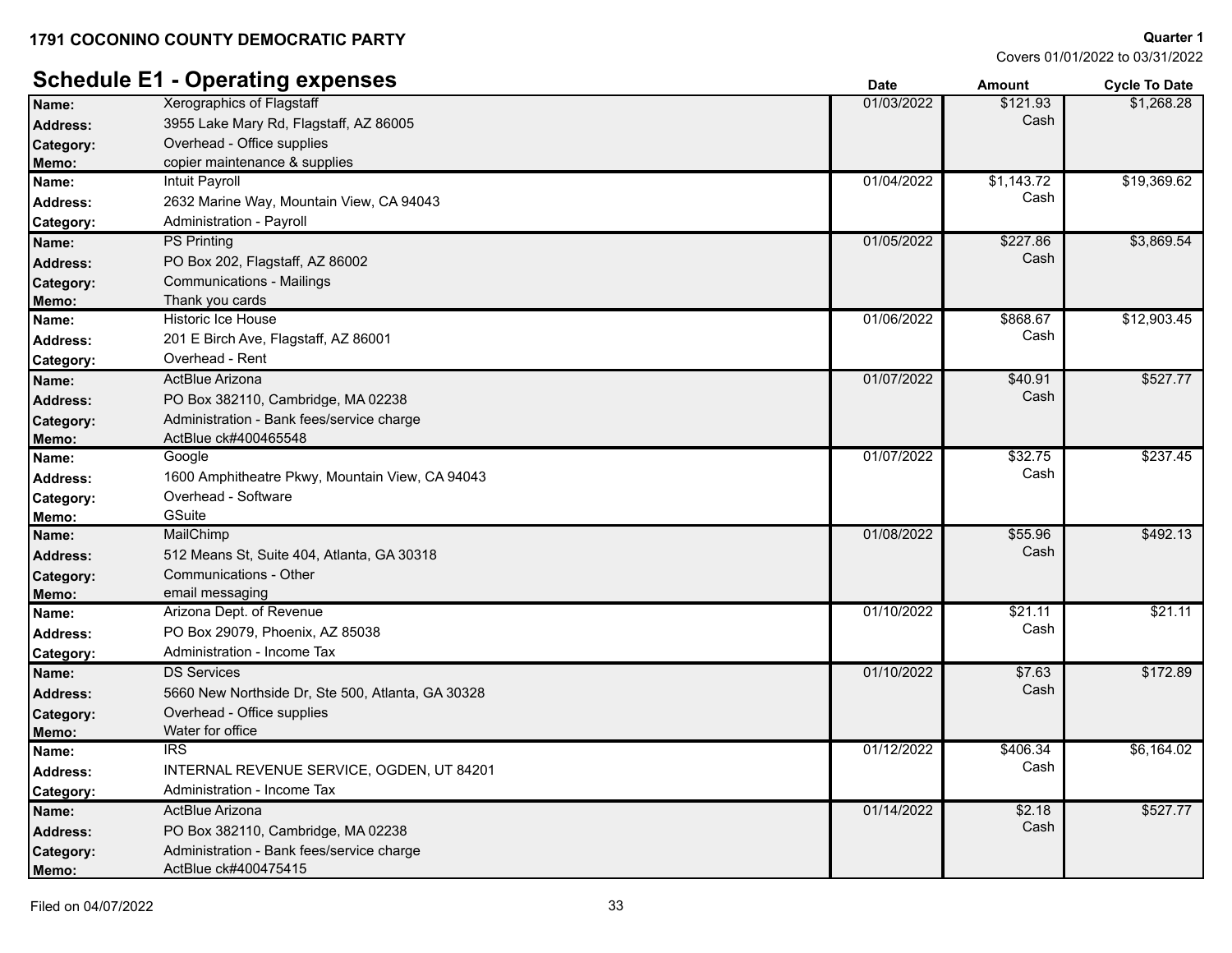# **Schedule E1 - Operating expenses**

| Covers 01/01/2022 to 03/31/2022 |  |
|---------------------------------|--|
|                                 |  |

|                 | Scriedule ET - Operating experises                          | <b>Date</b> | Amount     | <b>Cycle To Date</b> |
|-----------------|-------------------------------------------------------------|-------------|------------|----------------------|
| Name:           | ActBlue Arizona                                             | 01/14/2022  | \$8.52     | \$527.77             |
| <b>Address:</b> | PO Box 382110, Cambridge, MA 02238                          |             | Cash       |                      |
| Category:       | Administration - Bank fees/service charge                   |             |            |                      |
| Memo:           | ActBlue ck#400470769                                        |             |            |                      |
| Name:           | Block, Inc. (was Square, Inc.)                              | 01/14/2022  | \$3.20     | \$5.18               |
| <b>Address:</b> | 1455 Market St, Ste 600, San Francisco, CA 94103            |             | Cash       |                      |
| Category:       | Administration - Bank fees/service charge                   |             |            |                      |
| Memo:           | credit card fee on Jeronimo Vasquez individual contribution |             |            |                      |
| Name:           | <b>Wyze Labs</b>                                            | 01/18/2022  | \$1.00     | \$25.86              |
| <b>Address:</b> | 3933 Lake Washington Blvd NE, Suite 350, Kirkland, WA 98033 |             | Cash       |                      |
| Category:       | Overhead - Other                                            |             |            |                      |
| Memo:           | security cam                                                |             |            |                      |
| Name:           | ARIZONA DEPARTMENT OF REVENUE                               | 01/19/2022  | \$135.07   | \$135.07             |
| <b>Address:</b> | P O 29079, PHOENIX, AZ 85038                                |             | Cash       |                      |
| Category:       | Administration - Income Tax                                 |             |            |                      |
| Memo:           | AZ unemployment taxes                                       |             |            |                      |
| Name:           | Intuit Payroll                                              | 01/19/2022  | \$1,121.72 | \$19,369.62          |
| <b>Address:</b> | 2632 Marine Way, Mountain View, CA 94043                    |             | Cash       |                      |
| Category:       | Administration - Payroll                                    |             |            |                      |
| Name:           | ActBlue Arizona                                             | 01/21/2022  | \$23.94    | \$527.77             |
| <b>Address:</b> | PO Box 382110, Cambridge, MA 02238                          |             | Cash       |                      |
| Category:       | Administration - Bank fees/service charge                   |             |            |                      |
| Memo:           | ActBlue ck#400478969                                        |             |            |                      |
| Name:           | Suddenlink                                                  | 01/23/2022  | \$159.20   | \$2,238.66           |
| <b>Address:</b> | Plaza Way, Flagstaff, AZ 86001                              |             | Cash       |                      |
| Category:       | Overhead - Utilities                                        |             |            |                      |
| Memo:           | Telephone & internet                                        |             |            |                      |
| Name:           | AZ Department of Revenue                                    | 01/24/2022  | \$20.97    | \$20.97              |
| <b>Address:</b> | 1600 W Monroe St, Phoenix, AZ 85007                         |             | Cash       |                      |
| Category:       | Administration - Income Tax                                 |             |            |                      |
| Name:           | <b>INTERNAL REVENUE SERVICE</b>                             | 01/24/2022  | \$402.62   | \$3,814.91           |
| <b>Address:</b> | <b>IRS, OGDEN, UT 84201</b>                                 |             | Cash       |                      |
| Category:       | Administration - Income Tax                                 |             |            |                      |
| Name:           | MICROSOFT CORPORATION                                       | 01/24/2022  | \$7.63     | \$15.26              |
| <b>Address:</b> | 1 Microsoft Way, Redmond, WA 98052                          |             | Cash       |                      |
| Category:       | Overhead - Software                                         |             |            |                      |
| Memo:           | MS Office                                                   |             |            |                      |
| Name:           | Johanna Klomann, CPA                                        | 01/28/2022  | \$248.00   | \$1,892.90           |
| <b>Address:</b> | 419 W Aspen Ave, Flagstaff, AZ 86001                        |             | Cash       |                      |
| Category:       | Professional Services - Accountant/bookkeeper               |             |            |                      |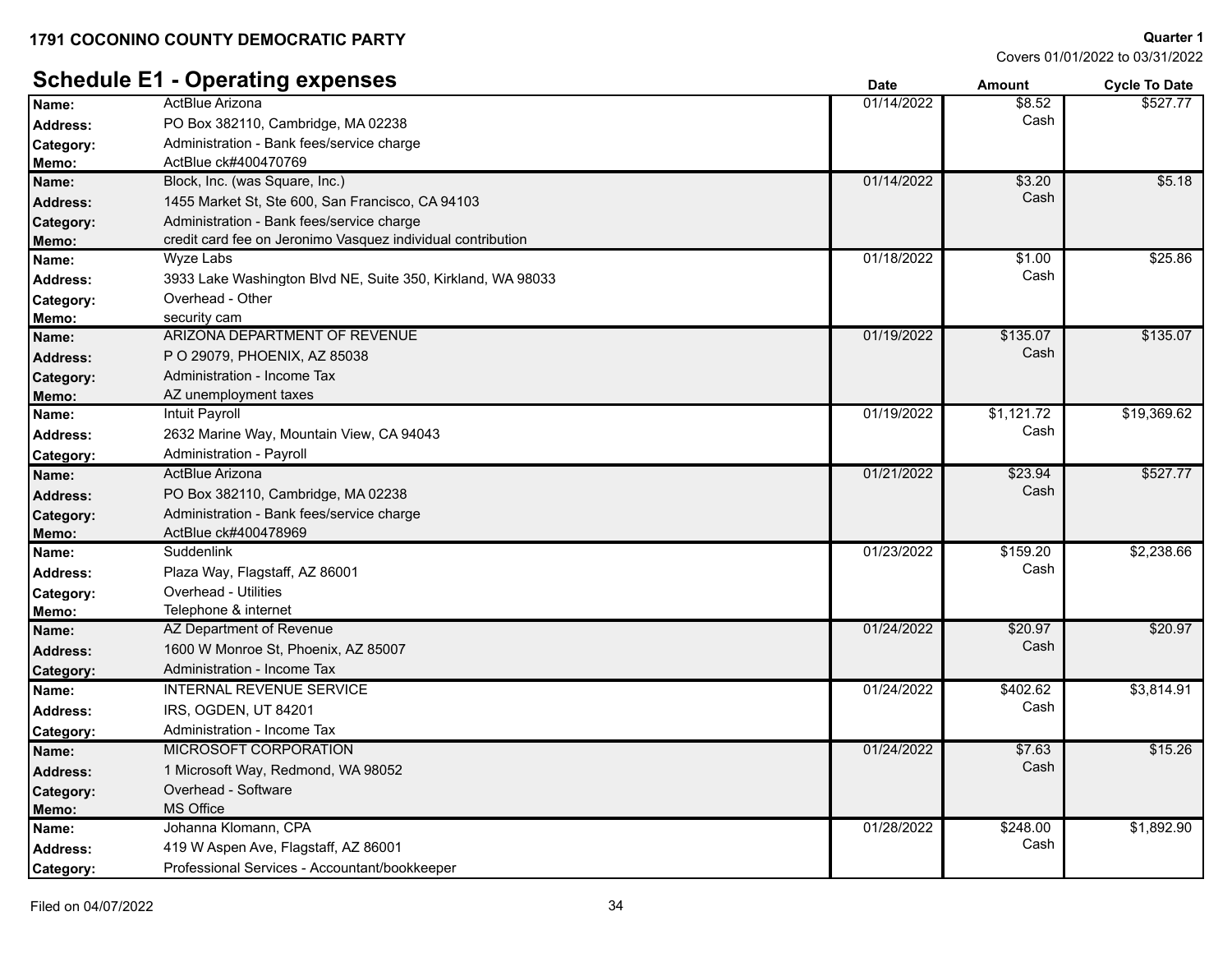Covers 01/01/2022 to 03/31/2022

**Quarter 1**

|                 | <b>Schedule E1 - Operating expenses</b>                                        | <b>Date</b> | <b>Amount</b> | <b>Cycle To Date</b> |
|-----------------|--------------------------------------------------------------------------------|-------------|---------------|----------------------|
| Name:           | <b>PS Printing</b>                                                             | 01/28/2022  | \$260.89      | \$3,869.54           |
| <b>Address:</b> | PO Box 202, Flagstaff, AZ 86002                                                |             | Cash          |                      |
| Category:       | Communications - Advertising                                                   |             |               |                      |
| Memo:           | RK Fundraiser mailing                                                          |             |               |                      |
| Name:           | Southside Community Association                                                | 01/28/2022  | \$90.00       | \$990.00             |
| <b>Address:</b> | 200 E Butler, Flagstaff, AZ 86001                                              |             | Cash          |                      |
| Category:       | Event Expenses - Event site rentals                                            |             |               |                      |
| Name:           | Southside Community Association                                                | 01/28/2022  | \$90.00       | \$990.00             |
| <b>Address:</b> | 200 E Butler, Flagstaff, AZ 86001                                              |             | Cash          |                      |
| Category:       | Event Expenses - Event site rentals                                            |             |               |                      |
| Memo:           | Payment for prior month?                                                       |             |               |                      |
| Name:           | Wyze Labs                                                                      | 01/29/2022  | \$1.99        | \$25.86              |
| <b>Address:</b> | 3933 Lake Washington Blvd NE, Suite 350, Kirkland, WA 98033                    |             | Cash          |                      |
| Category:       | Overhead - Other                                                               |             |               |                      |
| Memo:           | security cam                                                                   |             |               |                      |
| Name:           | ActBlue Arizona                                                                | 01/31/2022  | \$47.78       | \$527.77             |
| <b>Address:</b> | PO Box 382110, Cambridge, MA 02238                                             |             | Cash          |                      |
| Category:       | Administration - Bank fees/service charge                                      |             |               |                      |
| Memo:           | ActBlue ck#400489653                                                           |             |               |                      |
| Name:           | ActBlue Arizona                                                                | 01/31/2022  | \$14.44       | \$527.77             |
| <b>Address:</b> | PO Box 382110, Cambridge, MA 02238                                             |             | Cash          |                      |
| Category:       | Administration - Bank fees/service charge                                      |             |               |                      |
| Memo:           | ActBlue ck:400484375                                                           |             |               |                      |
| Name:           | ARIZONA DEMOCRATIC PARTY                                                       | 01/31/2022  | \$3,400.00    | \$3,400.00           |
| <b>Address:</b> | PO Box 36123, Phoenix, AZ 85067                                                |             | Cash          |                      |
| Category:       | Administration - Employee related cost                                         |             |               |                      |
| Memo:           | Reimbursement for shared employees payroll etc. expenses                       |             |               |                      |
| Name:           | Block, Inc. (was Square, Inc.)                                                 | 01/31/2022  | \$1.98        | \$5.18               |
| <b>Address:</b> | 1455 Market St, Ste 600, San Francisco, CA 94103                               |             | Cash          |                      |
| Category:       | Administration - Bank fees/service charge                                      |             |               |                      |
| Memo:           | Credit card fee associated with ADP reimbursement for in-office xerox supplies |             |               |                      |
| Name:           | Dreamhost.com                                                                  | 01/31/2022  | \$17.99       | \$359.23             |
| <b>Address:</b> | PMB #257, 417 Associated Rd, Brea, CA 92821                                    |             | Cash          |                      |
| Category:       | Communications - Other                                                         |             |               |                      |
| Memo:           | internet website hosting                                                       |             |               |                      |
| Name:           | <b>Empire Self Storage</b>                                                     | 01/31/2022  | \$112.51      | \$1,462.63           |
| <b>Address:</b> | 4951 E Empire Ave, Flagstaff, AZ 86004                                         |             | Cash          |                      |
| Category:       | Overhead - Storage                                                             |             |               |                      |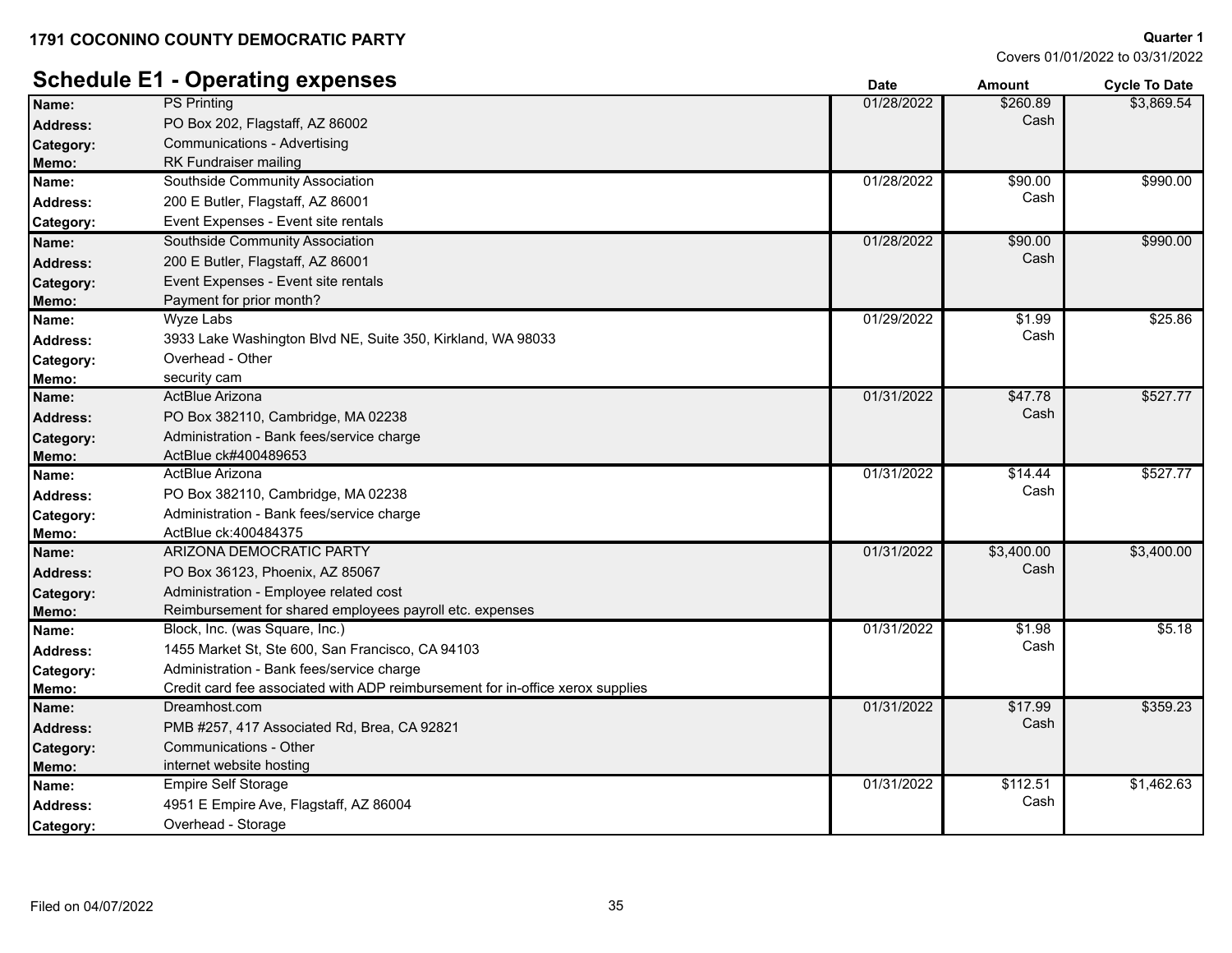|                 | <b>Schedule E1 - Operating expenses</b>           | <b>Date</b> | <b>Amount</b> | <b>Cycle To Date</b> |
|-----------------|---------------------------------------------------|-------------|---------------|----------------------|
| Name:           | <b>INTERNAL REVENUE SERVICE</b>                   | 01/31/2022  | \$84.61       | \$3,814.91           |
| <b>Address:</b> | IRS, OGDEN, UT 84201                              |             | Cash          |                      |
| Category:       | Administration - Income Tax                       |             |               |                      |
| Memo:           | <b>IRS Unemployment taxes</b>                     |             |               |                      |
| Name:           | Xerographics of Flagstaff                         | 01/31/2022  | \$52.00       | \$1,268.28           |
| <b>Address:</b> | 3955 Lake Mary Rd, Flagstaff, AZ 86005            |             | Cash          |                      |
| Category:       | Overhead - Maintenance/repair                     |             |               |                      |
| Memo:           | copier maintenance                                |             |               |                      |
| Name:           | Intuit/Quickbooks                                 | 02/03/2022  | \$890.28      | \$6,766.89           |
| <b>Address:</b> | PO Box 30015, Reno, NV 89520                      |             | Cash          |                      |
| Category:       | Administration - Payroll                          |             |               |                      |
| Name:           | FedEx Kinkos                                      | 02/04/2022  | \$69.94       | \$186.05             |
| <b>Address:</b> | 1423 S Plaza Way, Flagstaff, AZ 86001             |             | Cash          |                      |
| Category:       | Miscellaneous - Other                             |             |               |                      |
| Memo:           | Printing of new precinct maps                     |             |               |                      |
| Name:           | <b>DS Services</b>                                | 02/06/2022  | \$7.63        | \$172.89             |
| <b>Address:</b> | 5660 New Northside Dr, Ste 500, Atlanta, GA 30328 |             | Cash          |                      |
| Category:       | Overhead - Office supplies                        |             |               |                      |
| Memo:           | Water for office                                  |             |               |                      |
| Name:           | Google                                            | 02/07/2022  | \$32.75       | \$257.59             |
| <b>Address:</b> | 1600 Amphitheatre Pkwy, Mountain View, CA 94043   |             | Cash          |                      |
| Category:       | Overhead - Software                               |             |               |                      |
| Memo:           | GSuite software                                   |             |               |                      |
| Name:           | Dreamhost.com                                     | 02/08/2022  | \$155.88      | \$359.23             |
| <b>Address:</b> | PMB #257, 417 Associated Rd, Brea, CA 92821       |             | Cash          |                      |
| Category:       | Communications - Other                            |             |               |                      |
| Memo:           | website hosting                                   |             |               |                      |
| Name:           | Historic Ice House                                | 02/08/2022  | \$868.67      | \$12,903.45          |
| <b>Address:</b> | 201 E Birch Ave, Flagstaff, AZ 86001              |             | Cash          |                      |
| Category:       | Overhead - Rent                                   |             |               |                      |
| Name:           | MailChimp                                         | 02/08/2022  | \$62.30       | \$492.13             |
| <b>Address:</b> | 512 Means St, Suite 404, Atlanta, GA 30318        |             | Cash          |                      |
| Category:       | Communications - Advertising                      |             |               |                      |
| Name:           | AZ DEPT OF REVENUE                                | 02/09/2022  | \$17.10       | \$602.96             |
| <b>Address:</b> | 1600 W Monroe St, , Phoenix, AZ 85007             |             | Cash          |                      |
| Category:       | Administration - Income Tax                       |             |               |                      |
| Name:           | <b>INTERNAL REVENUE SERVICE</b>                   | 02/09/2022  | \$364.24      | \$3,814.91           |
| <b>Address:</b> | IRS, OGDEN, UT 84201                              |             | Cash          |                      |
| Category:       | Administration - Income Tax                       |             |               |                      |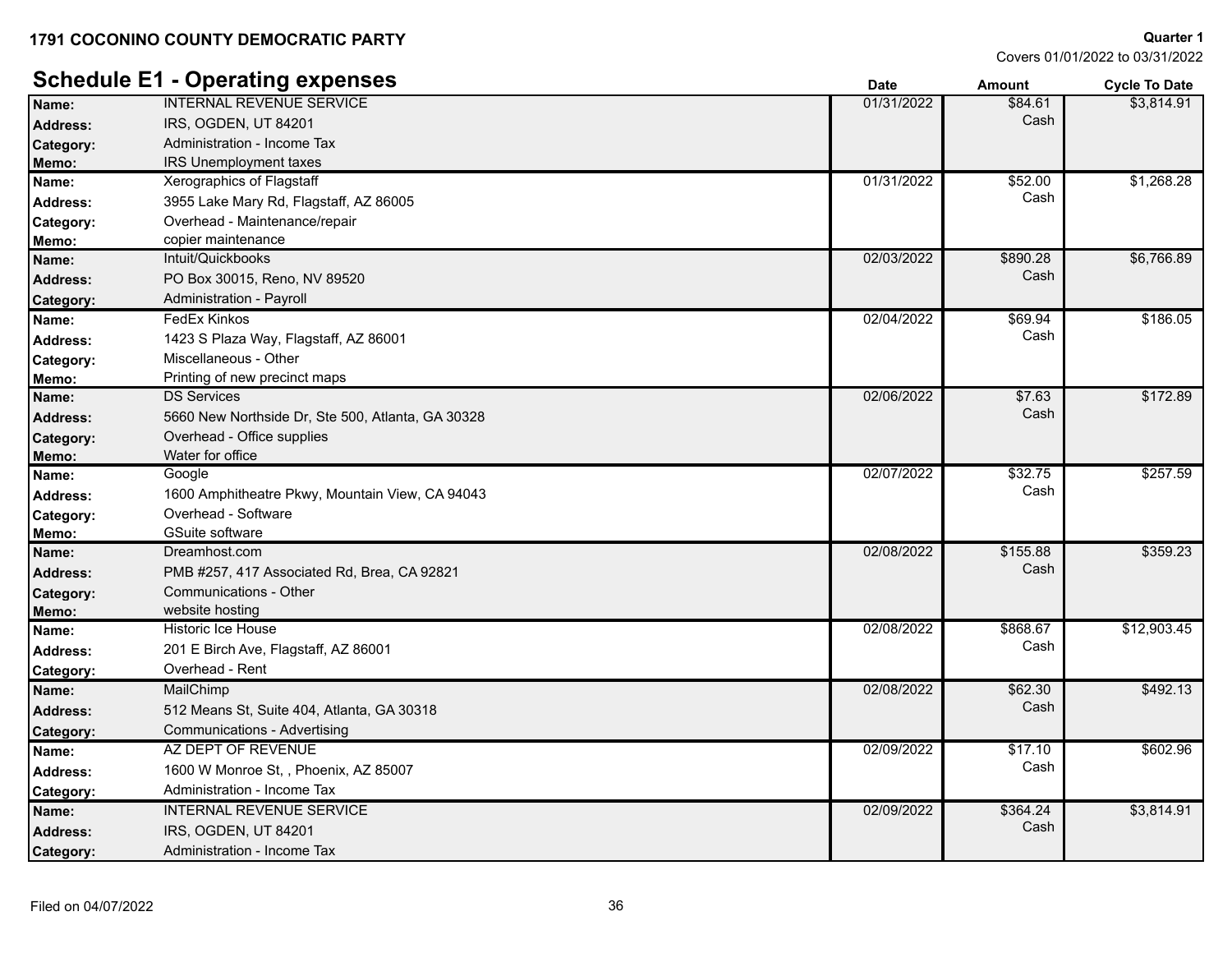Covers 01/01/2022 to 03/31/2022

**Quarter 1**

#### **Schedule E1 - Operating expenses Date Date Date Amount Cycle To Date Cycle To Date ActBlue** PO Box 441146, Somerville, MA 02144 **Address:** Cash **Name:** 02/10/2022 \$13.41 \$96.22 **Category:** Administration - Bank fees/service charge **Memo:** ActBlue ck#400495106 ZOOM 55 Almaden Blvd., suite 600, San Jose, CA 95113 **Address:** Cash **Name:** 02/11/2022 \$299.80 \$299.80 **Category:** Overhead - Software **Memo:** annual subscription, Zoom software FedEx Kinkos 1423 S Plaza Way, Flagstaff, AZ 86001 **Address:** Cash **Name:** 02/16/2022 \$116.11 \$186.05 **Category:** Communications - Other **Memo:** map laminations Intuit QuickBooks 2632 Marine Way, Mountain View, CA 94043 **Address:** Cash **Name:** 02/17/2022 \$1,177.90 \$1,177.90 Category: Administration - Payroll **ActBlue** PO Box 441146, Somerville, MA 02144 **Address:** Cash **Name:** 02/18/2022 \$20.80 \$96.22 **Category:** Administration - Bank fees/service charge **Memo:** ActBlue ck#400500970 AZ DEPT OF REVENUE **Name:** 02/22/2022 \$22.49 1600 W Monroe St, , Phoenix, AZ 85007 **Address:** Cash \$602.96 **Category:** Administration - Income Tax **Name:** Case of the Internal Revenue Service **Case of the Case of the Case of the Case of the Case of the Case of the S454.72 state of the S454.72 state of the S454.72 state of the S454.72 state of the Case of the Case of** Service Center, Ogden, UT 84201 **Address:** Cash \$454.72 **Category:** Administration - Income Tax Viola's Flower Garden 610 S. State Route 89A, Flagstaff, AZ 86005 **Address:** Cash **Name:** 02/22/2022 \$400.00 \$800.00 Category: Event Expenses - Event site rentals **Memo:** Viola's Wedding Venue rental for RK fundraiser MICROSOFT CORPORATION **Name:** 02/23/2022 \$7.63 1 Microsoft Way, Redmond, WA 98052 **Address:** Cash \$15.26 **Category:** Overhead - Software **Memo:** MS Office **Suddenlink** Plaza Way, Flagstaff, AZ 86001 **Address:** Cash **Name:** 02/23/2022 \$159.20 \$2,238.66 **Category:** Overhead - Utilities

**Memo:** phones & internet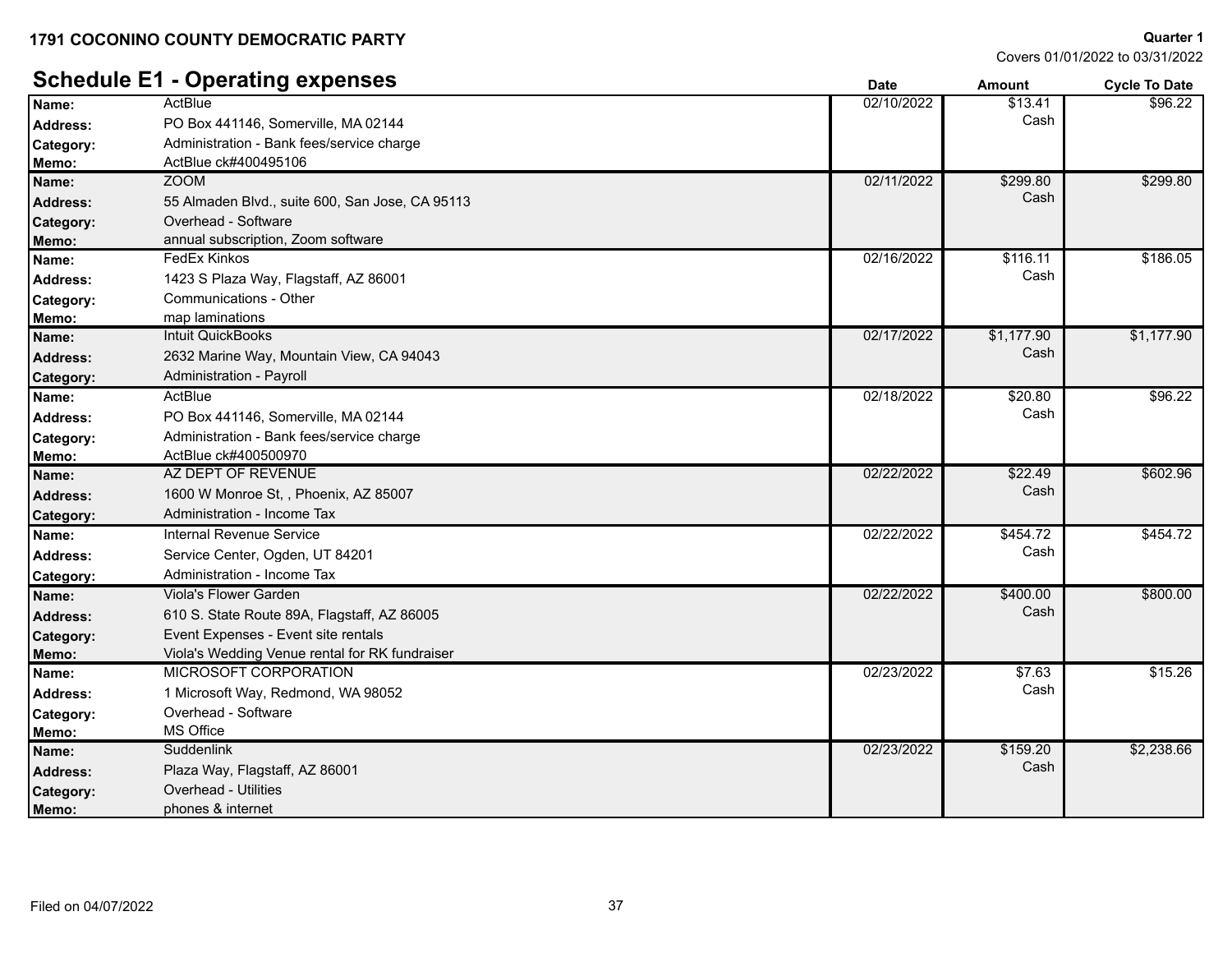Covers 01/01/2022 to 03/31/2022

**Quarter 1**

#### **Schedule E1 - Operating expenses Date Date Date Cycle To Date Cycle To Date** Xerographics of Flagstaff **Name:** 02/24/2022 \$52.00 3955 Lake Mary Rd, Flagstaff, AZ 86005 **Address:** Cash \$1,268.28 **Category:** Overhead - Maintenance/repair **Memo:** copier maintenance Johanna Klomann, CPA **Name:** 02/25/2022 \$260.00 419 W Aspen Ave, Flagstaff, AZ 86001 **Address:** Cash \$1,892.90 Category: Professional Services - Accountant/bookkeeper **Wordpress** Address: a and 132 Hawthorne St, San Francisco, CA 94107 **Cash** and the structure of the structure of the structure of the structure of the structure of the structure of the structure of the structure of the structure of t **Name:** 02/27/2022 \$14.19  $$14.19$ **Category:** Overhead - Software **Memo:** WordPress software ADOBE INC 345 PARK AVENUE, SAN JOSE, CA 95110 **Address:** Cash **Name:** 02/28/2022 \$196.39 \$196.39 **Category:** Overhead - Software **Memo:** Adobe software annual subscription Wyze Labs Address: 3933 Lake Washington Blvd NE, Suite 350, Kirkland, WA 98033 **Cash** Cash Cash **Name:** 02/28/2022 \$1.99 \$25.86 **Category:** Overhead - Other **Memo:** security cam PS Printing PO Box 202, Flagstaff, AZ 86002 **Address:** Cash **Name:** PS Printing **1996 12022 586.80** \$3,869.54 **Category:** Administration - Employee related cost **Memo:** business card printing **ActBlue** PO Box 441146, Somerville, MA 02144 **Address:** Cash **Name:** 03/02/2022 \$62.01 \$96.22 **Category:** Administration - Bank fees/service charge **Memo:** ActBlue ck#400506529 **ActBlue** 366 Summer St, Somerville, MA 02144 **Address:** Cash **Name:** 03/02/2022 \$33.56 \$33.56 **Category:** Administration - Bank fees/service charge **Memo:** ActBlue ck#400512085 **Name:** Empire Self Storage **Name:** Empire Self Storage **Name:** 63/02/2022 **63/02/2022** 5112.51 4951 E Empire Ave, Flagstaff, AZ 86004 **Address:** Cash \$1,462.63 **Category:** Overhead - Storage **Name:** Communication Control of the distribution of the control of the control of the control of the control of the state of the state of the state of the state of the state of the state of the state of the state of the s 96 Mowat Ave., Toronto, CA 87321 **Address:** Cash \$32.34 **Category:** Overhead - Other **Memo:** web domain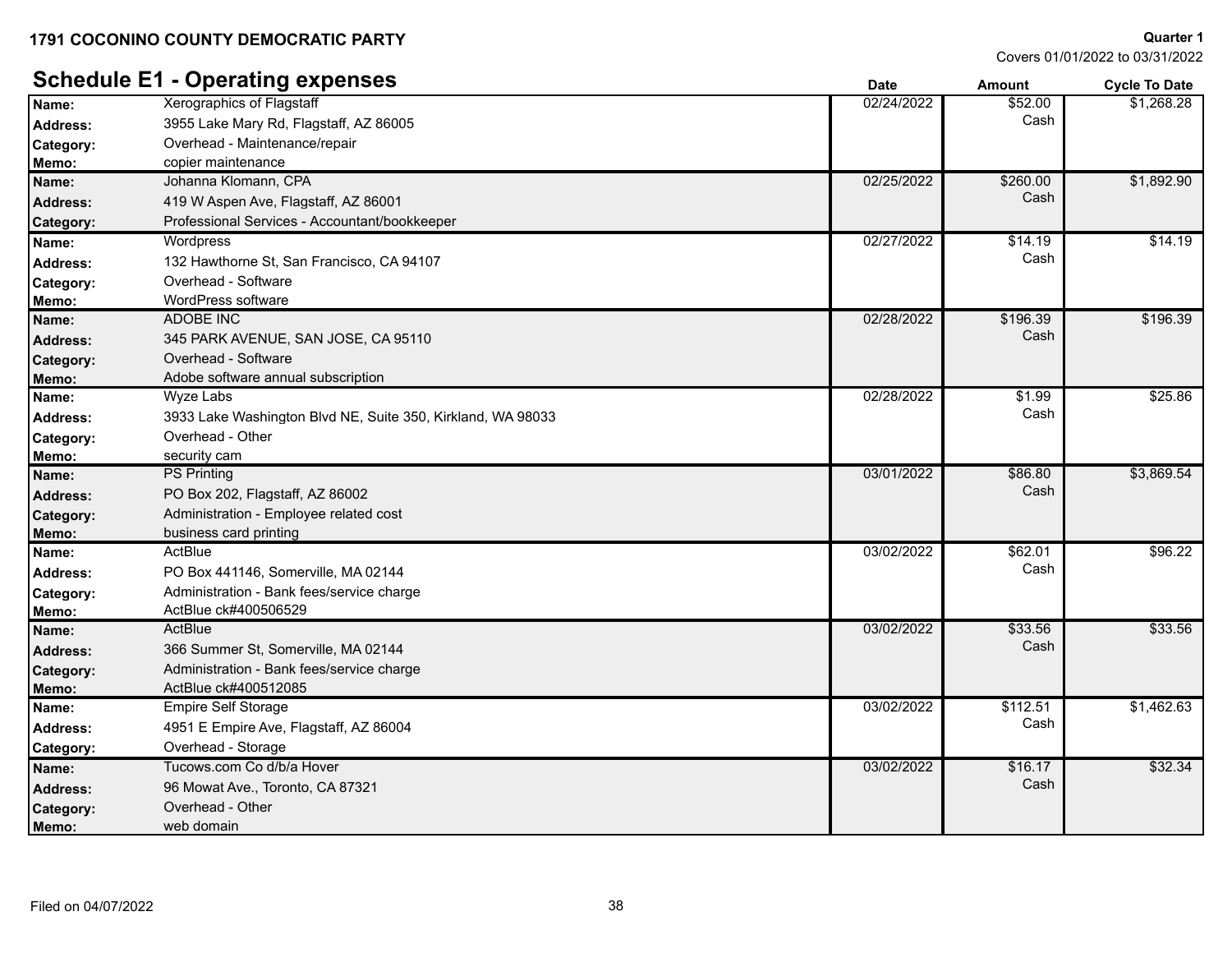Covers 01/01/2022 to 03/31/2022

**Quarter 1**

|                    | <b>Schedule E1 - Operating expenses</b>              | <b>Date</b> | <b>Amount</b> | <b>Cycle To Date</b> |
|--------------------|------------------------------------------------------|-------------|---------------|----------------------|
| Name:              | Intuit/Quickbooks                                    | 03/03/2022  | \$890.28      | \$6.766.89           |
| <b>Address:</b>    | PO Box 30015, Reno, NV 89520                         |             | Cash          |                      |
| <b>Category:</b>   | Administration - Payroll                             |             |               |                      |
| Name:              | TOSKR, Inc.                                          | 03/04/2022  | \$120.40      | \$120.40             |
| <b>Address:</b>    | 1330 Broadway, Oakland, CA 94612                     |             | Cash          |                      |
| Category:          | Communications - Other                               |             |               |                      |
| Memo:              | ThruTalk communications                              |             |               |                      |
| Name:              | <b>USPS</b>                                          | 03/04/2022  | \$428.03      | \$1,936.16           |
| <b>Address:</b>    | 2400 N Postal, Flagstaff, AZ 86004                   |             | Cash          |                      |
| Category:          | Event Expenses - Postage/delivery                    |             |               |                      |
| Memo:              | <b>RK</b> invitations                                |             |               |                      |
| Name:              | <b>USPS</b>                                          | 03/04/2022  | \$265.00      | \$1,936.16           |
| <b>Address:</b>    | 2400 N Postal, Flagstaff, AZ 86004                   |             | Cash          |                      |
| Category:          | Overhead - Other                                     |             |               |                      |
| Memo:              | bulk mailing permit                                  |             |               |                      |
| Name:              | <b>DS Services</b>                                   | 03/06/2022  | \$7.63        | \$172.89             |
| Address:           | 5660 New Northside Dr, Ste 500, Atlanta, GA 30328    |             | Cash          |                      |
| Category:          | Overhead - Office supplies                           |             |               |                      |
| Memo:              | water for office                                     |             |               |                      |
| Name:              | AZ DEPT OF REVENUE                                   | 03/07/2022  | \$17.10       | \$602.96             |
| <b>Address:</b>    | 1600 W Monroe St, , Phoenix, AZ 85007                |             | Cash          |                      |
| Category:          | Administration - Income Tax                          |             |               |                      |
| Name:              | FRESQUEZ, MONIQUE                                    | 03/07/2022  | \$54.90       | \$54.90              |
| <b>Address:</b>    | 1743 E ELYSIAN CT, FLAGSTAFF, AZ 86005               |             | Cash          |                      |
| <b>Occupation:</b> | OPERATIONS MANAGER, COCONINO COUNTY DEMOCRATIC PARTY |             |               |                      |
| Category:          | Administration - Employee related cost               |             |               |                      |
| Memo:              | reimbursement for notary bond                        |             |               |                      |
| Name:              | Google                                               | 03/07/2022  | \$34.39       | \$237.45             |
| <b>Address:</b>    | 1600 Amphitheatre Pkwy, Mountain View, CA 94043      |             | Cash          |                      |
| Category:          | Overhead - Software                                  |             |               |                      |
| Memo:              | <b>GSuite</b>                                        |             |               |                      |
| Name:              | <b>IRS</b>                                           | 03/07/2022  | 364.24        | \$6,164.02           |
| <b>Address:</b>    | INTERNAL REVENUE SERVICE, OGDEN, UT 84201            |             | Cash          |                      |
| Category:          | Administration - Income Tax                          |             |               |                      |
| Name:              | MailChimp                                            | 03/08/2022  | \$62.30       | \$492.13             |
| <b>Address:</b>    | 512 Means St, Suite 404, Atlanta, GA 30318           |             | Cash          |                      |
| Category:          | Overhead - Software                                  |             |               |                      |
| Name:              | <b>Historic Ice House</b>                            | 03/09/2022  | \$868.67      | \$12,903.45          |
| Address:           | 201 E Birch Ave, Flagstaff, AZ 86001                 |             | Cash          |                      |
| Category:          | Overhead - Rent                                      |             |               |                      |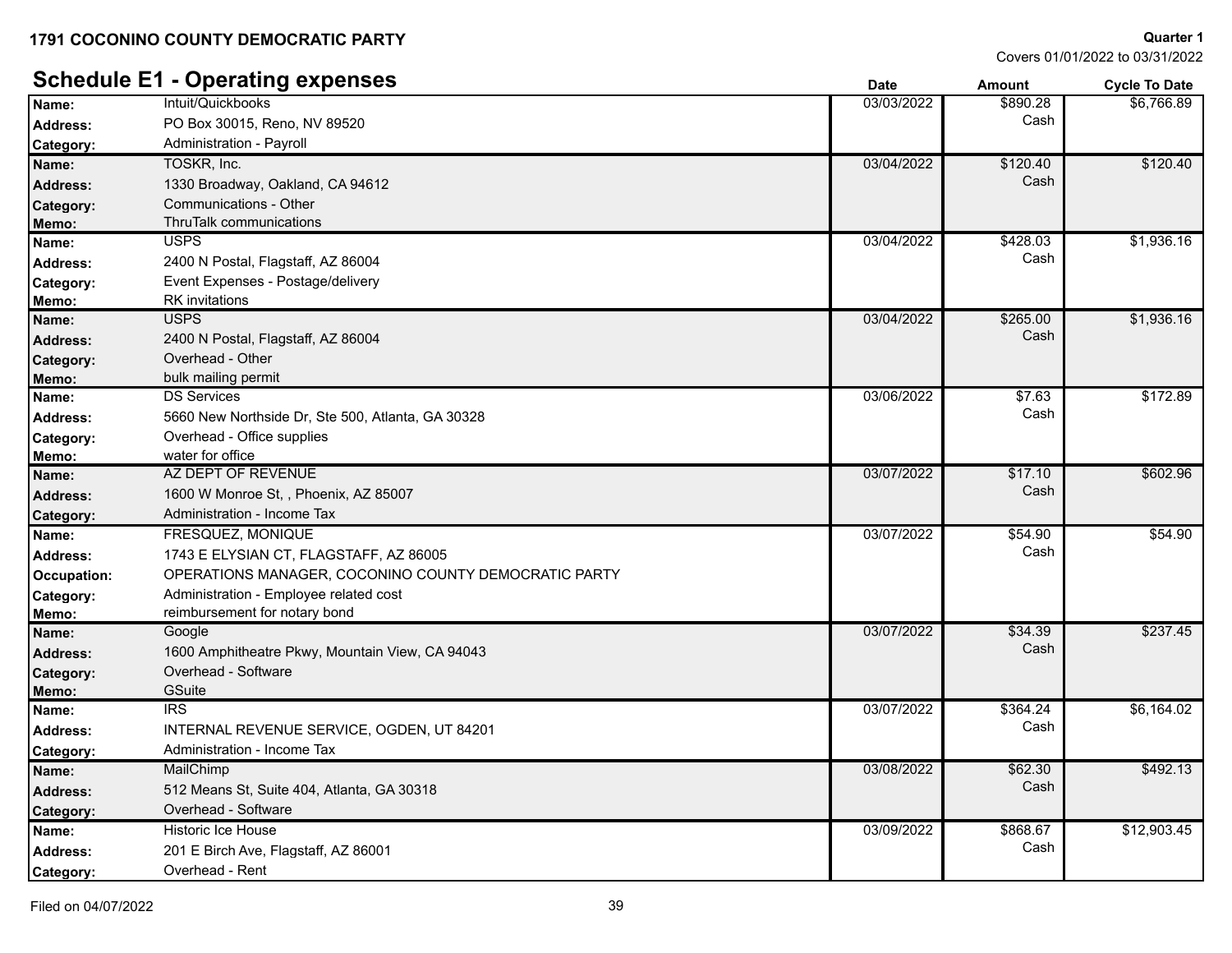Covers 01/01/2022 to 03/31/2022

**Quarter 1**

|                 | <b>Schedule E1 - Operating expenses</b>   | <b>Date</b> | <b>Amount</b> | <b>Cycle To Date</b> |
|-----------------|-------------------------------------------|-------------|---------------|----------------------|
| Name:           | USPS                                      | 03/09/2022  | \$40.00       | \$683.20             |
| <b>Address:</b> | 104 N WC Riles St, Flagstaff, AZ 86001    |             | Cash          |                      |
| Category:       | Overhead - Other                          |             |               |                      |
| Memo:           | postcard stamps                           |             |               |                      |
| Name:           | ActBlue                                   | 03/11/2022  | \$41.07       | \$147.89             |
| <b>Address:</b> | PO Box 441146, Somerville, MA 02144       |             | Cash          |                      |
| Category:       | Administration - Bank fees/service charge |             |               |                      |
| Memo:           | ActBlue ck#400517778                      |             |               |                      |
| Name:           | Safeway                                   | 03/12/2022  | \$33.96       | \$60.94              |
| <b>Address:</b> | 1490 E Cedar Ave, Flagstaff, AZ 86004     |             | Cash          |                      |
| Category:       | Event Expenses - Food/refreshments        |             |               |                      |
| Name:           | Safeway                                   | 03/12/2022  | \$26.98       | \$60.94              |
| <b>Address:</b> | 1490 E Cedar Ave, Flagstaff, AZ 86004     |             | Cash          |                      |
| Category:       | Event Expenses - Food/refreshments        |             |               |                      |
| Name:           | <b>USPS</b>                               | 03/14/2022  | \$58.00       | \$683.20             |
| <b>Address:</b> | 104 N WC Riles St, Flagstaff, AZ 86001    |             | Cash          |                      |
| Category:       | Overhead - Other                          |             |               |                      |
| Memo:           | stamps                                    |             |               |                      |
| Name:           | Branham, Nancy                            | 03/17/2022  | \$706.58      | \$731.58             |
| <b>Address:</b> | 5181 E Hawthorne Dr, Flagstaff, AZ 86004  |             | Cash          |                      |
| Occupation:     | Not Employed, N/A                         |             |               |                      |
| Category:       | Event Expenses - Food/refreshments        |             |               |                      |
| Memo:           | Reimbursement for personal payment        |             |               |                      |
| Name:           | Intuit/Quickbooks                         | 03/17/2022  | \$1,346.80    | \$6,766.89           |
| <b>Address:</b> | PO Box 30015, Reno, NV 89520              |             | Cash          |                      |
| Category:       | <b>Administration - Payroll</b>           |             |               |                      |
| Name:           | ActBlue                                   | 03/18/2022  | \$48.29       | \$2,063.13           |
| <b>Address:</b> | PO Box 441146, Somerville, MA 02144       |             | Cash          |                      |
| Category:       | Administration - Bank fees/service charge |             |               |                      |
| Memo:           | ActBlue ck#400524248                      |             |               |                      |
| Name:           | Southside Community Association           | 03/18/2022  | \$90.00       | \$360.00             |
| <b>Address:</b> | 200 E Butler Ave, Flagstaff, AZ 86001     |             | Cash          |                      |
| Category:       | Event Expenses - Event site rentals       |             |               |                      |
| Memo:           | ck 9015                                   |             |               |                      |
| Name:           | Southside Community Association           | 03/18/2022  | \$90.00       | \$360.00             |
| Address:        | 200 E Butler Ave, Flagstaff, AZ 86001     |             | Cash          |                      |
| Category:       | Event Expenses - Event site rentals       |             |               |                      |
| Memo:           | ck #9017                                  |             |               |                      |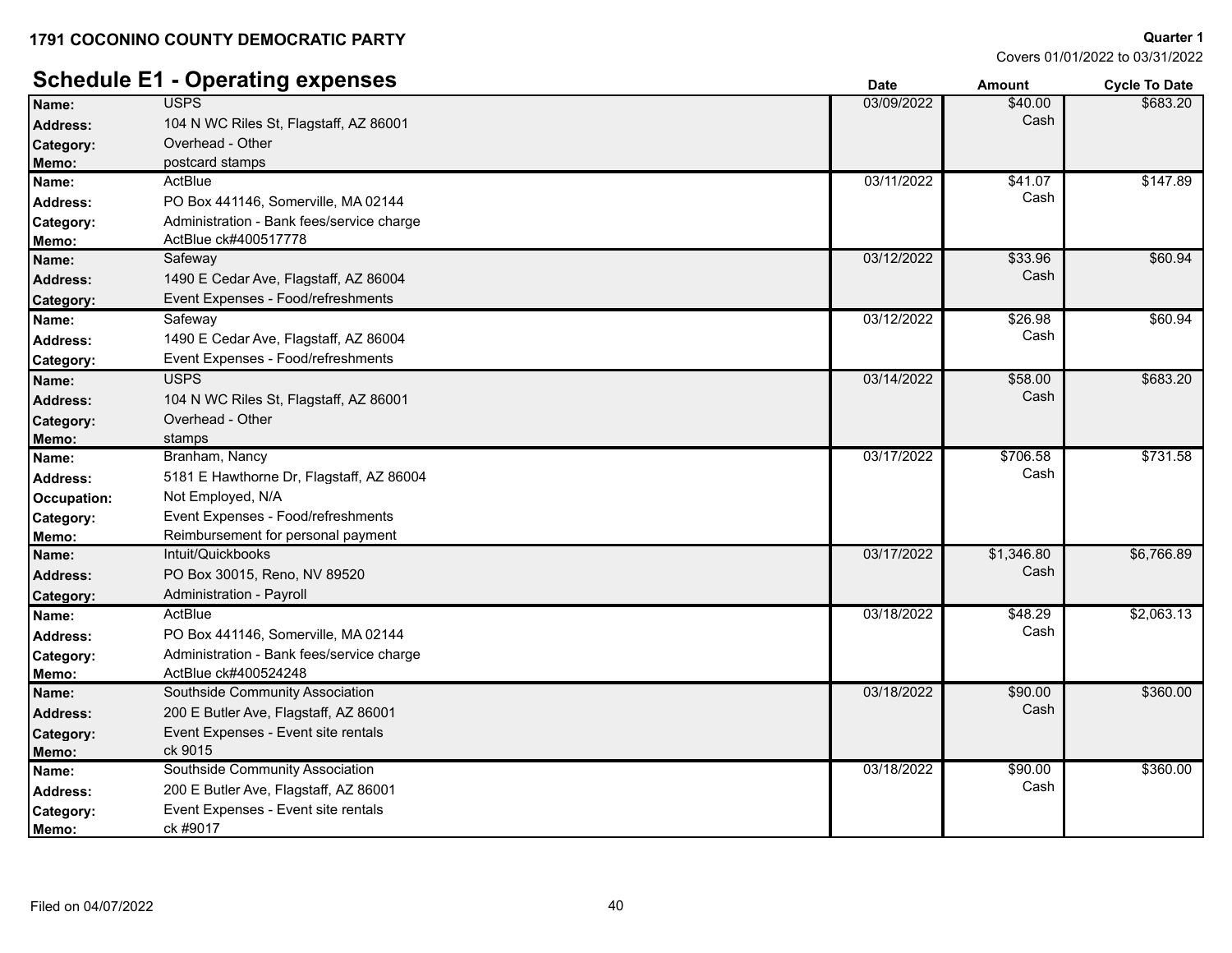Covers 01/01/2022 to 03/31/2022

**Quarter 1**

### **Schedule E1 - Operating expenses Date Date Date Date Amount Cycle To Date** Viola's Flower Garden **Name:** 03/18/2022 \$400.00 610 S. State Route 89A, Flagstaff, AZ 86005 **Address:** Cash \$800.00 **Category:** Event Expenses - Event site rentals WordPress.com 60 29th St, San Francisco, CA 94110 **Address:** Cash **Name:** 03/20/2022 \$105.83 \$105.83 **Category:** Communications - Advertising **Memo:** RK event advertising AZ DEPT OF REVENUE **Name:** 03/21/2022 \$27.48 1600 W Monroe St, , Phoenix, AZ 85007 **Address:** Cash \$602.96 **Category:** Administration - Income Tax IRS **Name:** 03/22/2022 \$497.24

| Address:         | $1000$ W MONICE 3t, THOSIK, AZ 03007      |            |          |            |
|------------------|-------------------------------------------|------------|----------|------------|
| Category:        | Administration - Income Tax               |            |          |            |
| Name:            | <b>IRS</b>                                | 03/22/2022 | \$497.24 | \$6,164.02 |
| <b>Address:</b>  | INTERNAL REVENUE SERVICE, OGDEN, UT 84201 |            | Cash     |            |
| <b>Category:</b> | Administration - Income Tax               |            |          |            |
| Name:            | <b>MICROSOFT</b>                          | 03/23/2022 | \$7.63   | \$53.41    |
| <b>Address:</b>  | 1 Microsoft Way, , Redmond, WA 98052      |            | Cash     |            |
| Category:        | Overhead - Software                       |            |          |            |
| Memo:            | <b>MS Office</b>                          |            |          |            |
| Name:            | Suddenlink                                | 03/23/2022 | \$175.20 | \$2,238.66 |
| <b>Address:</b>  | Plaza Way, Flagstaff, AZ 86001            |            | Cash     |            |
| Category:        | Overhead - Utilities                      |            |          |            |
| Memo:            | telephone & internet                      |            |          |            |
| Name:            | <b>USPS</b>                               | 03/23/2022 | \$116.00 | \$683.20   |
| <b>Address:</b>  | 104 N WC Riles St. Flagstaff, AZ 86001    |            | Cash     |            |
| Category:        | Event Expenses - Postage/delivery         |            |          |            |
| Memo:            | Thank you notes mailing                   |            |          |            |
| Name:            | <b>Xerographics of Flagstaff</b>          | 03/24/2022 | \$115.54 | \$1,268.28 |
| <b>Address:</b>  | 3955 Lake Mary Rd, Flagstaff, AZ 86005    |            | Cash     |            |
| Category:        | Overhead - Maintenance/repair             |            |          |            |
| Memo:            | copier maintenance                        |            |          |            |
| Name:            | ActBlue                                   | 03/25/2022 | \$71.54  | \$2,063.13 |
| <b>Address:</b>  | PO Box 441146, Somerville, MA 02144       |            | Cash     |            |
| Category:        | Administration - Bank fees/service charge |            |          |            |
| Memo:            | ActBlue ck#400530195                      |            |          |            |
| Name:            | All Awards                                | 03/28/2022 | \$150.56 | \$301.12   |
| <b>Address:</b>  | 118 S Beaver St, Flagstaff, AZ 86001      |            | Cash     |            |
| Category:        | <b>Event Expenses - Prizes</b>            |            |          |            |
| Memo:            | <b>RK</b> awards                          |            |          |            |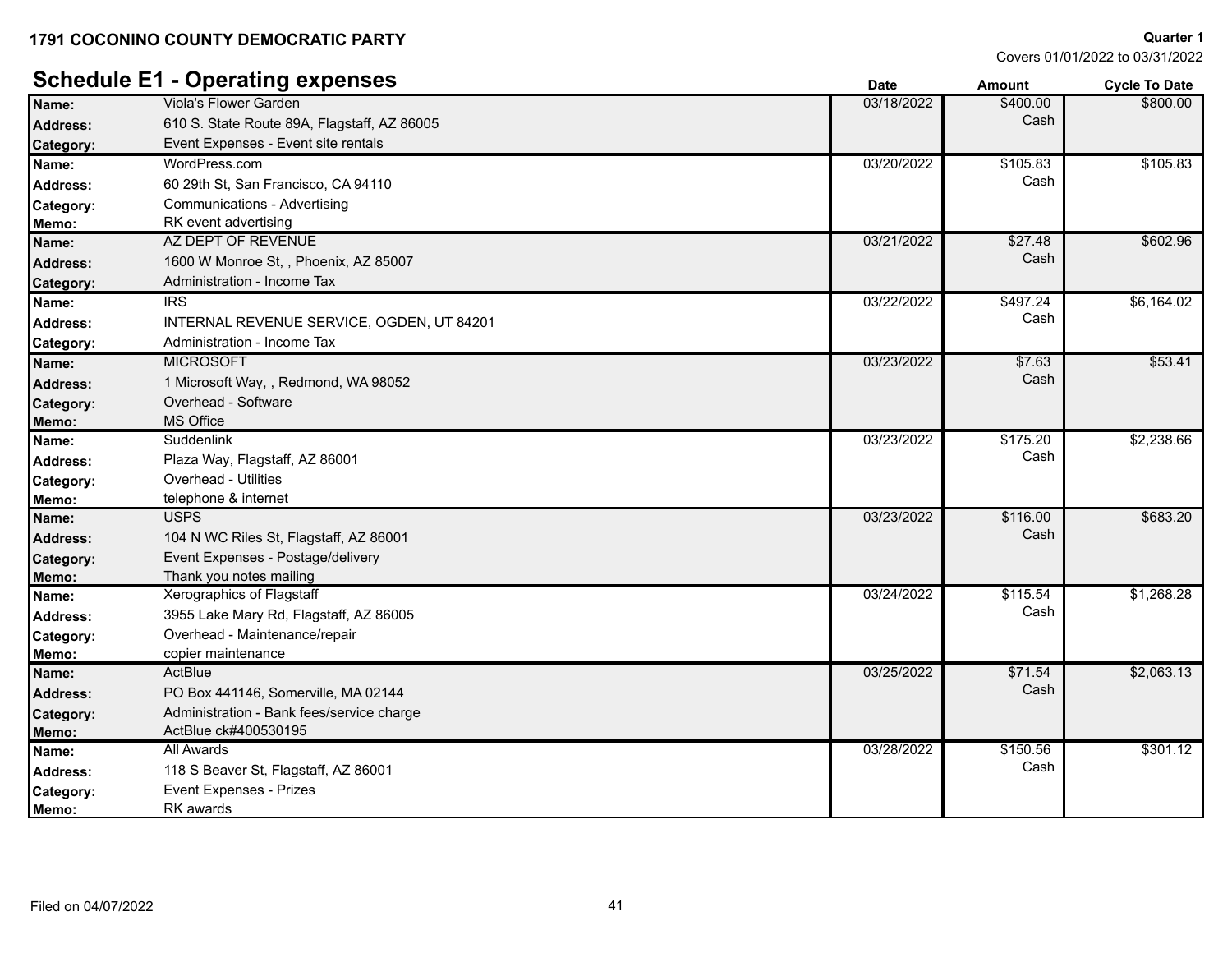**Quarter 1**

|                             | <b>Schedule E1 - Operating expenses</b>                     | <b>Date</b> | Amount      | <b>Cycle To Date</b> |
|-----------------------------|-------------------------------------------------------------|-------------|-------------|----------------------|
| Name:                       | ActBlue                                                     | 03/29/2022  | \$122.76    | \$2,063.13           |
| <b>Address:</b>             | PO Box 441146, Somerville, MA 02144                         |             | Cash        |                      |
| <b>Category:</b>            | Administration - Bank fees/service charge                   |             |             |                      |
| Memo:                       | ActBlue ck#400535963                                        |             |             |                      |
| Name:                       | Empire Self Storage                                         | 03/29/2022  | \$112.51    | \$1,462.63           |
| Address:                    | 4951 E Empire Ave, Flagstaff, AZ 86004                      |             | Cash        |                      |
| Category:                   | Overhead - Storage                                          |             |             |                      |
| Memo:                       | storage                                                     |             |             |                      |
| Name:                       | Wyze Labs                                                   | 03/29/2022  | \$1.99      | \$25.86              |
| <b>Address:</b>             | 3933 Lake Washington Blvd NE, Suite 350, Kirkland, WA 98033 |             | Cash        |                      |
| <b>Category:</b>            | Overhead - Other                                            |             |             |                      |
| Memo:                       | security cam                                                |             |             |                      |
| Total of Operating Expenses |                                                             |             | \$22,710.49 |                      |
|                             | Total of Refunds, Rebates, and Credits Received             |             | \$0.00      |                      |
|                             | Net Total of Operating Expenses                             |             | \$22,710.49 |                      |
|                             |                                                             |             |             |                      |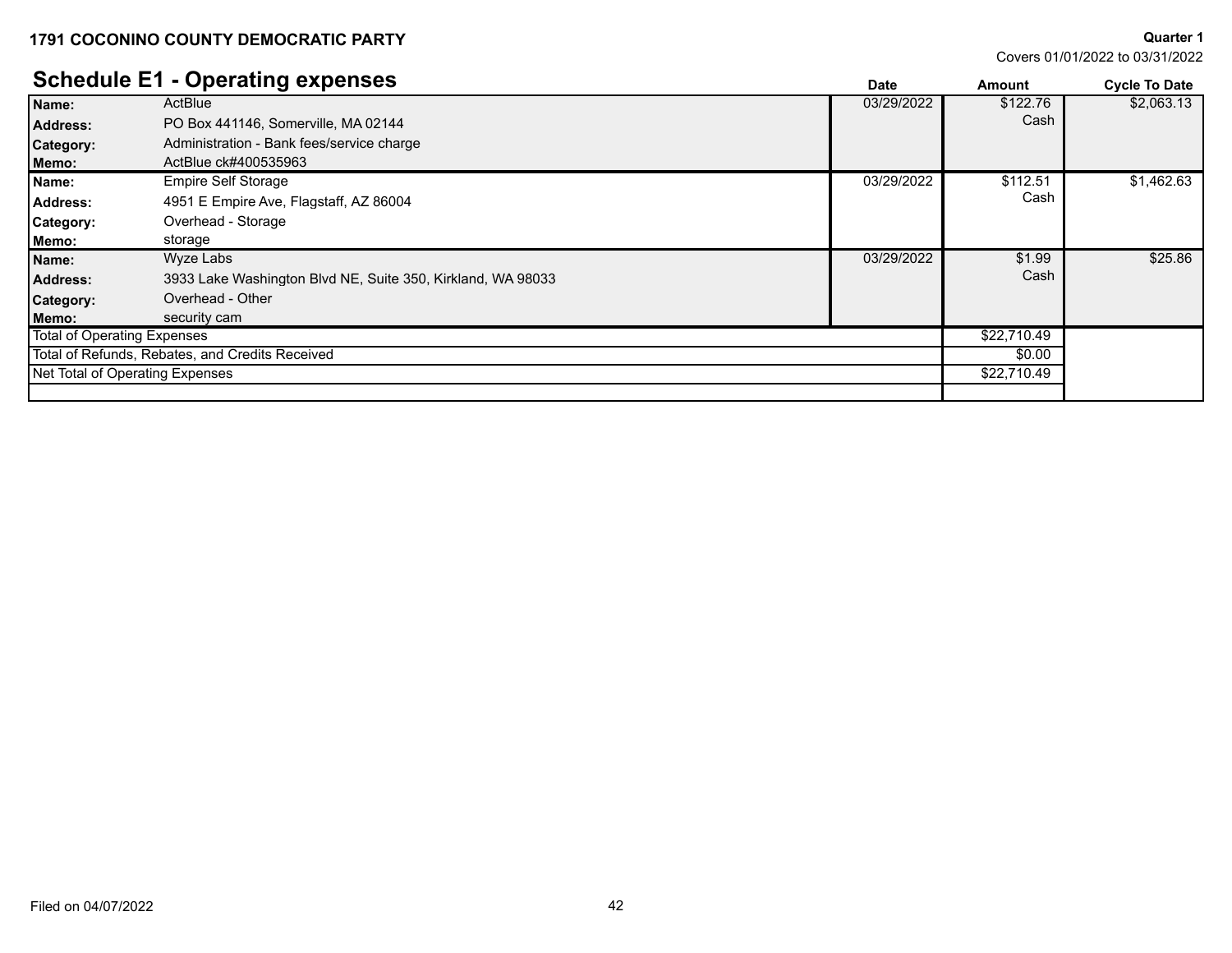Net Total of Other Receipts, Interest & Dividends

**Quarter 1** Covers 01/01/2022 to 03/31/2022

\$4.46

#### **Schedule R1 - Other receipts, interest & dividends Date Date Date Amount Cycle To Date** OneAZ Credit Union 321 S Beaver St, Flagstaff, AZ 86001 **Address:** Cash **Name:** OneAZ Credit Union **by the Contract of Contract Contract of Contract Contract Contract Contract Contract Contract Contract Contract Contract Contract Contract Contract Contract Contract Contract Contract Contract C** \$12.25 **Trans. Type:** Interest or Dividend Received **Memo:** January business acct interest **Name:** OneAZ Credit Union **Contract Contract Contract Contract Contract Contract Contract Contract Contract Contract Contract Contract Contract Contract Contract Contract Contract Contract Contract Contract Contract Contr** 321 S Beaver St, Flagstaff, AZ 86001 **Address:** Cash \$12.25 **Trans. Type:** Interest or Dividend Received **Memo:** monthly interest on Business Ckg acct OneAZ Credit Union **Name:** 03/31/2022 \$1.60 Address: a and 825 E Butler Ave, Flagstaff, AZ 86001 **Cash** and the state of the state of the state of the state of the state of the state of the state of the state of the state of the state of the state of the state of th \$1.60 **Trans. Type:** Interest or Dividend Received \$4.46 \$0.00 Total of Other Receipts, Interest & Dividends Total of Refunds Given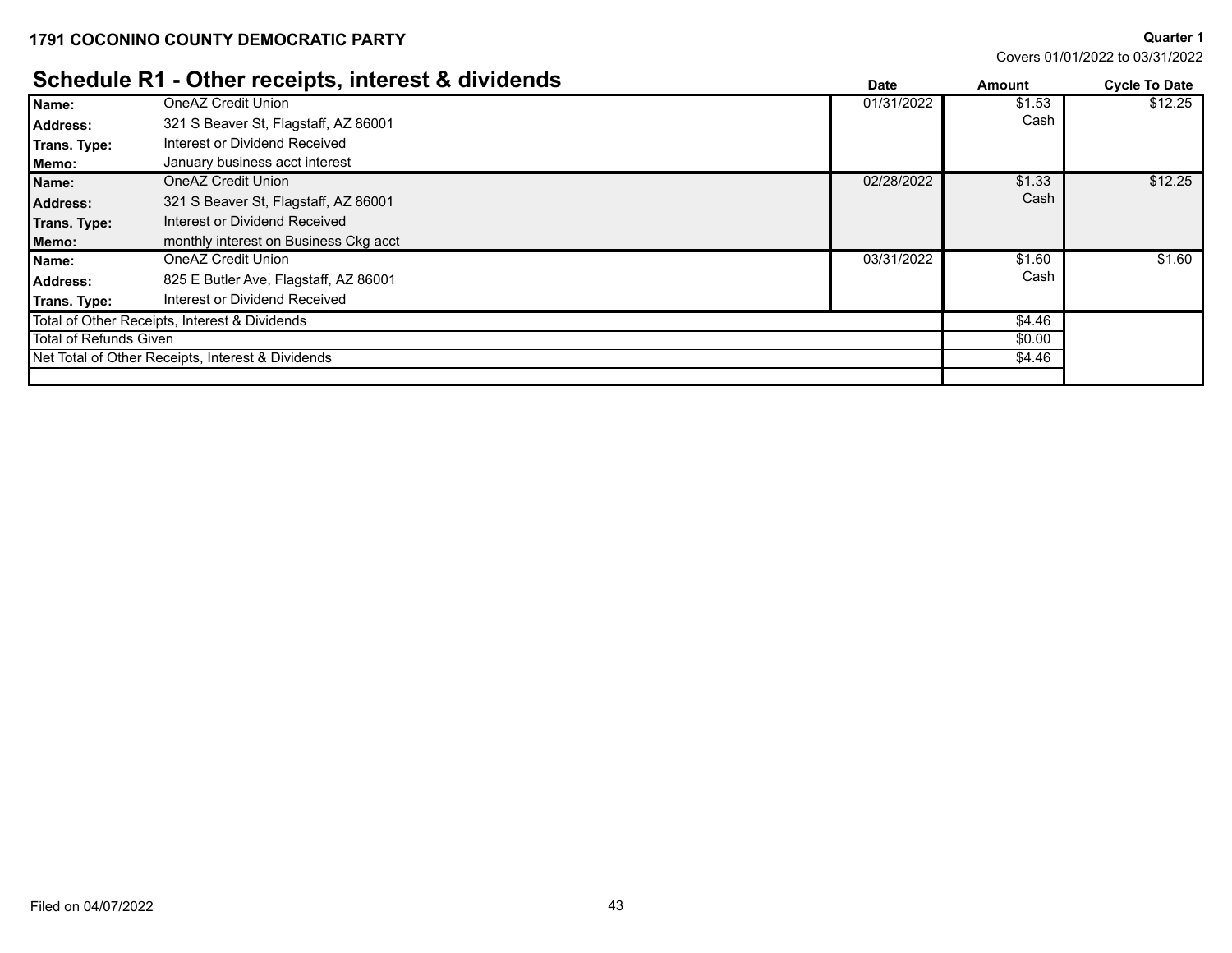# **Schedule R1 - Non-Contribution Receipts Determined a Contribution Receipts Cycle To Date** *Cycle To Date*

| Name:              | Wyze Labs                                                   | 01/18/2022 | \$1.00<br>Cash | \$1.00   |
|--------------------|-------------------------------------------------------------|------------|----------------|----------|
| <b>Address:</b>    | 3933 Lake Washington Blvd NE, Suite 350, Kirkland, WA 98033 |            |                |          |
| Trans. Type:       | Non-Contribution Income                                     |            |                |          |
| Memo:              | Refund of overcharge for security cam                       |            |                |          |
| Name:              | Hanley, Donna                                               | 02/28/2022 | \$50.00        | \$202.00 |
| <b>Address:</b>    | 4201 E Spring Meadows Cir, Flagstaff, AZ 86004              |            | Goods/Services |          |
| Occupation:        | Cartographer, Emmitt Barks Cartography                      |            |                |          |
| Trans. Type:       | Non-Contribution In-Kind Income                             |            |                |          |
| Memo:              | Maps from Emmett Banks Cartography                          |            |                |          |
| Name:              | AHRENSDORF, AMY                                             | 03/20/2022 | \$12.95        | \$12.95  |
| <b>Address:</b>    | 9033 S 47th PI, Phoenix, AZ 85044                           |            | Goods/Services |          |
| Occupation:        | Chef, Self                                                  |            |                |          |
| Trans. Type:       | Non-Contribution In-Kind Income                             |            |                |          |
| Memo:              | 1 cookbook                                                  |            |                |          |
| Name:              | Ashworth, Donna                                             | 03/20/2022 | \$50.00        | \$50.00  |
| <b>Address:</b>    | PO Box 1113, Carefree, AZ 85377                             |            | Goods/Services |          |
| Occupation:        | Retired, N/A                                                |            |                |          |
| Trans. Type:       | Non-Contribution In-Kind Income                             |            |                |          |
| Memo:              | 4 Donna Ashworth books                                      |            |                |          |
| Name:              | Ballard, Doug                                               | 03/20/2022 | \$25.00        | \$75.00  |
| <b>Address:</b>    | PO Box 50117, Parks, AZ 86018                               |            | Goods/Services |          |
| Occupation:        | Retired, Retired                                            |            |                |          |
| Trans. Type:       | Non-Contribution In-Kind Income                             |            |                |          |
| Memo:              | 5 lp's: Brahms/Mozart/Tchaikovsky                           |            |                |          |
| Name:              | Ballard, Doug                                               | 03/20/2022 | \$50.00        | \$75.00  |
| <b>Address:</b>    | PO Box 50117, Parks, AZ 86018                               |            | Goods/Services |          |
| Occupation:        | Retired, Retired                                            |            |                |          |
| Trans. Type:       | Non-Contribution In-Kind Income                             |            |                |          |
| Memo:              | 10 lp's: Beethoven                                          |            |                |          |
| Name:              | Ballard, Louisa                                             | 03/20/2022 | \$120.00       | \$120.00 |
| <b>Address:</b>    | PO Box 50117, Parks, AZ 86018                               |            | Goods/Services |          |
| <b>Occupation:</b> | retired, retired                                            |            |                |          |
| Trans. Type:       | Non-Contribution In-Kind Income                             |            |                |          |
| Memo:              | Alpaca shawl                                                |            |                |          |
| Name:              | <b>BATES, BRYAN</b>                                         | 03/20/2022 | \$350.00       | \$350.00 |
| <b>Address:</b>    | 9045 BEAUTYWAY, FLAG, AZ 86004                              |            | Goods/Services |          |
| Occupation:        | NATURALIST, RETIRED                                         |            |                |          |
| Trans. Type:       | Non-Contribution In-Kind Income                             |            |                |          |
| Memo:              | 1 cord firewood                                             |            |                |          |
|                    |                                                             |            |                |          |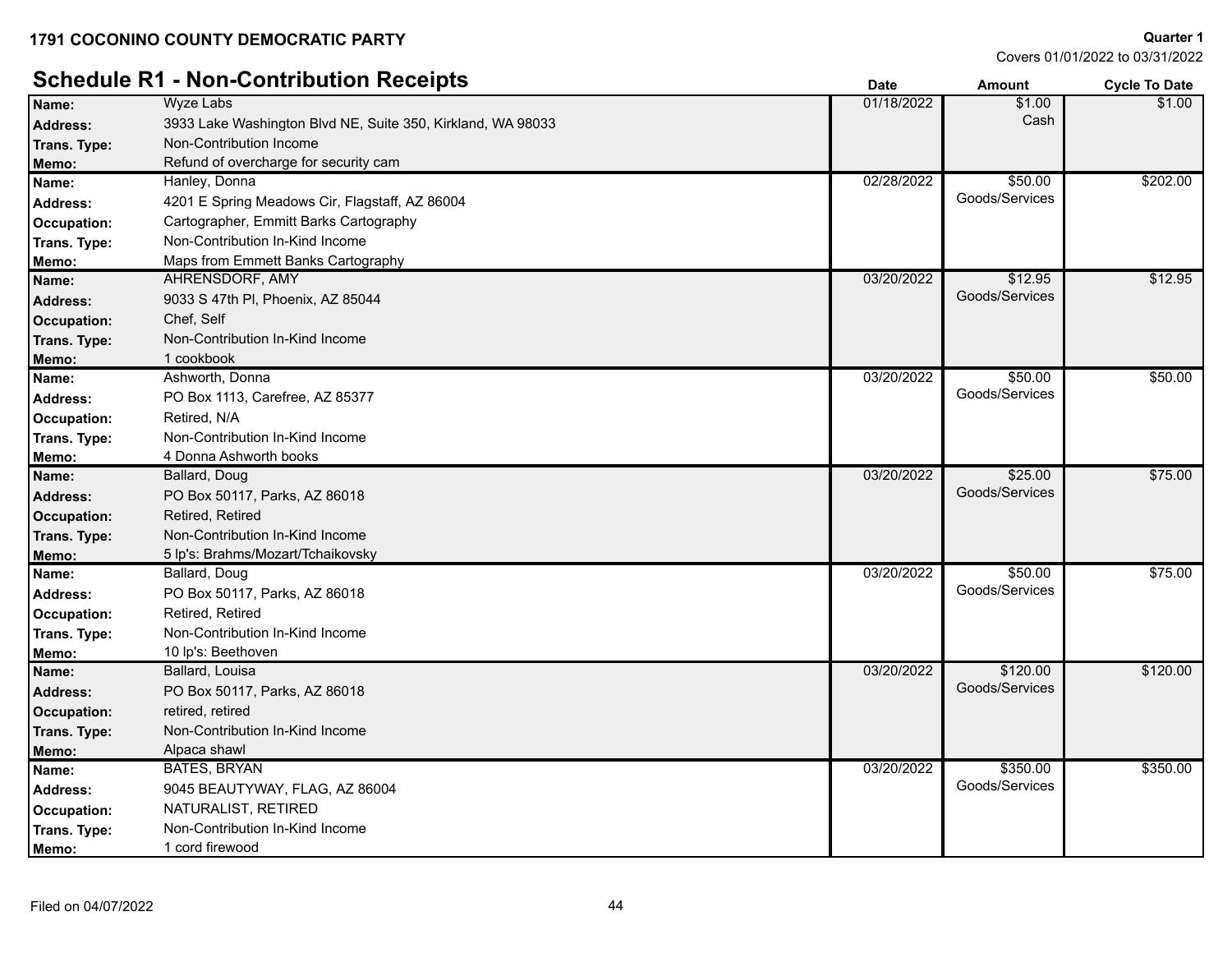# **Schedule R1 - Non-Contribution Receipts Amount Date But Lines and Amount Cycle To Date To Date To Date To Date**

|                    | <u> Schedale IVI - Mon-Adilumation Izecelpta</u>     | <b>Date</b> | Amount         | <b>Cycle To Date</b> |
|--------------------|------------------------------------------------------|-------------|----------------|----------------------|
| Name:              | <b>Beaver Street Brewery</b>                         | 03/20/2022  | \$100.00       | \$100.00             |
| <b>Address:</b>    | 11 S Beaver St, Flagstaff, AZ 86001                  |             | Goods/Services |                      |
| Trans. Type:       | Non-Contribution In-Kind Income                      |             |                |                      |
| Memo:              | 2 Caps/2 tshirts/glass/\$50 gift certificate         |             |                |                      |
| Name:              | <b>Biff's Bagels</b>                                 | 03/20/2022  | \$75.00        | \$75.00              |
| <b>Address:</b>    | 1 S Beaver St, Flagstaff, AZ 86001                   |             | Goods/Services |                      |
| Trans. Type:       | Non-Contribution In-Kind Income                      |             |                |                      |
| Memo:              | 5 \$15 gift cards                                    |             |                |                      |
| Name:              | <b>Bigfoot BBQ</b>                                   | 03/20/2022  | \$100.00       | \$100.00             |
| <b>Address:</b>    | 120 N Leroux St, Flagstaff, AZ 86001                 |             | Goods/Services |                      |
| Trans. Type:       | Non-Contribution In-Kind Income                      |             |                |                      |
| Memo:              | 4 25\$ gift cards                                    |             |                |                      |
| Name:              | <b>BLAKLEY, KELSEY</b>                               | 03/20/2022  | \$45.00        | \$45.00              |
| <b>Address:</b>    | 1750 N VISTA DR, FLAGSTAFF, AZ 86001                 |             | Goods/Services |                      |
| Occupation:        | Retired, N/A                                         |             |                |                      |
| Trans. Type:       | Non-Contribution In-Kind Income                      |             |                |                      |
| Memo:              | Native pottery vase                                  |             |                |                      |
| Name:              | Bohan, John                                          | 03/20/2022  | \$178.00       | \$178.00             |
| <b>Address:</b>    | 965 E Sterling Ln, Flagstaff, AZ 86005               |             | Goods/Services |                      |
| Occupation:        | Retired, Not Employed                                |             |                |                      |
| Trans. Type:       | Non-Contribution In-Kind Income                      |             |                |                      |
| Memo:              | 2 passes to Flag Extreme/2 tshirts (Region 4 basket) |             |                |                      |
| Name:              | <b>BRANHAM, FRANK</b>                                | 03/20/2022  | \$70.00        | \$105.98             |
| Address:           | 5181 E Hawthorne Dr, Flagstaff, AZ 86004             |             | Goods/Services |                      |
| <b>Occupation:</b> | Not Employed, Not Employed                           |             |                |                      |
| Trans. Type:       | Non-Contribution In-Kind Income                      |             |                |                      |
| Memo:              | 2 copies 'Flavors' cookbook                          |             |                |                      |
| Name:              | <b>BRANHAM, FRANK</b>                                | 03/20/2022  | \$35.98        | \$105.98             |
| <b>Address:</b>    | 5181 E Hawthorne Dr, Flagstaff, AZ 86004             |             | Goods/Services |                      |
| <b>Occupation:</b> | Not Employed, Not Employed                           |             |                |                      |
| Trans. Type:       | Non-Contribution In-Kind Income                      |             |                |                      |
| Memo:              | 2 Austin Aslan books                                 |             |                |                      |
| Name:              | Branham, Nancy                                       | 03/20/2022  | \$12.00        | \$122.00             |
| Address:           | 5181 E. Hawthorne Dr., Flagstaff, AZ 86004           |             | Goods/Services |                      |
| Occupation:        | None, None                                           |             |                |                      |
| Trans. Type:       | Non-Contribution In-Kind Income                      |             |                |                      |
| Memo:              | 'Watchtower' book & 2 MNA passes                     |             |                |                      |
|                    |                                                      |             |                |                      |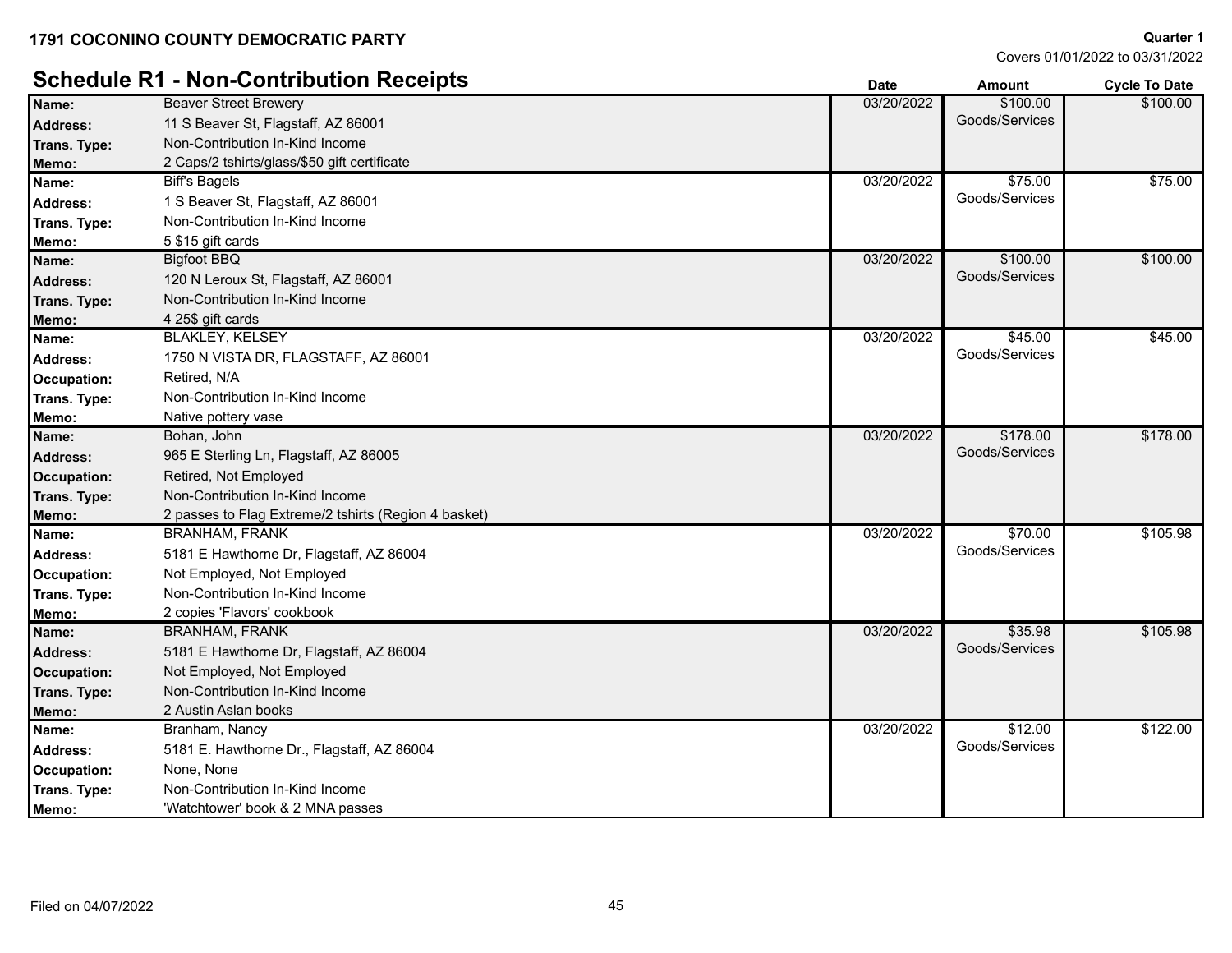# **Schedule R1 - Non-Contribution Receipts**<br> **Date Date Amount Cycle To Date**<br> **Dame: Branham Nancy Branham Nancy Branham Nancy**

| Name:              | Branham, Nancy                               | 03/20/2022 | \$110.00       | \$122.00 |
|--------------------|----------------------------------------------|------------|----------------|----------|
| <b>Address:</b>    | 5181 E. Hawthorne Dr., Flagstaff, AZ 86004   |            | Goods/Services |          |
| <b>Occupation:</b> | None, None                                   |            |                |          |
| Trans. Type:       | Non-Contribution In-Kind Income              |            |                |          |
| Memo:              | Gardening tools & supplies (Region 3 basket) |            |                |          |
| Name:              | Branham, Nancy                               | 03/20/2022 | \$23.00        | \$488.00 |
| Address:           | 5181 E Hawthorne Dr, Flagstaff, AZ 86004     |            | Goods/Services |          |
| Occupation:        | Not Employed, N/A                            |            |                |          |
| Trans. Type:       | Non-Contribution In-Kind Income              |            |                |          |
| Memo:              | 1 btl red wine                               |            |                |          |
| Name:              | Branham, Nancy                               | 03/20/2022 | \$40.00        | \$488.00 |
| <b>Address:</b>    | 5181 E Hawthorne Dr, Flagstaff, AZ 86004     |            | Goods/Services |          |
| <b>Occupation:</b> | Not Employed, N/A                            |            |                |          |
| Trans. Type:       | Non-Contribution In-Kind Income              |            |                |          |
| Memo:              | 'Man in the Dog Park' book                   |            |                |          |
| Name:              | Branham, Nancy                               | 03/20/2022 | \$425.00       | \$488.00 |
| Address:           | 5181 E Hawthorne Dr, Flagstaff, AZ 86004     |            | Goods/Services |          |
| Occupation:        | Not Employed, N/A                            |            |                |          |
| Trans. Type:       | Non-Contribution In-Kind Income              |            |                |          |
| Memo:              | 4 days @Oro Valley home                      |            |                |          |
| Name:              | <b>BRANHAM, NANCY</b>                        | 03/20/2022 | \$40.00        | \$40.00  |
| <b>Address:</b>    | 5181 E HAWTHORNE, FLAGSTAFF, AZ 86004        |            | Goods/Services |          |
| <b>Occupation:</b> | Retired, Not Employed                        |            |                |          |
| Trans. Type:       | Non-Contribution In-Kind Income              |            |                |          |
| Memo:              | 'Just a Teacher' book                        |            |                |          |
| Name:              | <b>Brightside Books</b>                      | 03/20/2022 | \$92.90        | \$92.90  |
| Address:           | 18 N San Francisco St, Flagstaff, AZ 86001   |            | Goods/Services |          |
| Trans. Type:       | Non-Contribution In-Kind Income              |            |                |          |
| Memo:              | Gift cards/puzzle/misc                       |            |                |          |
| Name:              | <b>Creative Spirits</b>                      | 03/20/2022 | \$120.00       | \$120.00 |
| <b>Address:</b>    | 605 W Riordan Rd, Flagstaff, AZ 86001        |            | Goods/Services |          |
| Trans. Type:       | Non-Contribution In-Kind Income              |            |                |          |
| Memo:              | 3 gift certificates to Sip & Paint classes   |            |                |          |
| Name:              | Del Vecchio, Teresa                          | 03/20/2022 | \$8.00         | \$8.00   |
| Address:           | 1040 E Appalachian Rd, Flagstaff, AZ 86004   |            | Goods/Services |          |
| <b>Occupation:</b> | Advisor, NAU                                 |            |                |          |
| Trans. Type:       | Non-Contribution In-Kind Income              |            |                |          |
| Memo:              | 2 bags mulch                                 |            |                |          |
|                    |                                              |            |                |          |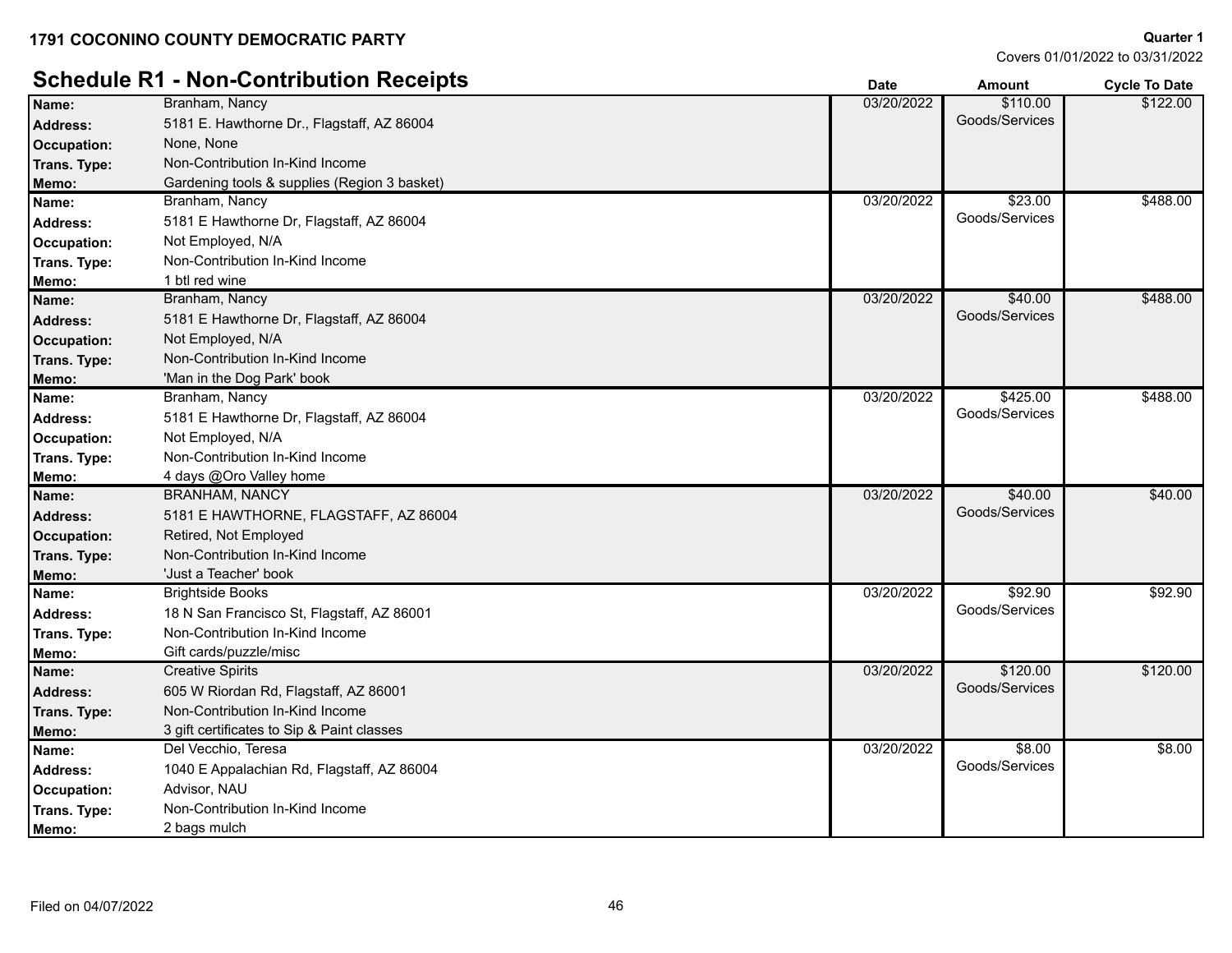Diablo Burger

**Quarter 1** Covers 01/01/2022 to 03/31/2022

\$90.00

# **Schedule R1 - Non-Contribution Receipts**<br>
Name: Diablo Burger Diablo Burger 590.00<br>
2008 Date 590.00

| <b>Address:</b>    | 120 N Leroux St, Flagstaff, AZ 86001         |            | Goods/Services |         |
|--------------------|----------------------------------------------|------------|----------------|---------|
| Trans. Type:       | Non-Contribution In-Kind Income              |            |                |         |
| <b>Memo:</b>       | btl red wine & \$50 gift card                |            |                |         |
| Name:              | Dohse, Julia                                 | 03/20/2022 | \$30.00        | \$30.00 |
| Address:           | 4240 N Hamblin St, Flagstaff, AZ 86004       |            | Goods/Services |         |
| Occupation:        | Piano teacher, Self                          |            |                |         |
| Trans. Type:       | Non-Contribution In-Kind Income              |            |                |         |
| Name:              | <b>Fat Olives</b>                            | 03/20/2022 | \$50.00        | \$50.00 |
| <b>Address:</b>    | 2308 E Route 66, Flagstaff, AZ 86004         |            | Goods/Services |         |
| Trans. Type:       | Non-Contribution In-Kind Income              |            |                |         |
| Memo:              | \$50 gift card                               |            |                |         |
| Name:              | Fedarko, Kevin                               | 03/20/2022 | \$18.99        | \$18.99 |
| <b>Address:</b>    | 728 N Bertrand St, Flagstaff, AZ 86001       |            | Goods/Services |         |
| <b>Occupation:</b> | Author, Self                                 |            |                |         |
| Trans. Type:       | Non-Contribution In-Kind Income              |            |                |         |
| Memo:              | 'Emerald Mile' book                          |            |                |         |
| Name:              | Fenske, Brian                                | 03/20/2022 | \$75.00        | \$75.00 |
| <b>Address:</b>    | 210 S Humphreys St, Flagstaff, AZ 86001      |            | Goods/Services |         |
| <b>Occupation:</b> | Handyman, Self                               |            |                |         |
| Trans. Type:       | Non-Contribution In-Kind Income              |            |                |         |
| Memo:              | 5 \$15 Bookmans gift cards                   |            |                |         |
| Name:              | Finger, Steve                                | 03/20/2022 | \$30.00        | \$30.00 |
| Address:           | 6048 E Mountain Oaks Dr, Flagstaff, AZ 86004 |            | Goods/Services |         |
| <b>Occupation:</b> | retired, retired                             |            |                |         |
| Trans. Type:       | Non-Contribution In-Kind Income              |            |                |         |
| Memo:              | 'Midnight in Washington' book                |            |                |         |
| Name:              | Finger, Vickey                               | 03/20/2022 | \$45.00        | \$45.00 |
| <b>Address:</b>    | 6048 E Mountain Oaks Dr, Flagstaff, AZ 86004 |            | Goods/Services |         |
| <b>Occupation:</b> | Retired, Retired                             |            |                |         |
| Trans. Type:       | Non-Contribution In-Kind Income              |            |                |         |
| Memo:              | 'Walking Flagstaff' book                     |            |                |         |
| Name:              | Fire Creek Coffee Shop                       | 03/20/2022 | \$80.00        | \$80.00 |
| <b>Address:</b>    | 22 W Route 66, Flagstaff, AZ 86001           |            | Goods/Services |         |
| Trans. Type:       | Non-Contribution In-Kind Income              |            |                |         |
| Memo:              | 4 \$10 gift cards, 4 bags coffee beans       |            |                |         |
| Name:              | Fire on the Mountain                         | 03/20/2022 | \$55.00        | \$55.00 |
| <b>Address:</b>    | 20 N San Francisco St, Flagstaff, AZ 86001   |            | Goods/Services |         |
| Trans. Type:       | Non-Contribution In-Kind Income              |            |                |         |
| Memo:              | Glass bowl                                   |            |                |         |

**Name:** 03/20/2022 \$90.00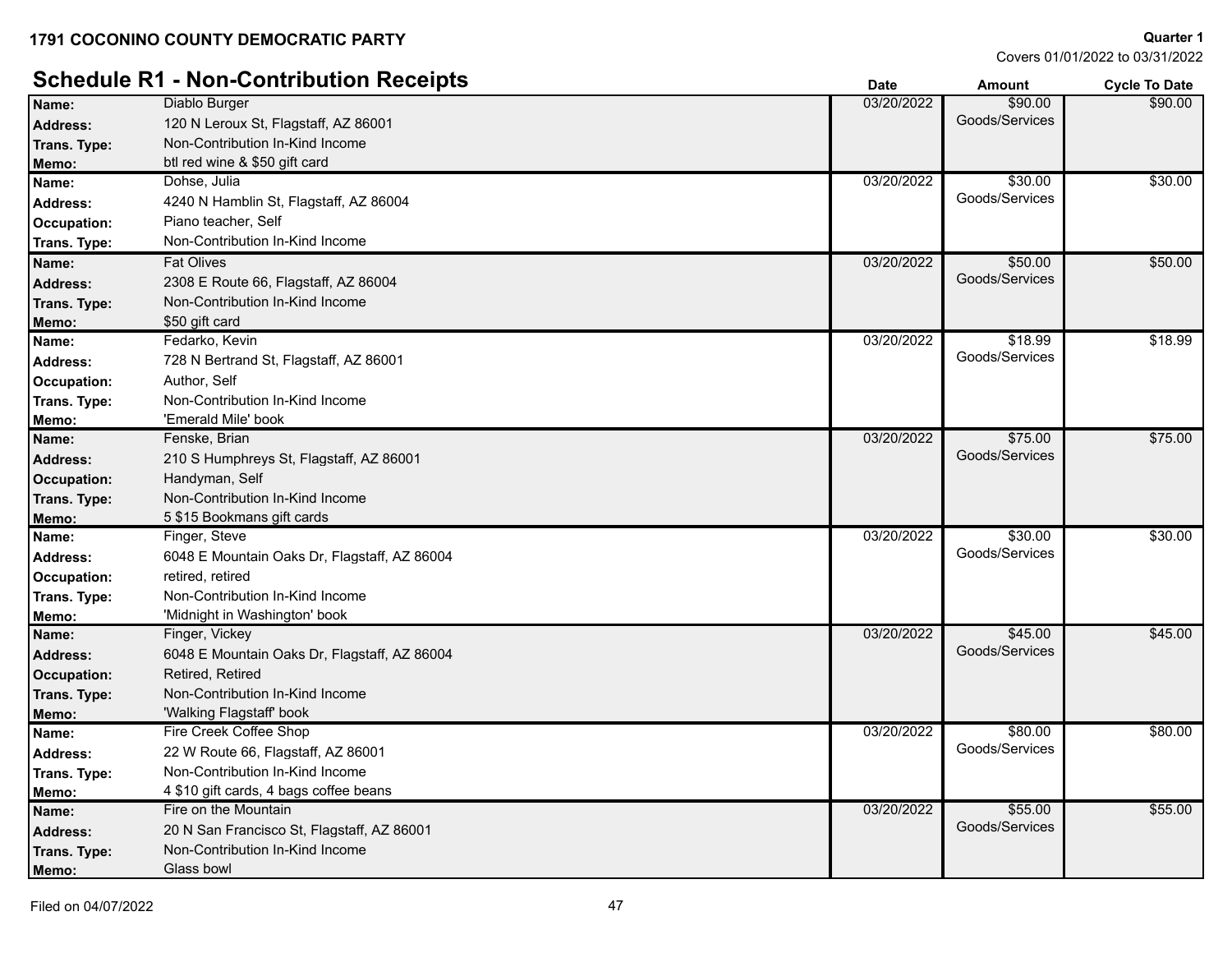**Quarter 1**

#### **Schedule R1 - Non-Contribution Receipts Date Date Date Amount Cycle To Date** FLG Terroir Address: 17 N San Francisco St, Flagstaff, AZ 86001 **Address:** Coods/Services **Name:** 03/20/2022 \$70.00 \$70.00 **Trans. Type :** Non-Contribution In-Kind Income **Memo:** 2 btls wine Freaky Flagstaff FootTours LLC **Name:** 03/20/2022 \$90.00 Address: PO Box 56, Flagstaff, AZ 86002 **Address:** Goods/Services **Contact Address:** Goods/Services \$90.00 **Trans. Type :** Non-Contribution In-Kind Income **Memo:** 2 ghost tours/book/postcards, etc. Grabe, William Address: 1702 N Fox Hill Rd, Flagstaff, AZ 86004 **Address:** Goods/Services **Name:** 03/20/2022 \$100.00 \$100.00 **Occupation:** Retired, Not Employed **Trans. Type :** Non-Contribution In-Kind Income **Memo:** 4 Bookmans gift certificates Guarino, Linda Address: 8080 Winchester Dr, Flagstaff, AZ 86004 **Contract Contract Contract Contract Contract Contract Contract Contract Contract Contract Contract Contract Contract Contract Contract Contract Contract Contract Contract C Name:** Cuarino, Linda **1999, 1999, 1999, 1999, 1999, 1999, 1999, 1999, 1999, 1999, 1999, 1999, 1999, 1999, 1999, 1999, 1999, 1999, 1999, 1999, 1999, 1999, 1999, 1999, 1999, 1999, 1999, 1999, 1999, 1999, 1999, 1999, 1999,** \$22.00 **Occupation:** Not Employed, N/A **Trans. Type :** Non-Contribution In-Kind Income **Memo:** Easter basket w/crafts & treats (Region 9 basket) Hanley, Donna Address: 4201 E Spring Meadows Cir, Flagstaff, AZ 86004 **Address:** Goods/Services **Name:** 03/20/2022 \$72.00 \$202.00 **Occupation:** Cartographer, Emmitt Barks Cartography **Trans. Type :** Non-Contribution In-Kind Income **Memo:** 6 trail maps Hanley, Donna Address: 4201 E Spring Meadows Cir, Flagstaff, AZ 86004 **Contract and Contract and Contract and Contract and Coods/Services Name:** 03/20/2022 \$80.00 \$202.00 **Occupation:** Cartographer, Emmitt Barks Cartography **Trans. Type :** Non-Contribution In-Kind Income **Memo:** 2 Navajo etched pottery bowls Henrie, Jason Address: 205 S San Francisco St, Flagstaff, AZ 86001 **Address:** Coods/Services **Name:** 03/20/2022 \$100.00 \$100.00 **Occupation:** business owner, Flagstaff Climbing **Trans. Type :** Non-Contribution In-Kind Income **Memo:** 4 1-day climbing passes Hirst, Steve Address: 1035 E Apple Way, Flagstaff, AZ 86001 **Address:** Goods/Services **Constanting Coods/Services Name:** 03/20/2022 \$48.85 \$68.80 **Occupation:** retired, none

**Memo:** 3 Stephen Hirst books

**:** Non-Contribution In-Kind Income

**Trans. Type**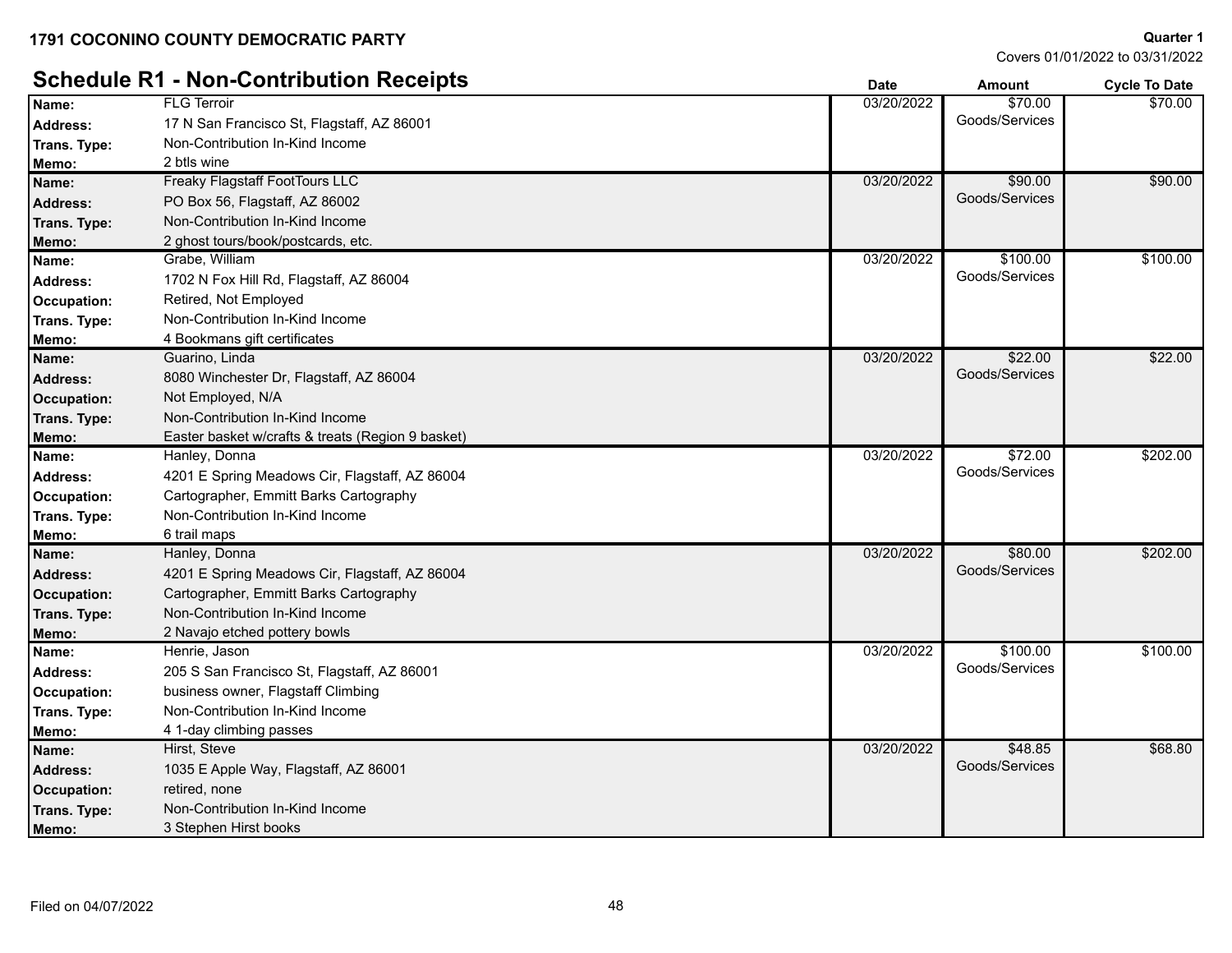Covers 01/01/2022 to 03/31/2022

# **Schedule D1 - Non-Contribution Deceipts**

| Quarter 1                      |  |
|--------------------------------|--|
| -0022 01/01/2022 to 03/31/2022 |  |

|                    | Schedule R1 - Non-Contribution Receipts | <b>Date</b> | <b>Amount</b>  | <b>Cycle To Date</b> |
|--------------------|-----------------------------------------|-------------|----------------|----------------------|
| Name:              | Hirst, Steve                            | 03/20/2022  | \$19.95        | \$68.80              |
| <b>Address:</b>    | 1035 E Apple Way, Flagstaff, AZ 86001   |             | Goods/Services |                      |
| Occupation:        | retired, none                           |             |                |                      |
| Trans. Type:       | Non-Contribution In-Kind Income         |             |                |                      |
| Memo:              | 'O Beloved' book                        |             |                |                      |
| Name:              | Howard, Don & Anita                     | 03/20/2022  | \$55.00        | \$55.00              |
| <b>Address:</b>    | 11440 Homestead Ln, Flagstaff, AZ 86004 |             | Goods/Services |                      |
| Occupation:        | Retired, N/A                            |             |                |                      |
| Trans. Type:       | Non-Contribution In-Kind Income         |             |                |                      |
| Memo:              | Bskt: 2 sourdough loaves/win/preserves  |             |                |                      |
| Name:              | Incahoots                               | 03/20/2022  | \$50.00        | \$50.00              |
| <b>Address:</b>    | 9 E Aspen Ave, Flagstaff, AZ 86001      |             | Goods/Services |                      |
| Trans. Type:       | Non-Contribution In-Kind Income         |             |                |                      |
| Memo:              | \$50 gift certificate                   |             |                |                      |
| Name:              | Kitterman, Jessica                      | 03/20/2022  | \$43.00        | \$43.00              |
| <b>Address:</b>    | 3361 N Walker St, Flagstaff, AZ 86004   |             | Goods/Services |                      |
| Occupation:        | Teacher, FUSD                           |             |                |                      |
| Trans. Type:       | Non-Contribution In-Kind Income         |             |                |                      |
| Memo:              | Watering can/garden decorations         |             |                |                      |
| Name:              | LaCour, Beth                            | 03/20/2022  | \$300.00       | \$387.50             |
| <b>Address:</b>    | 613 N William Rd, Flagstaff, AZ 86001   |             | Goods/Services |                      |
| Occupation:        | Teacher, Penland School                 |             |                |                      |
| Trans. Type:       | Non-Contribution In-Kind Income         |             |                |                      |
| Memo:              | folded paper art vessel                 |             |                |                      |
| Name:              | LaCour, Beth                            | 03/20/2022  | \$87.50        | \$387.50             |
| <b>Address:</b>    | 613 N William Rd, Flagstaff, AZ 86001   |             | Goods/Services |                      |
| <b>Occupation:</b> | Teacher, Penland School                 |             |                |                      |
| Trans. Type:       | Non-Contribution In-Kind Income         |             |                |                      |
| Memo:              | 5 sets of 5 notecards each              |             |                |                      |
| Name:              | Lamb-Bean, Susan                        | 03/20/2022  | \$40.00        | \$40.00              |
| <b>Address:</b>    | 4680 Lake Mary Rd, Flagstaff, AZ 86005  |             | Goods/Services |                      |
| Occupation:        | Writer, Not Employed                    |             |                |                      |
| Trans. Type:       | Non-Contribution In-Kind Income         |             |                |                      |
| Memo:              | Coffee table book                       |             |                |                      |
| Name:              | Martin-Springer Institute               | 03/20/2022  | \$29.90        | \$29.90              |
| <b>Address:</b>    | PO Box 5624, Flagstaff, AZ 86011        |             | Goods/Services |                      |
| Trans. Type:       | Non-Contribution In-Kind Income         |             |                |                      |
| Memo:              | 2 copies 'Kiss Every Step' book         |             |                |                      |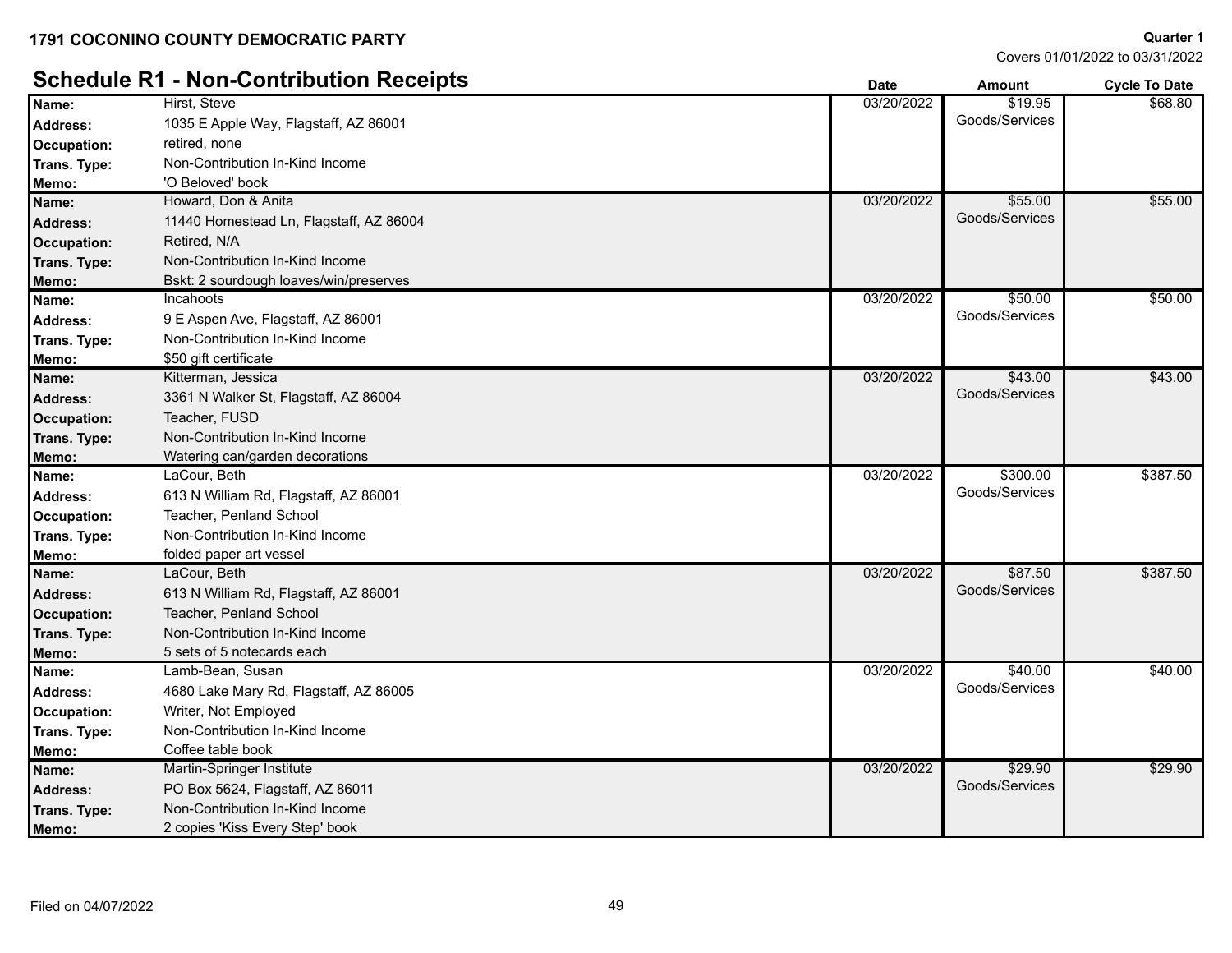**:** Non-Contribution In-Kind Income

**:** Non-Contribution In-Kind Income

**:** Non-Contribution In-Kind Income

**:** Non-Contribution In-Kind Income

**Memo:** \$50 gift card/clothing/gear Muller, Jane

**Occupation:** Artisan, Self

**Occupation:** Author, Self

**Memo:** Poetry book

**Occupation:** Author, Self

**Memo:** 'Canyon Crossing' book

**Memo:** Framed block prints

Muller, Seth

Muller, Seth

Covers 01/01/2022 to 03/31/2022

**Quarter 1**

\$55.00

\$30.00

\$30.00

#### **Schedule R1 - Non-Contribution Receipts Date Date Date Amount Cycle To Date** Mayan Winds Flagstaff **Name:** 03/20/2022 \$80.00 Address: 2144 N 4th St, Flagstaff, AZ 86004 **Contract and Contract and Contract and Contract Address:** Goods/Services \$155.00 **Trans. Type :** Non-Contribution In-Kind Income **Memo:** Pine needle basket Mayan Winds Flagstaff **Name:** 03/20/2022 \$75.00 Address: 2144 N 4th St, Flagstaff, AZ 86004 **Contract and Contract and Contract and Contract and Contract and Contract and Contract and Contract and Contract and Contract and Contract and Contract and Contract and Contract** \$155.00 **Trans. Type :** Non-Contribution In-Kind Income **Memo:** 6 16-oz bags coffee beans **Name:** Moenkopi Legacy Inn & Suites **Name:** 03/20/2022 **6200.00** \$200.00 Address: PO Box 2260, Tuba City, AZ 86045 **Address:** Goods/Services \$200.00 **Trans. Type :** Non-Contribution In-Kind Income **Memo:** Gift certificate for 1-night stay Momentum Aerial Arts **Name:** 03/20/2022 \$180.00 Address: 1927 N Meadowlark Dr, Flagstaff, AZ 86001 **Contract Contract Contract Contract Contract Contract Contract Contract Contract Contract Contract Contract Contract Contract Contract Contract Contract Contract Contract** \$180.00 **Trans. Type :** Non-Contribution In-Kind Income **Memo:** Gift certificate for 1 semi-private lesson Morrison, Julie Address: 6411 S River Dr, Unit 21, Tempe, AZ 85283 **Address:** Goods/Services **Name:** Morrison, Julie **1998. In the set of the set of the set of the set of the set of the set of the set of the set of the set of the set of the set of the set of the set of the set of the set of the set of the set of t** \$39.90 **Occupation:** Author, Self **Trans. Type :** Non-Contribution In-Kind Income **Memo:** 2 copies, 'Barbed: A Memoir' book **Name:** Mother Road Brewing Company **Name:** 03/20/2022 **6.000 \$90.00** \$90.00 \$90.00

Address: The Society of Suites Pike, Flagstaff, AZ 86001 **Address:** Goods/Services

Address: 1053 E Sterling Ln, Flagstaff, AZ 86005 **Address:** Goods/Services **Name:** Muller, Jane **1996.00 \$55.00 \$55.00 \$55.00 \$12.00 \$12.00 \$55.00 \$55.00 \$55.00 \$55.00 \$55.00 \$55.00 \$55.00 \$55.00 \$55.00 \$55.00 \$55.00 \$55.00 \$55.00 \$55.00 \$55.00 \$55.00 \$12.00 \$12.00 \$12.00 \$12.00 \$12.00 \$12.00 \$12** 

Address: 1053 E Sterling Ln, Flagstaff, AZ 86005 **Address:** Goods/Services **Contact Address:** Goods/Services **Name:** 03/20/2022 \$13.00

Address: 1053 E Sterling Ln, Flagstaff, AZ 86005 **Address:** Goods/Services **Name:** Muller, Seth \$17.00

**Trans. Type**

**Trans. Type**

**Trans. Type**

**Trans. Type**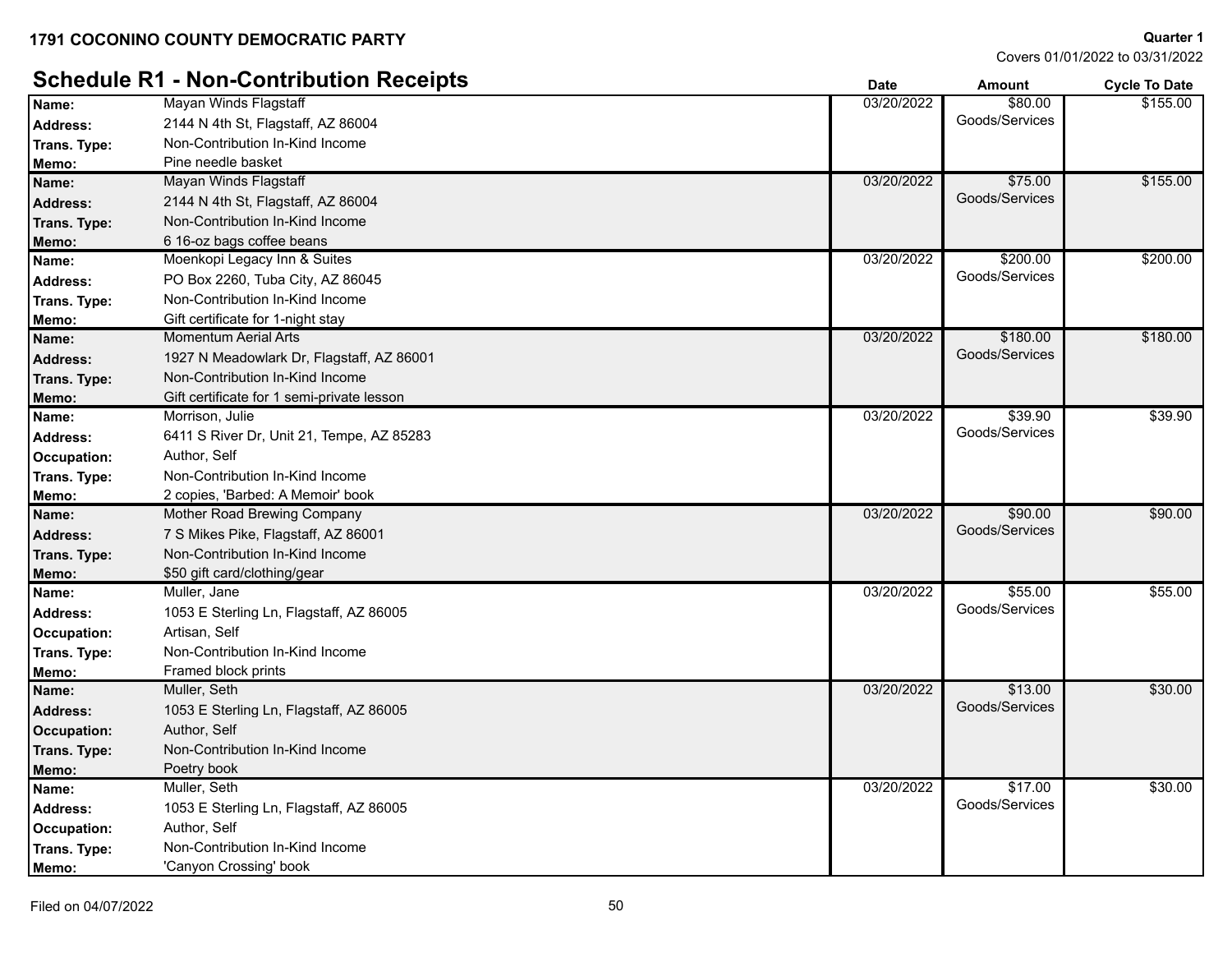# **Schedule R1 - Non-Contribution Receipts Date Date Date Amount Cycle To Date**

| Name:              | Nelson, SD                                  | 03/20/2022 | \$40.00        | \$40.00  |
|--------------------|---------------------------------------------|------------|----------------|----------|
| <b>Address:</b>    | 1684 W Sherrie Dr, Flagstaff, AZ 86001      |            | Goods/Services |          |
| <b>Occupation:</b> | Author, Self                                |            |                |          |
| Trans. Type:       | Non-Contribution In-Kind Income             |            |                |          |
| Memo:              | 2 illustrated books                         |            |                |          |
| Name:              | Orr, Christine & Duncan                     | 03/20/2022 | \$115.00       | \$160.00 |
| <b>Address:</b>    | 622 N San Francisco St, Flagstaff, AZ 86001 |            | Goods/Services |          |
| <b>Occupation:</b> | Retired, Retired                            |            |                |          |
| Trans. Type:       | Non-Contribution In-Kind Income             |            |                |          |
| Memo:              | Sand paintings/dye chart/drawing            |            |                |          |
| Name:              | Orr, Christine & Duncan                     | 03/20/2022 | \$45.00        | \$160.00 |
| <b>Address:</b>    | 622 N San Francisco St, Flagstaff, AZ 86001 |            | Goods/Services |          |
| <b>Occupation:</b> | Retired, Retired                            |            |                |          |
| Trans. Type:       | Non-Contribution In-Kind Income             |            |                |          |
| Memo:              | Onesie dress & pillowcase                   |            |                |          |
| Name:              | Pita Jungle                                 | 03/20/2022 | \$250.00       | \$250.00 |
| <b>Address:</b>    | 320 S Regent St, Flagstaff, AZ 86001        |            | Goods/Services |          |
| Trans. Type:       | Non-Contribution In-Kind Income             |            |                |          |
| Memo:              | 10 \$25 gift cards                          |            |                |          |
| Name:              | Purl in the Pines                           | 03/20/2022 | \$110.00       | \$110.00 |
| <b>Address:</b>    | 2544 N 4th St, Flagstaff, AZ 86004          |            | Goods/Services |          |
| Trans. Type:       | Non-Contribution In-Kind Income             |            |                |          |
| Memo:              | Shawl kit with yarn                         |            |                |          |
| Name:              | Sadler, Christa                             | 03/20/2022 | \$79.95        | \$79.95  |
| <b>Address:</b>    | PO Box 22130, Flagstaff, AZ 86002           |            | Goods/Services |          |
| Occupation:        | Unknown, Unknown                            |            |                |          |
| Trans. Type:       | Non-Contribution In-Kind Income             |            |                |          |
| Memo:              | 2 Christa Sadler books                      |            |                |          |
| Name:              | Sansone, Marie                              | 03/20/2022 | \$75.00        | \$75.00  |
| <b>Address:</b>    | 3834 E Pinetree Dr, Williams, AZ 86046      |            | Goods/Services |          |
| <b>Occupation:</b> | NOT EMPLOYED, NOT EMPLOYED                  |            |                |          |
| Trans. Type:       | Non-Contribution In-Kind Income             |            |                |          |
| Memo:              | Tote bag/hiking stick/wtr btl/etc           |            |                |          |
| Name:              | Shearer-Whiting, Linda                      | 03/20/2022 | \$80.00        | \$180.00 |
| Address:           | 3503 N Jamison Blvd, Flagstaff, AZ 86004    |            | Goods/Services |          |
| Occupation:        | Artisan, Self                               |            |                |          |
| Trans. Type:       | Non-Contribution In-Kind Income             |            |                |          |
| Memo:              | Silk scarf #1 2022                          |            |                |          |
|                    |                                             |            |                |          |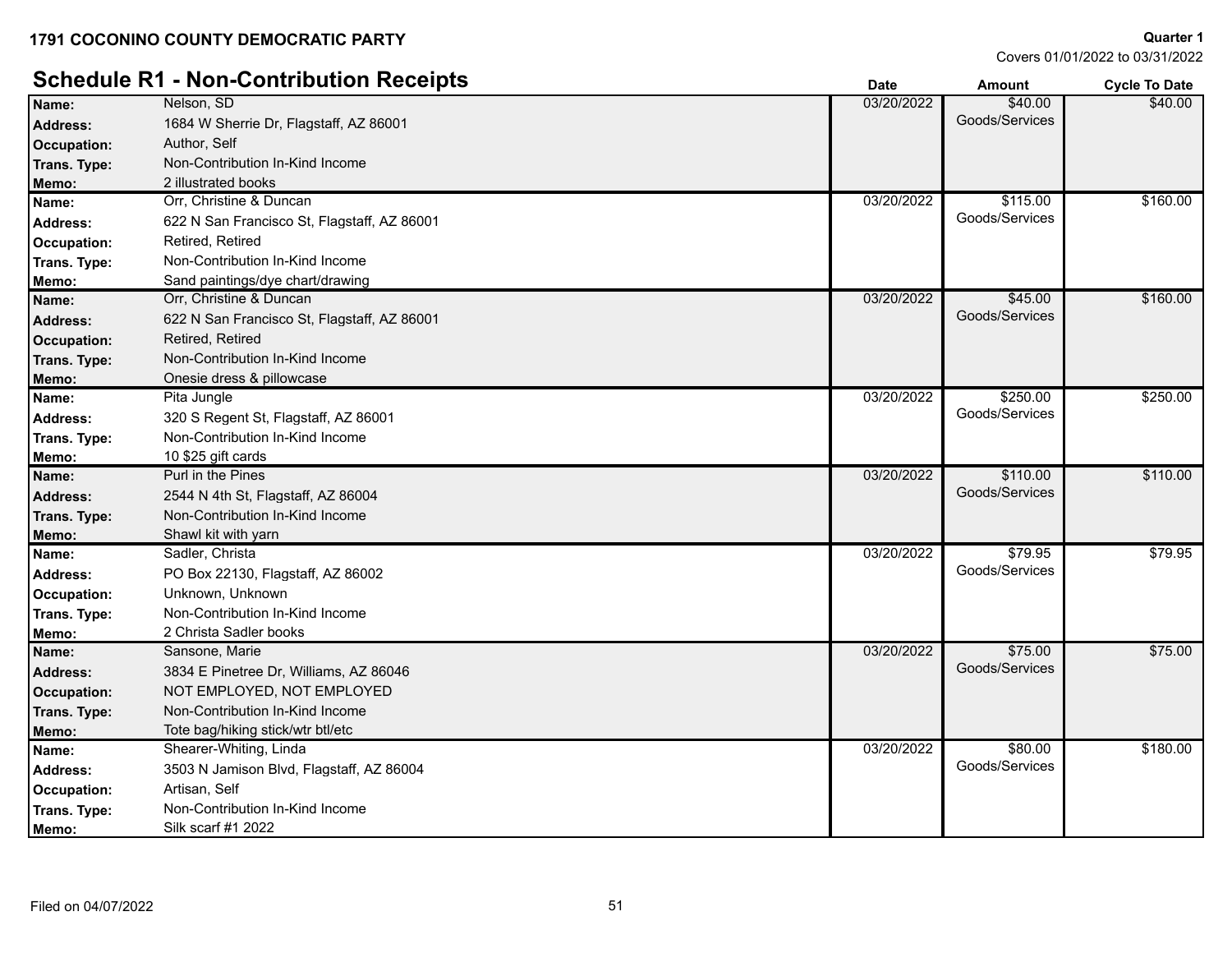# **Schedule R1 - Non-Contribution Receipts Determined a Contribution Receipts Cycle To Date** *Cycle To Date*

| Name:              | Shearer-Whiting, Linda                     | 03/20/2022 | \$100.00       | \$180.00 |
|--------------------|--------------------------------------------|------------|----------------|----------|
| <b>Address:</b>    | 3503 N Jamison Blvd, Flagstaff, AZ 86004   |            | Goods/Services |          |
| <b>Occupation:</b> | Artisan, Self                              |            |                |          |
| Trans. Type:       | Non-Contribution In-Kind Income            |            |                |          |
| Memo:              | Silk scarf #2 2022                         |            |                |          |
| Name:              | <b>Simply Delicious</b>                    | 03/20/2022 | \$50.00        | \$50.00  |
| <b>Address:</b>    | 408 E Rt 66., Flagstaff, AZ 86001          |            | Goods/Services |          |
| Trans. Type:       | Non-Contribution In-Kind Income            |            |                |          |
| Memo:              | 2 \$25 gift cards                          |            |                |          |
| Name:              | Small, Cathy                               | 03/20/2022 | \$40.00        | \$40.00  |
| <b>Address:</b>    | 185 E Hutcheson Dr, Flagstaff, AZ 86001    |            | Goods/Services |          |
| <b>Occupation:</b> | Not Employed, Not Employed                 |            |                |          |
| Trans. Type:       | Non-Contribution In-Kind Income            |            |                |          |
| Memo:              | 'Man in the Dog Park' book                 |            |                |          |
| Name:              | Sonderegger, Aubrey                        | 03/20/2022 | \$30.00        | \$299.96 |
| <b>Address:</b>    | 3850 N Patterson Blvd, Flagstaff, AZ 86004 |            | Goods/Services |          |
| Occupation:        | None, Unemployed                           |            |                |          |
| Trans. Type:       | Non-Contribution In-Kind Income            |            |                |          |
| Memo:              | 'Determined Stories' book                  |            |                |          |
| Name:              | Sonderegger, Aubrey                        | 03/20/2022 | \$67.96        | \$299.96 |
| <b>Address:</b>    | 3850 N Patterson Blvd, Flagstaff, AZ 86004 |            | Goods/Services |          |
| <b>Occupation:</b> | None, Unemployed                           |            |                |          |
| Trans. Type:       | Non-Contribution In-Kind Income            |            |                |          |
| Memo:              | 4 Austin Aslan books                       |            |                |          |
| Name:              | Sonderegger, Aubrey                        | 03/20/2022 | \$105.00       | \$299.96 |
| <b>Address:</b>    | 3850 N Patterson Blvd, Flagstaff, AZ 86004 |            | Goods/Services |          |
| Occupation:        | None, Unemployed                           |            |                |          |
| Trans. Type:       | Non-Contribution In-Kind Income            |            |                |          |
| Memo:              | Mad libs/beer cozys/etc                    |            |                |          |
| Name:              | Sonderegger, Aubrey                        | 03/20/2022 | \$97.00        | \$299.96 |
| <b>Address:</b>    | 3850 N Patterson Blvd, Flagstaff, AZ 86004 |            | Goods/Services |          |
| <b>Occupation:</b> | None, Unemployed                           |            |                |          |
| Trans. Type:       | Non-Contribution In-Kind Income            |            |                |          |
| Memo:              | Violas gift cert/book/planting box/seeds   |            |                |          |
| Name:              | Soulstice Publishing                       | 03/20/2022 | \$90.00        | \$279.90 |
| <b>Address:</b>    | PO Box 791, Flagstaff, AZ 86002            |            | Goods/Services |          |
| Trans. Type:       | Non-Contribution In-Kind Income            |            |                |          |
| Memo:              | 1 book                                     |            |                |          |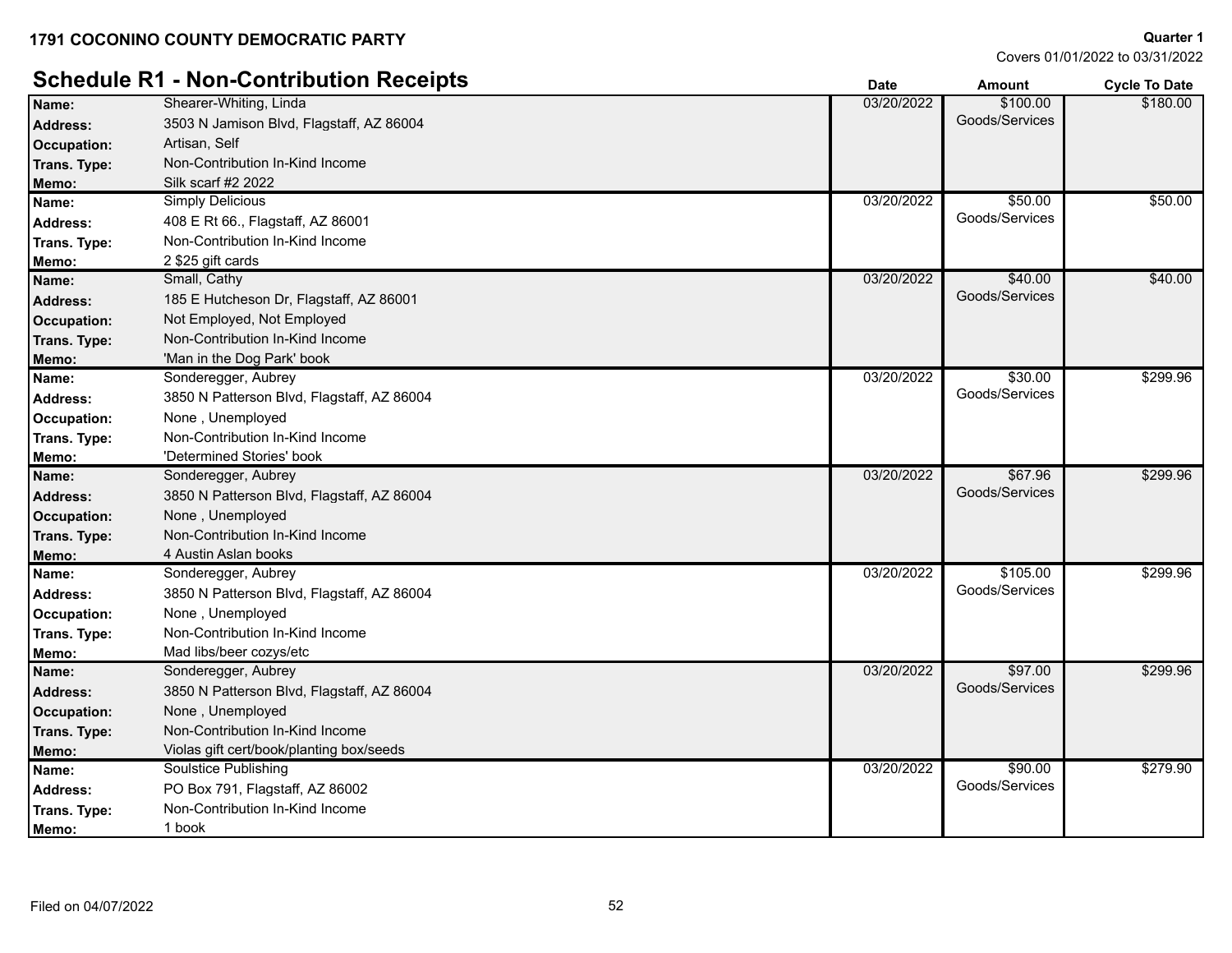# **Schedule R1 - Non-Contribution Receipts Date Amount Cycle To Date**

|  |  | overs 01/01/2022 to 03/31/2022 |
|--|--|--------------------------------|

|                    | Schedule R1 - Non-Contribution Receipts        | <b>Date</b> | <b>Amount</b>  | <b>Cycle To Date</b> |
|--------------------|------------------------------------------------|-------------|----------------|----------------------|
| Name:              | <b>Soulstice Publishing</b>                    | 03/20/2022  | \$150.00       | \$279.90             |
| Address:           | PO Box 791, Flagstaff, AZ 86002                |             | Goods/Services |                      |
| Trans. Type:       | Non-Contribution In-Kind Income                |             |                |                      |
| Memo:              | 1 'Imogene' book, with print                   |             |                |                      |
| Name:              | <b>Soulstice Publishing</b>                    | 03/20/2022  | \$39.90        | \$279.90             |
| Address:           | PO Box 791, Flagstaff, AZ 86002                |             | Goods/Services |                      |
| Trans. Type:       | Non-Contribution In-Kind Income                |             |                |                      |
| Memo:              | 'Abdi's World' book                            |             |                |                      |
| Name:              | Stoller, Fredricka                             | 03/20/2022  | \$100.00       | \$100.00             |
| <b>Address:</b>    | 1702 N Fox Hill Rd, Flagstaff, AZ 86004        |             | Goods/Services |                      |
| <b>Occupation:</b> | Retired, NAU                                   |             |                |                      |
| Trans. Type:       | Non-Contribution In-Kind Income                |             |                |                      |
| Memo:              | 4 Bookmans gift certificates                   |             |                |                      |
| Name:              | Swain, David                                   | 03/20/2022  | \$75.00        | \$75.00              |
| <b>Address:</b>    | 4540 Andromeda Ct, Bellemont, AZ 86015         |             | Goods/Services |                      |
| Occupation:        | Realtor, Realty One Grp                        |             |                |                      |
| Trans. Type:       | Non-Contribution In-Kind Income                |             |                |                      |
| Memo:              | 1 btl red wine & 2 Reidel glasses              |             |                |                      |
| Name:              | Taylor, Julie                                  | 03/20/2022  | \$40.00        | \$40.00              |
| <b>Address:</b>    | 4429 N Mountain Meadow Dr, Flagstaff, AZ 86004 |             | Goods/Services |                      |
| <b>Occupation:</b> | Retired, N/A                                   |             |                |                      |
| Trans. Type:       | Non-Contribution In-Kind Income                |             |                |                      |
| Memo:              | 3 books 'Unbreakable Dolls' series             |             |                |                      |
| Name:              | Toasted Owl Cafe                               | 03/20/2022  | \$60.00        | \$60.00              |
| Address:           | 12 S Mikes Pike St, Flagstaff, AZ 86001        |             | Goods/Services |                      |
| Trans. Type:       | Non-Contribution In-Kind Income                |             |                |                      |
| Memo:              | Tee shirt/decal/cups/\$25 gift card            |             |                |                      |
| Name:              | TRAYLOR, DIANE                                 | 03/20/2022  | \$7.00         | \$7.00               |
| <b>Address:</b>    | 3833 N Steves Blvd, Flagstaff, AZ 86004        |             | Goods/Services |                      |
| <b>Occupation:</b> | NOT EMPLOYED, NOT EMPLOYED                     |             |                |                      |
| Trans. Type:       | Non-Contribution In-Kind Income                |             |                |                      |
| Memo:              | Gardening gloves                               |             |                |                      |
| Name:              | Up the Creek Bistro                            | 03/20/2022  | \$100.00       | \$100.00             |
| <b>Address:</b>    | 1975 N Page Springs Rd, Cornville, AZ 86325    |             | Goods/Services |                      |
| Trans. Type:       | Non-Contribution In-Kind Income                |             |                |                      |
| Memo:              | \$100 gift certificate                         |             |                |                      |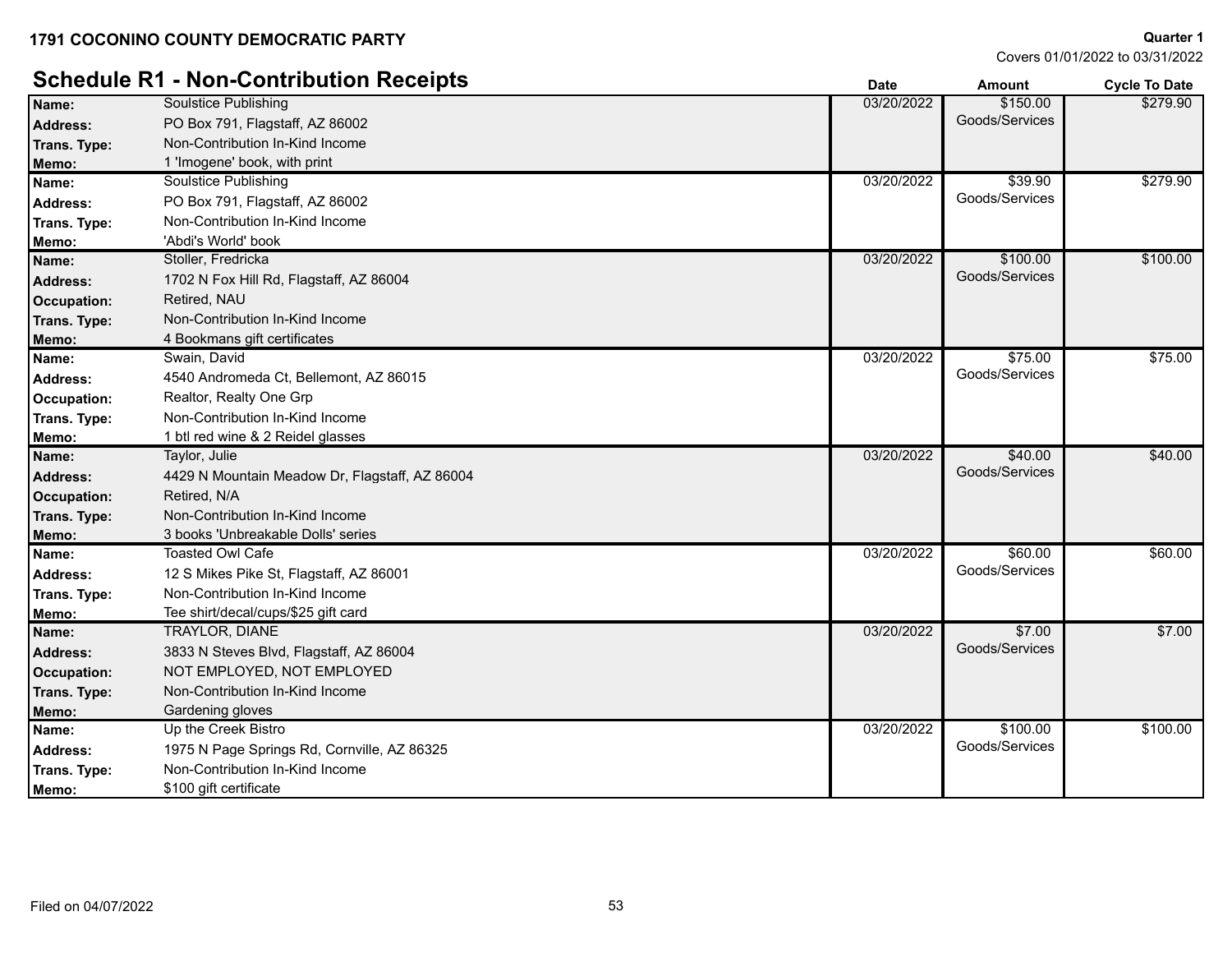|                    | <b>Schedule R1 - Non-Contribution Receipts</b> | <b>Date</b> | <b>Amount</b>  | <b>Cycle To Date</b> |
|--------------------|------------------------------------------------|-------------|----------------|----------------------|
| Name:              | <b>VAUGHAN, ALICIA</b>                         | 03/20/2022  | \$30.00        | \$30.00              |
| <b>Address:</b>    | 2515 E HEMBERG DR., FLAGSTAFF, AZ 86004        |             | Goods/Services |                      |
| Occupation:        | SCIENTIST, APOGEE ENGINEERING, LLC             |             |                |                      |
| Trans. Type:       | Non-Contribution In-Kind Income                |             |                |                      |
| Memo:              | Gardening tools                                |             |                |                      |
| Name:              | Wade, Bill & Ellen                             | 03/20/2022  | \$1,300.00     | \$1,300.00           |
| <b>Address:</b>    | 120 E. Astro Lane, Flagstaff, AZ 86001         |             | Goods/Services |                      |
| Occupation:        | Retired, N/A                                   |             |                |                      |
| Trans. Type:       | Non-Contribution In-Kind Income                |             |                |                      |
| Memo:              | 1 week @Kahana Beach Resort, Maui              |             |                |                      |
| Name:              | Wade, Ellen                                    | 03/20/2022  | \$125.00       | \$125.00             |
| <b>Address:</b>    | 120 E Astro Ln, Flagstaff, AZ 86001            |             | Goods/Services |                      |
| <b>Occupation:</b> | Retired, retired                               |             |                |                      |
| Trans. Type:       | Non-Contribution In-Kind Income                |             |                |                      |
| Memo:              | Ladies sweater-coat                            |             |                |                      |
| Name:              | Walker, Nicole                                 | 03/20/2022  | \$162.60       | \$162.60             |
| <b>Address:</b>    | 1736 N Fox Hill Rd, Flagstaff, AZ 86004        |             | Goods/Services |                      |
| Occupation:        | Professor, NAU                                 |             |                |                      |
| Trans. Type:       | Non-Contribution In-Kind Income                |             |                |                      |
| Memo:              | 9 Nicole Walker books                          |             |                |                      |
| Name:              | <b>WALLEN, LINA</b>                            | 03/20/2022  | \$150.00       | \$166.00             |
| <b>Address:</b>    | 3716 N Grandview Dr, Flagstaff, AZ 86004       |             | Goods/Services |                      |
| <b>Occupation:</b> | NOT EMPLOYED, NOT EMPLOYED                     |             |                |                      |
| Trans. Type:       | Non-Contribution In-Kind Income                |             |                |                      |
| Memo:              | Navajo pendant & necklace                      |             |                |                      |
| Name:              | WALLEN, LINA                                   | 03/20/2022  | \$16.00        | \$166.00             |
| <b>Address:</b>    | 3716 N Grandview Dr, Flagstaff, AZ 86004       |             | Goods/Services |                      |
| Occupation:        | NOT EMPLOYED, NOT EMPLOYED                     |             |                |                      |
| Trans. Type:       | Non-Contribution In-Kind Income                |             |                |                      |
| Memo:              | Hat                                            |             |                |                      |
| Name:              | Westerlund, John                               | 03/20/2022  | \$25.93        | \$25.93              |
| <b>Address:</b>    | 1370 W Melissa Dr, Flagstaff, AZ 86005         |             | Goods/Services |                      |
| Occupation:        | Retired, N/A                                   |             |                |                      |
| Trans. Type:       | Non-Contribution In-Kind Income                |             |                |                      |
| Memo:              | 'AZ's War Town' book                           |             |                |                      |
| Name:              | <b>WESTHEIMER, DUFFIE</b>                      | 03/20/2022  | \$250.00       | \$500.00             |
| <b>Address:</b>    | 720 W Aspen Ave, Flagstaff, AZ 86001           |             | Goods/Services |                      |
| Occupation:        | Library Clerk, City of Flagstaff               |             |                |                      |
| Trans. Type:       | Non-Contribution In-Kind Income                |             |                |                      |
| Memo:              | 2-hr historic district tour for 4              |             |                |                      |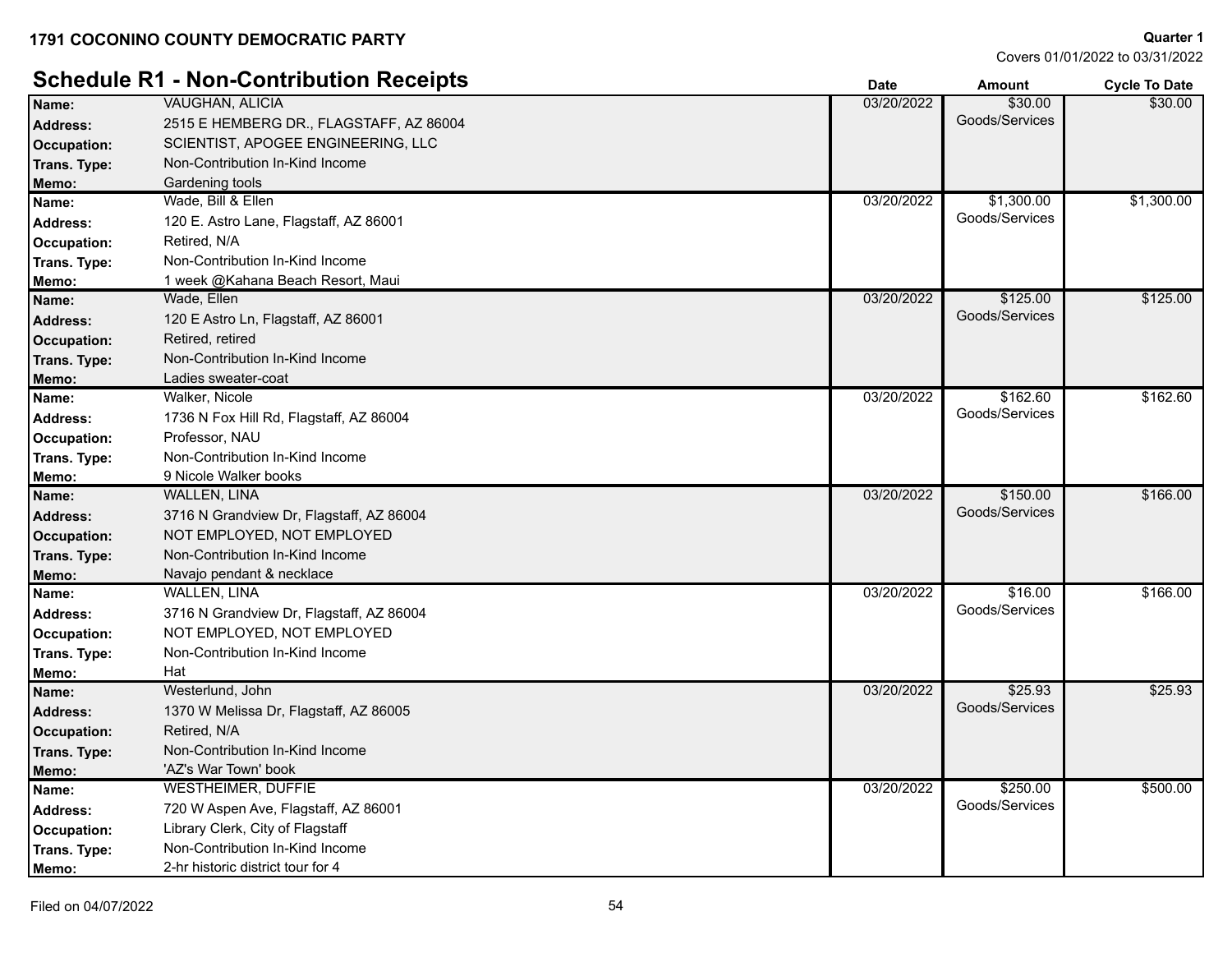Covers 01/01/2022 to 03/31/2022

**Quarter 1**

\$500.00

## **Schedule R1 - Non-Contribution Receipts Date Date Date Amount Cycle To Date** WESTHEIMER, DUFFIE **Name:** 03/20/2022 \$250.00 Address: 720 W Aspen Ave, Flagstaff, AZ 86001 **Contract and Contract and Contract and Contract and Contract and Contract and Contract and Contract and Contract and Contract and Contract and Contract and Contract and Contra Occupation:** Library Clerk, City of Flagstaff **Trans. Type:** Non-Contribution In-Kind Income

| Occupation:            | Library Glerk, Gity of Flagstall          |            |                |          |
|------------------------|-------------------------------------------|------------|----------------|----------|
| Trans. Type:           | Non-Contribution In-Kind Income           |            |                |          |
| Memo:                  | 2-hr tour of historic district for 4      |            |                |          |
| Name:                  | Wiener, Paul                              | 03/20/2022 | \$12.00        | \$12.00  |
| <b>Address:</b>        | 3842 N Steves Blvd, Flagstaff, AZ 86004   |            | Goods/Services |          |
| Occupation:            | Retired, N/A                              |            |                |          |
| Trans. Type:           | Non-Contribution In-Kind Income           |            |                |          |
| Memo:                  | 2 loaves homemade bread                   |            |                |          |
| Name:                  | Zani Cards & Gifts                        | 03/20/2022 | \$10.00        | \$10.00  |
| <b>Address:</b>        | 107 W Phoenix Ave, Flagstaff, AZ 86001    |            | Goods/Services |          |
| Trans. Type:           | Non-Contribution In-Kind Income           |            |                |          |
| Memo:                  | 2 \$5 gift certificates                   |            |                |          |
| Name:                  | karma sushi                               | 03/31/2022 | \$200.00       | \$200.00 |
| Address:               | 6 E Route 66, Flagstaff, AZ 86001         |            | Goods/Services |          |
| Trans. Type:           | Non-Contribution In-Kind Income           |            |                |          |
| Memo:                  | 3 large sushi platters for RK Sip-Sip     |            |                |          |
|                        | <b>Total of Non-Contribution Receipts</b> |            | \$9,044.26     |          |
| Total of Refunds Given |                                           |            | \$0.00         |          |
|                        | Net Total of Non-Contribution Receipts    |            | \$9,044.26     |          |
|                        |                                           |            |                |          |